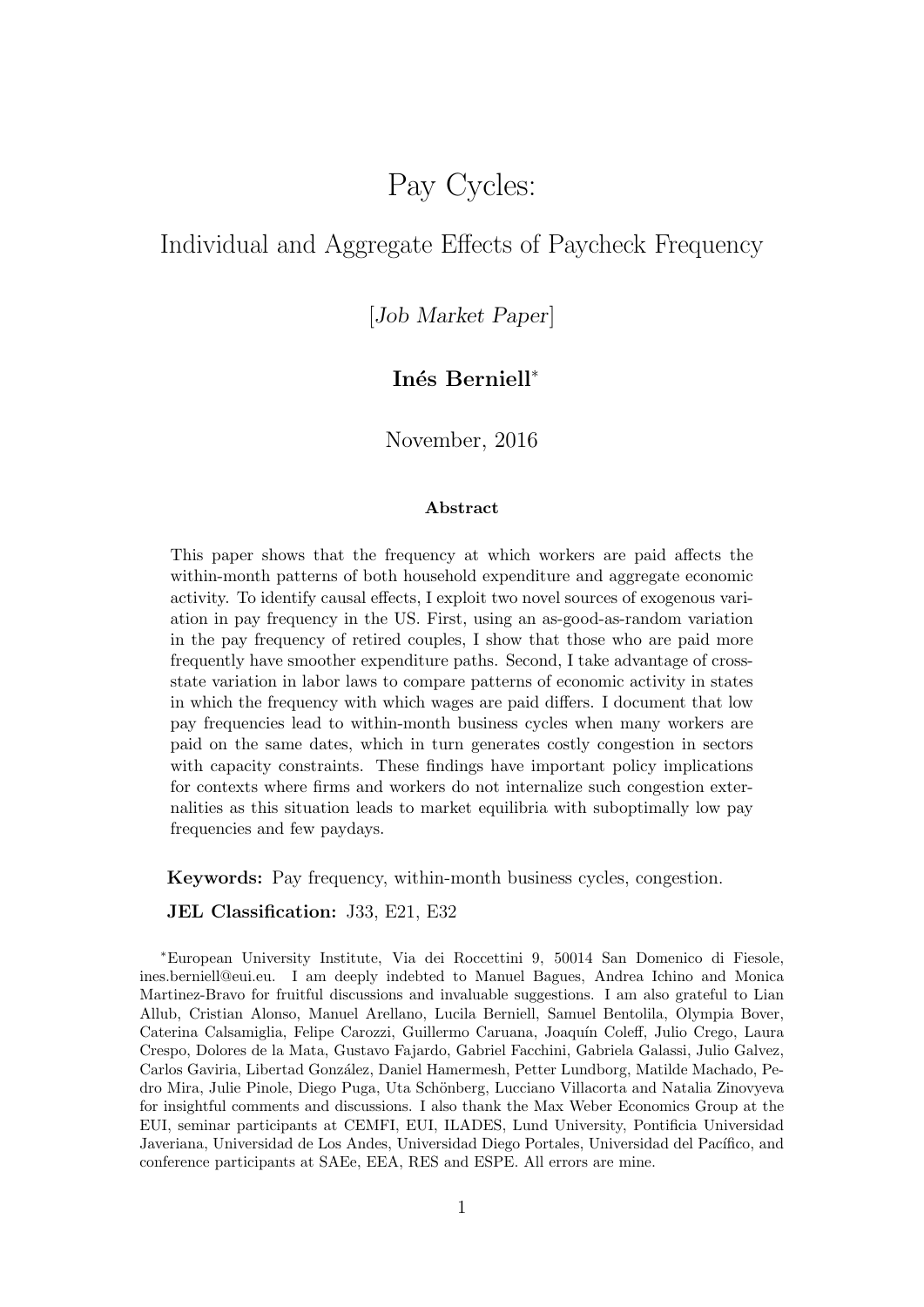## I. INTRODUCTION

Across the world, workers are paid at different frequencies. In many countries the custom is to pay wages once a month, while in others workers are paid twice a month or every week. Variations in wage pay frequency appear even within countries (e.g. in the United States workers receive their salaries at different frequencies depending on state-level regulation). Looking at this variation, a natural question is whether pay frequency affects consumer decisions on expenditure, and thus has economic consequences. Standard theory suggests that it should not: wages and paydays are perfectly anticipated, and the Permanent Income Hypothesis predicts that the timing of consumption should not track the predictable timing of income.<sup>[1](#page-0-0)</sup>

However, there is an extensive literature showing that household expenditure and even mortality rise immediately after income receipt [\(Stephens,](#page-41-0) [2003;](#page-41-0) [Stephens,](#page-41-1) [2006;](#page-41-1) [Stephens et al.,](#page-41-2) [2011;](#page-41-2) [Mastrobuoni and Weinberg,](#page-41-3) [2009;](#page-41-3) [Shapiro,](#page-41-4) [2005;](#page-41-4) [Evans and Moore,](#page-40-0) [2011;](#page-40-0) [Evans and Moore,](#page-40-1) [2012](#page-40-1) and [Andersson et al.,](#page-39-0) [2015\)](#page-39-0). Such spikes could be a consequence of low pay frequencies, as proposed by [Van Wesep and Parsons](#page-41-5) [\(2013\)](#page-41-5). More precisely, these authors show theoretically that infrequent payments lead to cycles in individual consumption if consumers are hyperbolic discounters (i.e. they have a taste for immediate gratification and a long-run preference to act patiently).[2](#page-0-0)

In this paper, I argue that the frequency at which someone is paid does matter, and not only because it could affect her consumption pattern, but also for its impact on the aggregate activity. If infrequent payments lead to cycles in the expenditure of some households, this non-smoothing behavior would translate into the aggregate economy, generating within-month business cycles if many of these consumers are paid at a low frequency and at the same time. Such cycles are particularly problematic for sectors with capacity constraints and relevant menu

<sup>1.</sup> The terms "infrequent payments" and "low pay frequencies" are used interchangeably throughout the paper.

<sup>2.</sup> Anecdotal evidence reinforces the idea that employees might care about their own pay frequencies. For instance, at the end of the nineteenth century workers in several US states lobbied for receiving their wages weekly instead of monthly [\(Paterson,](#page-41-6) [1917\)](#page-41-6), which resulted in most states adopting laws requiring more frequent payments.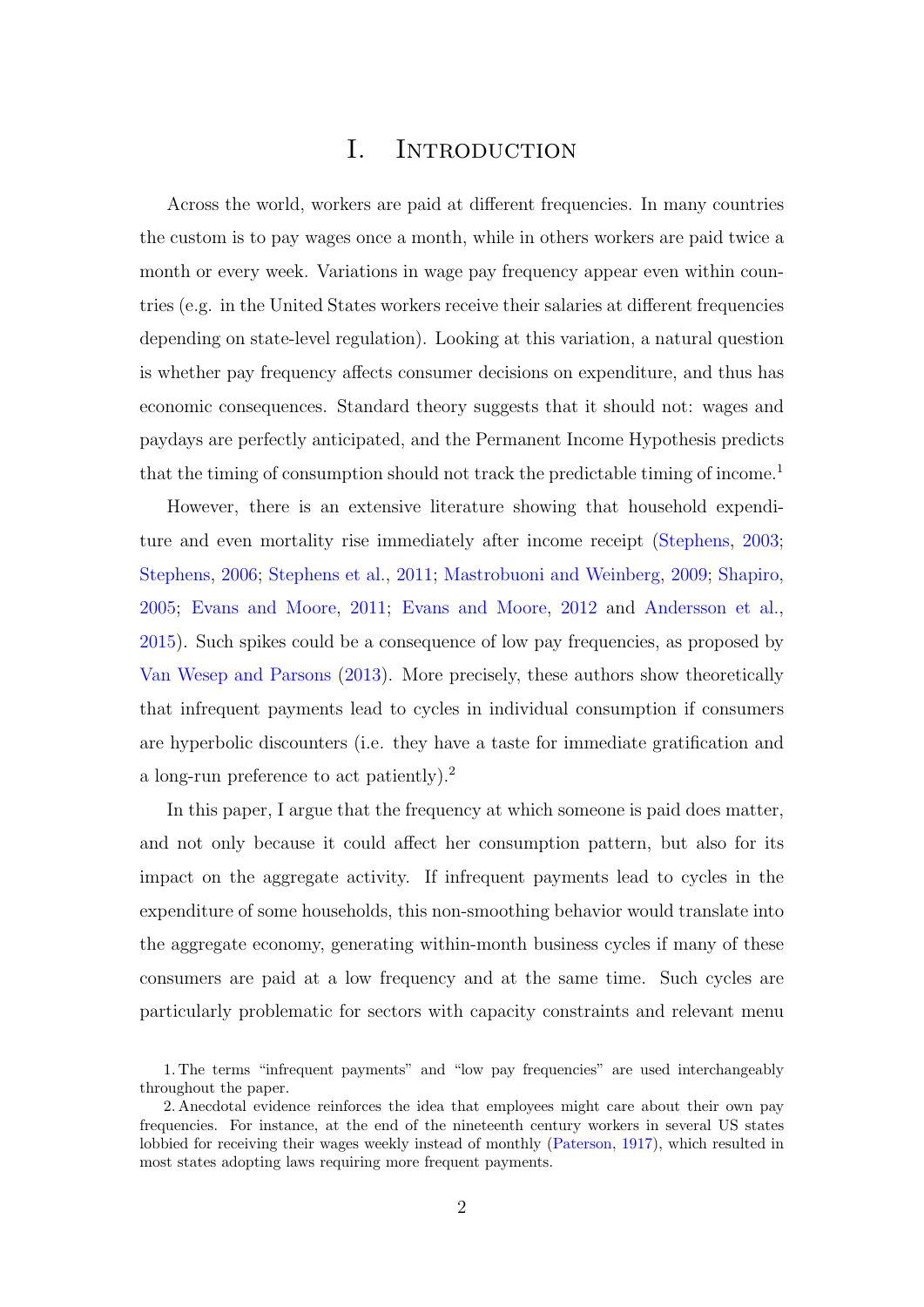costs (restaurants, groceries, hospitals, etc), because of the congestion costs they face during the peaks of activity.<sup>[3](#page-0-0)</sup> Thus, how frequently an individual receives paychecks might affect not only her but also others' wellbeing, the latter through congestion externalities.

The first part of this paper is devoted to showing empirically that the frequency of pay does affect the patterns of household expenditure. This gives the basis for the second part, which studies whether such individual effects translate into the aggregate economy when everybody is paid on the same dates. To find causal effects, I exploit exogenous variation in the frequency of payments in the United States, at both household and state levels.

At the household level, I take advantage of (as-good-as-random) variation in the pay frequency of a set of households that, by chance, get paid once or twice per month. These are households with both spouses retired, which I call retired couples. In the United States, Social Security benefits of individuals retired after 1997 are paid in different weeks, depending on the recipient's birthday: retirees are paid on either the 2nd, the 3rd or the 4th Wednesday of each month, depending on whether their day of birth is on the 1st-10th, 11th-20th, or 21st-31st, respectively.[4](#page-0-0) This variation in the timing of pay generates two groups of retired couples: those with both spouses receiving their paychecks on the same day (households with *one payday*), and those with spouses paid in different weeks of the month (two paydays). This quasi-random assignment of pay frequency allows me to test whether different frequencies of payments produce different within-month expen-

<sup>3.</sup> A recent anecdote of stores in Michigan asking for an increase of the frequency at which their consumers receive their paychecks, illustrates the relevance of these aggregate effects. In 2008, the Senate of Michigan presented a bill asking to change the food stamp distribution from a single payment on the first week of the month to semi-monthly payments. The bill was advocated for retailers and suppliers, who indicated that food stamp recipients spend most of their benefits shortly after they are paid, generating (congestion) problems to stores in terms of staffing, cash flow, inventory and quality control. The rationale for this bill presented by the Senate was that the semi-monthly distribution of food stamps would address the concerns of grocers as well as the needs of recipients to smooth consumption (New York Times, [2006](#page-41-7) and Bill 120 Michigan, [2008\)](#page-41-8).

<sup>4.</sup> Individuals retired before 1997 are all paid on the 3rd of the month. Because they are systematically older than pensioners paid on Wednesdays we cannot include them in the analysis, otherwise the assignment of the number of paydays would not be as-good-as-random. Nevertheless, results are robust to the inclusion of couples in which at least one spouse retired before 1997.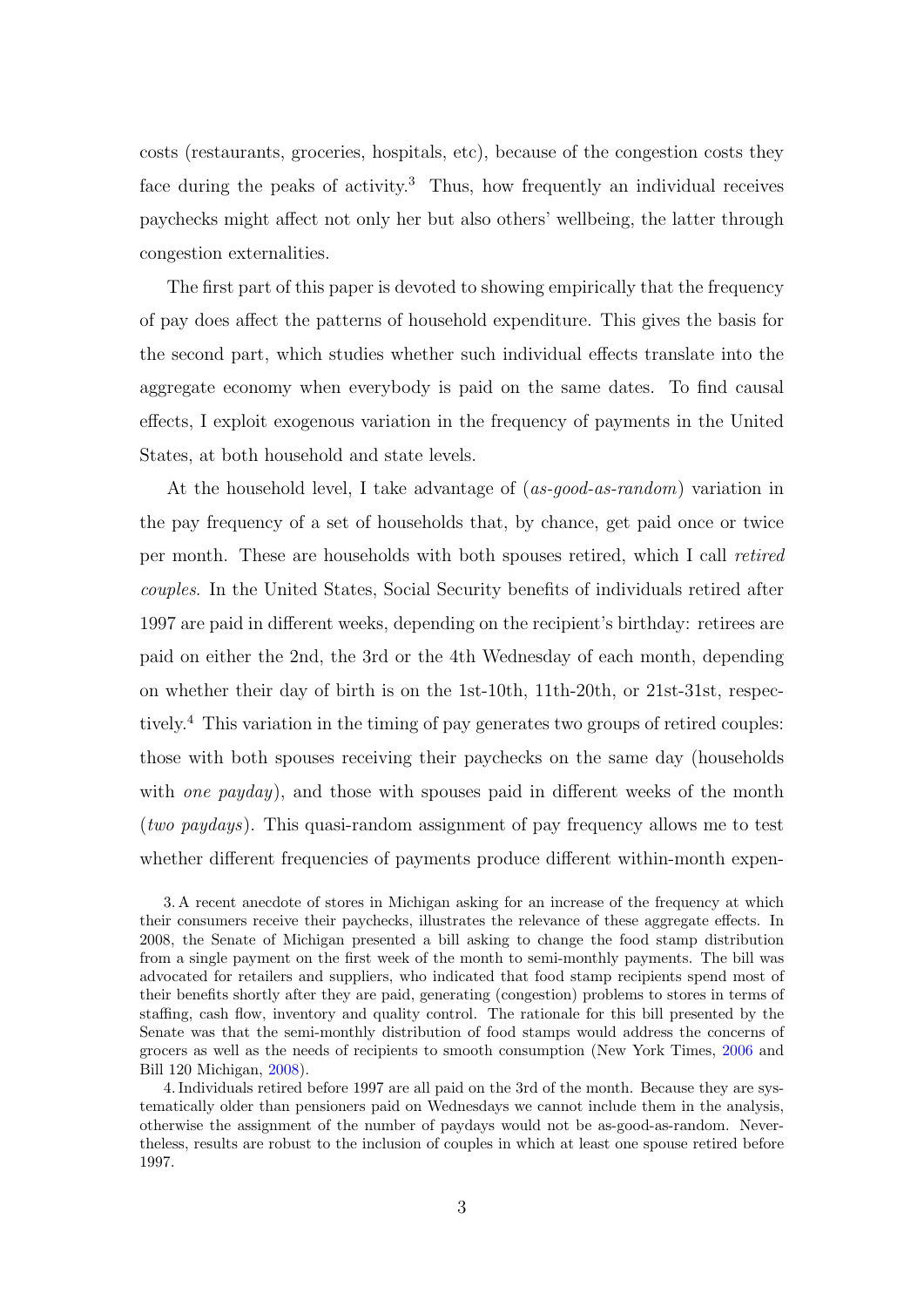diture profiles.<sup>[5](#page-0-0)</sup>

Using data from the Consumer Expenditure Survey (CEX), I compare the pattern of daily expenditure of retired couples with one payday to the pattern observed in households with two paydays. Results show that not all households smooth expenditure between paychecks, but the ability to smooth depends on the frequency of payments: retired couples with two paydays have a smooth expenditure path over the month, while households receiving their income in only one payment spend significantly more in the week they are paid than in weeks they are not. More importantly, these effects are particularly significant for poorer households, which are more likely to be credit constrained and may have higher short-term discount rates [\(Mani et al.,](#page-41-9) [2013\)](#page-41-9).<sup>[6](#page-0-0)</sup>

To the best of my knowledge this is the first empirical paper that identifies the causal effects of different pay frequencies on the expenditure smoothing behavior of households, and shows that households can smooth expenditure within the month if they receive frequent payments. A previous attempt was made by [Stephens](#page-41-2) [et al.](#page-41-2) [\(2011\)](#page-41-2), who study whether the consumption of Japanese pensioners responds differently to quarterly and bi-monthly benefit receipts. However, the authors make a caveat to their findings and explain that –under bi-monthly payments– they cannot provide a powerful test of consumption smoothing.[7](#page-0-0)

5. The setting of US Social Security payments I exploit –with enough variation in the timing of pay– also allows me to disentangle the effect of paycheck receipt from any other mechanism that could drive changes in expenditure after payment, e.g. beginning of the month effects. Previous research analyzing the link between consumption after the arrival of paychecks (from pensions or food stamps) could not control for week fixed effects because in their settings there was no variation in paydays. Not enough variation leads to confounding effects with beginning of the month effects. In addition, I analyze recent years, thus my results show that even in a period with much more access to technology –which may help people to smooth their consumption– individuals may still have problems smoothing their consumption when they receive their pay at low frequencies. While my research covers the period from the late 1990 to late 2000, previous literature used data for the late '80s to the beginning of the '90s. Credit cards, which could be useful to smooth consumption, were more common in the period I analyze than in these previous years.

6. An underlying assumption in this exercise is that these couples pool their income, at least when deciding about the outcomes we are interested in. Taking advantage of variations in the timing at which spouses receive their paychecks, I proposed a novel identification strategy to test empirically whether couples pool income, and using this test I could not reject income pooling (See Section [III.D.2.\)](#page-23-0).

7. [Stephens et al.](#page-41-2) [\(2011\)](#page-41-2) notice that they do not have enough variation to identify the effects of this change in pay frequency, because they use monthly expenditure data and under bi-monthly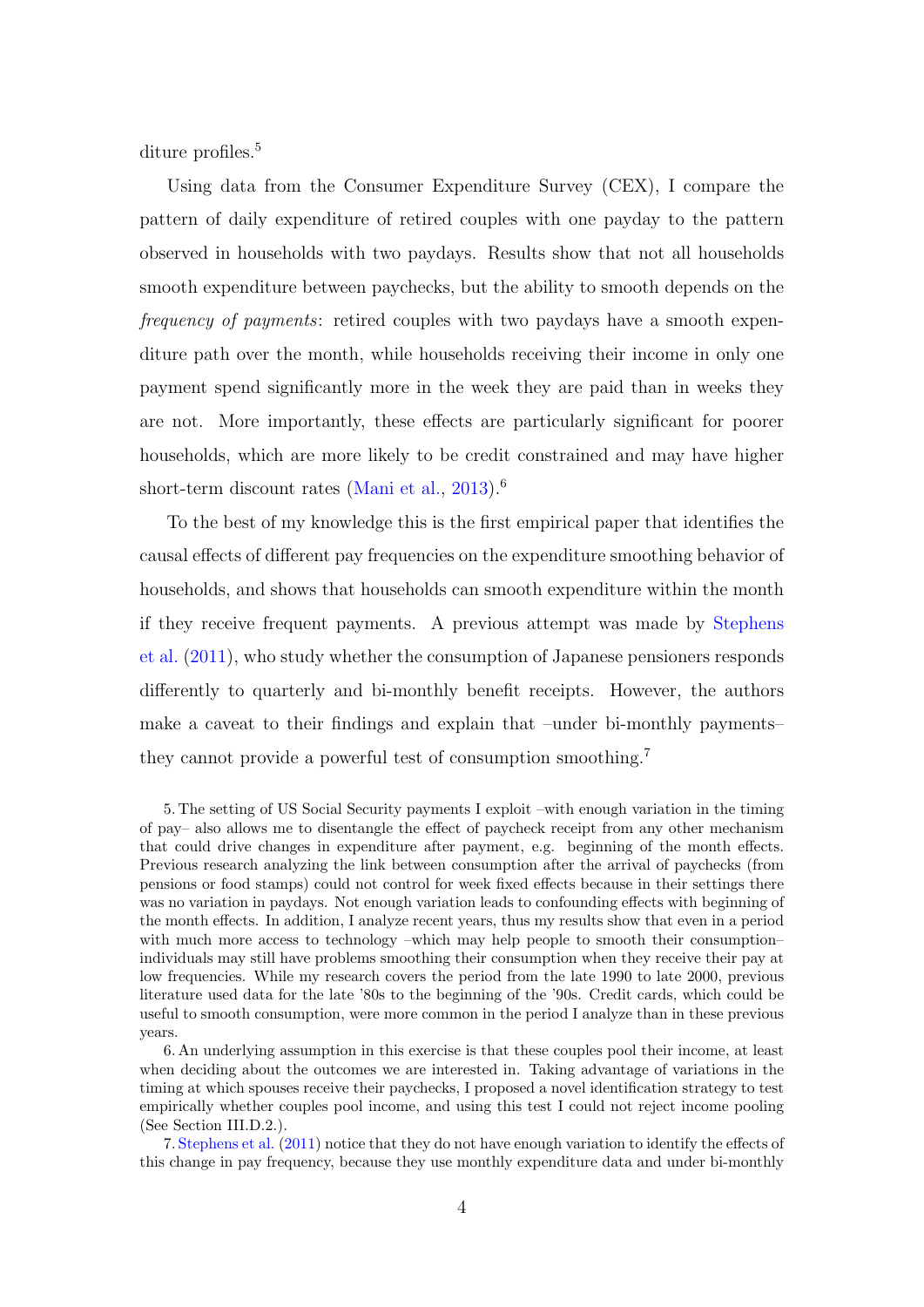To analyze the aggregate effects of different pay frequencies, I exploit variation in the legislation of wage payment frequency across US states. I compare the within-month trends of several proxies of daily economic activity  $-$  i.e. time spent shopping, air pollution, and traffic accidents– in states requiring weekly or semimonthly payments. Results indicate that in states requiring workers to be paid twice a month, there is a significant increase in economic activity during the usual pay weeks (the first week of the month and the week of the 15th), while within-month economic activity is smoother in states with weekly payments. This exercise allows us to check that the results found in the sample of retired couples are informative about the effects of pay frequency on the rest of the population receiving periodic payments. Moreover, and more importantly, it gives us evidence about the impact of pay frequency at aggregate levels, putting particular emphasis on sectors where congestion is an important issue.

These results are related to the findings of [Hastings and Washington](#page-40-2) [\(2010\)](#page-40-2) and [Evans and Moore](#page-40-1) [\(2012\)](#page-40-1) who, respectively, document an increase in grocery purchases –together with food prices– and a spike in mortality, at the beginning the month. [Evans and Moore](#page-40-1) [\(2012\)](#page-40-1) suggest that such peaks in mortality may be due to short-term variation in levels of economic activity during the first days of the month. My paper shows that such cycles are explained by the timing and, more importantly, the frequency of pay. Thus, the within-month cycles in aggregate activity exists under low pay frequency schemes, but they disappear if workers are paid frequently enough.

Of course, the monthly cycles analyzed in this paper emerge not only because of the low frequency of wages but for the conjunction of low pay frequencies and the timing of such payments, i.e. the fact that everybody gets the paycheck on the same date. The same natural experiments I exploit to analyze the impacts of pay frequencies also provide variations in how disperse are the paydays over the month. Drawing from such exogenous variations in the timing of pay I document that

payments the paychecks are delivered on the middle of the month (which means that the average number of days since check receipt is the same in the month of check receipt and in the other months).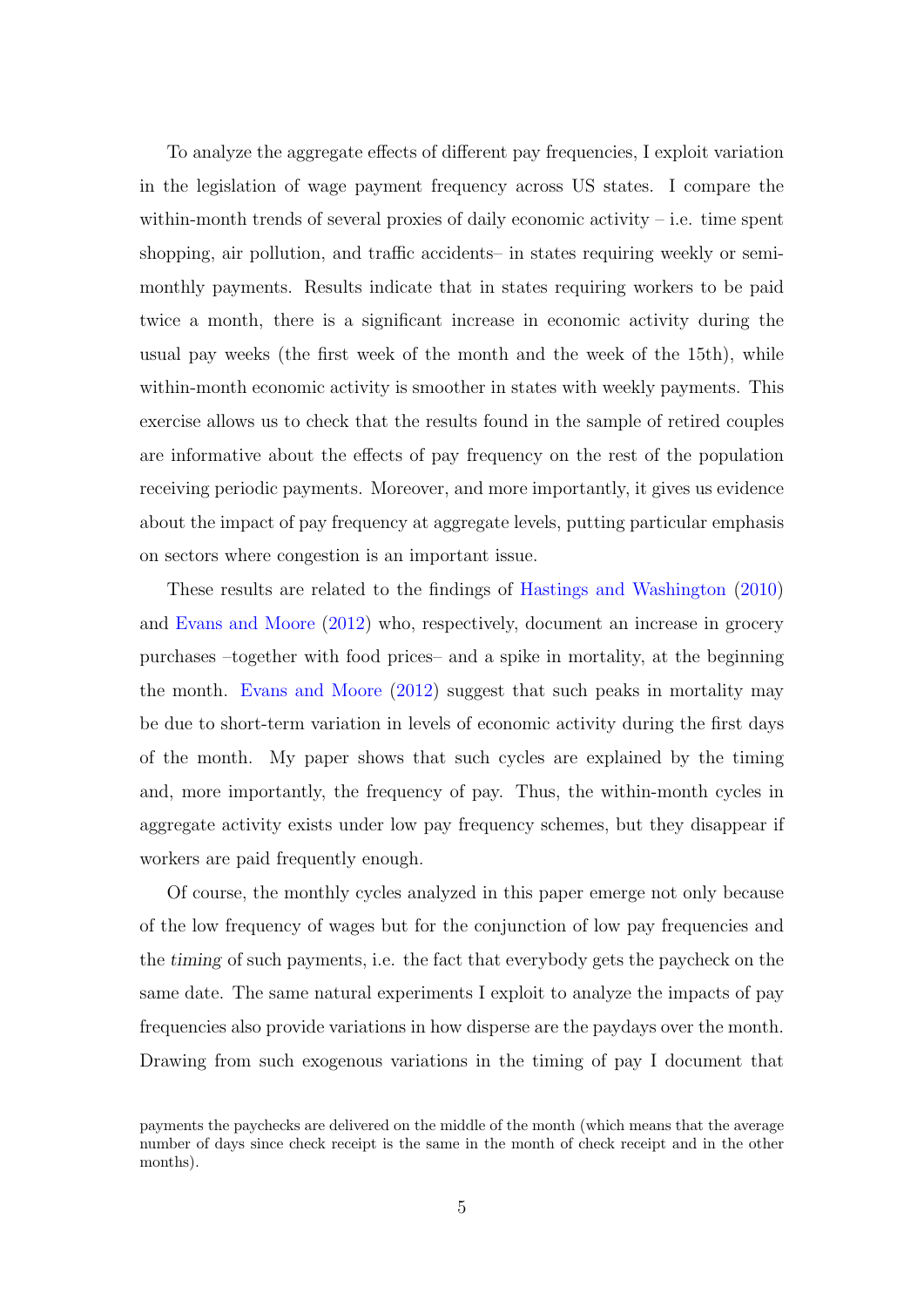under a low pay frequency scheme the aggregate cycles can disappear if workers are paid on different days: if paydays are spread over the month the aggregation of the referred cyclical individual expenditure do not generate aggregate cycles.

More precisely, using the whole sample of retired couples with one payday and taking advantage of the variation in the timing of pay (3rd of the month, 2nd, 3rd and 4th Wednesdays), I show that even under a low pay frequency scheme - which leads to individual expenditure cycles- the aggregate expenditure of households would be smooth if the paydays are evenly spread over the month. For instance, when we only analyze the sample of couples receiving paychecks on the 3rd of the month, we find that their aggregate expenditure is significantly larger at the beginning of the month. However, for the case of couples with paychecks distributed on the 2nd, 3rd or 4th Wednesdays, we observe a smoother aggregate expenditure over the month, and if something the expenditure is smaller during the first days when no one receive paychecks. Overall, by pooling all these households together we observe that the within-month cycles disappear when retired couples get the paychecks only once a month but have paydays on different weeks. Consistently with these results, I also show that in states requiring biweekly payments the ag-gregate economic activity is relatively stable over the month.<sup>[8](#page-0-0)</sup> Although in these states workers would receive checks with approximately the same frequency as in states with semi-monthly payments (every 2 weeks), the paydays are not the same for everyone as in the case of a semi-monthly pay cycle, resulting in a smoother aggregate economic activity.[9](#page-0-0)

To discuss the welfare effects of the cyclicity generated by low pay frequencies and the concentration of paydays, I extend the model of [Van Wesep and Par](#page-41-5)[sons](#page-41-5) [\(2013\)](#page-41-5) by incorporating congestion costs. In this framework, the short-run impatience of quasi-hyperbolic consumers leads to an excessive accumulation of purchases immediately after they are paid. Thus, paying them at low frequen-

<sup>8.</sup> Except for the case of traffic accidents, with higher levels at the beginning of the month (see Section [V.\)](#page-35-0).

<sup>9.</sup>With a biweekly pay schedule each company chooses a set day and issues payment every other week on that day; in the semi-monthly pay schedule paydays are usually set on the 1st and 15th of the month for everybody.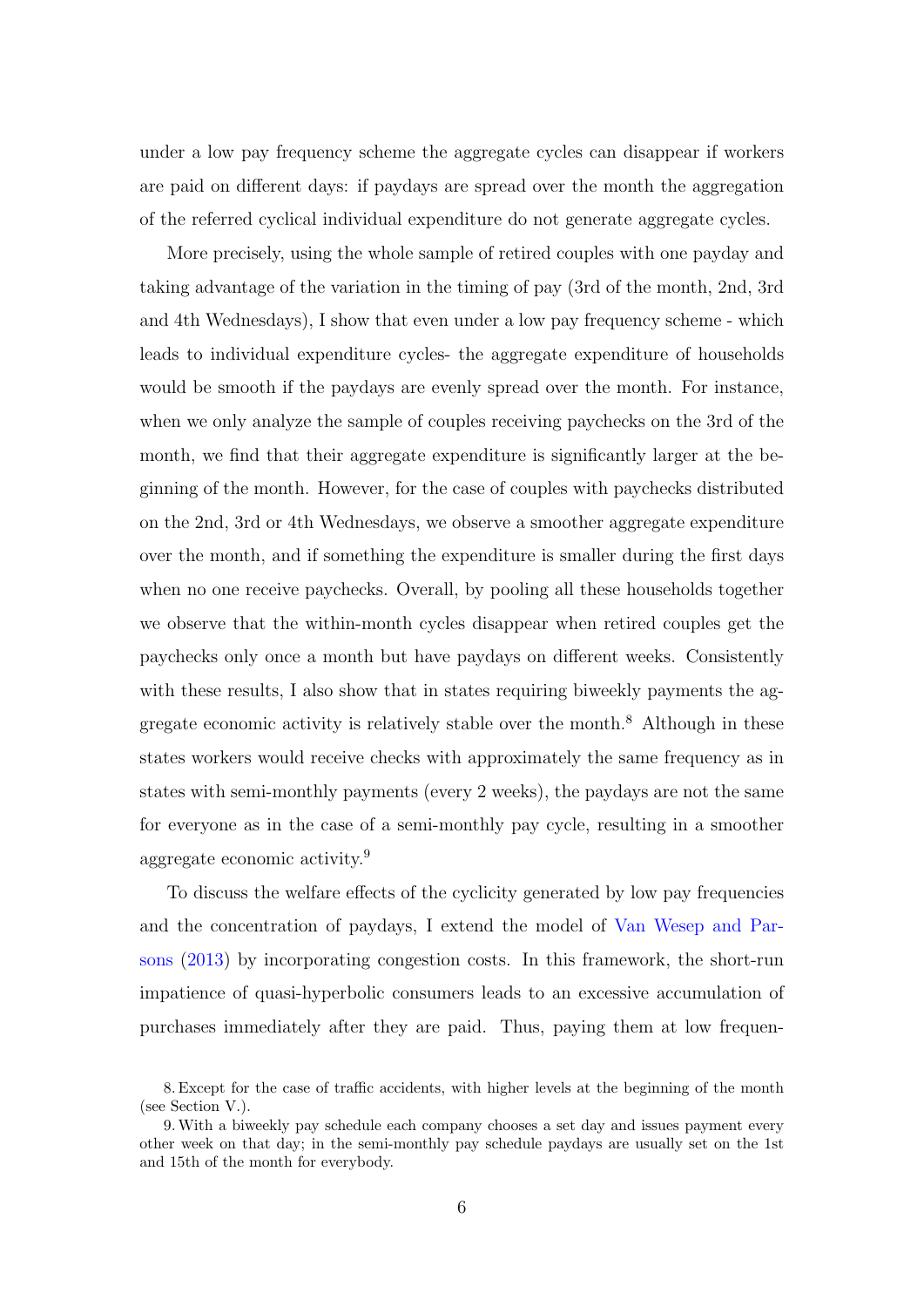cies and on the same dates causes cycles on aggregate expenditure that –during the peaks– generate congestion in sectors with capacity constraints. The model sheds light on two potential failures that explain why the frequency of payment may need to be regulated: an individual failure (attributable to time-inconsistent preferences), and a market failure (attributable to congestion externalities). Thus, although increasing pay frequency could be welfare-improving under several circumstances –even when it increases labor costs from processing more paychecks–, neither firms nor workers have the right incentives to implement higher frequencies when needed. Workers are naive (i.e. overconfident about their future behavior), so they are not aware of their time inconsistency and do not recognize that a higher pay frequency would directly improve their welfare by helping them to smooth consumption. In addition, neither workers nor firms internalize the negative impact that their pay scheme have on sectors with capacity constraints, through congestion effects.[10](#page-0-0) Therefore, the market equilibrium would yield suboptimally low frequencies of pay and not enough paydays, which calls for policy interventions.

At least two possible welfare-improving interventions come out under this framework. More frequent payments (e.g. weekly paychecks instead of monthly) could raise welfare in a context where consumers are very (short-run) impatient, and/or congestion is too costly, and processing more payments is cheap enough (low transaction costs). If instead transaction costs are high, an alternative policy is to spread the paydays of different firms over the month (similar to what resulted from the biweekly pay cycles in the US). This policy should not significantly affect transactions costs, yet it would tackle the congestion problem by smoothing aggregate activity. Moreover, it would also act as an increase in pay frequency for households with at least two earners receiving their checks in different days, which – assuming (some) income pooling– would help many households to further smooth their expenditure over the month.<sup>[11](#page-0-0)</sup>

<sup>10.</sup> The coordination problem arises first because not all firm's consumers are firm's workers, so even a firm with capacity constraints will not experience the potential negative effects generated by their workers' consumption cycles; and second because the within month cycle in purchases generated by their workers with such expenditure patterns do not negatively impact their own production costs if these firms do not have congestion problems.

<sup>11.</sup> Under this payment scheme, some costs from coordination failures could arise if quasi-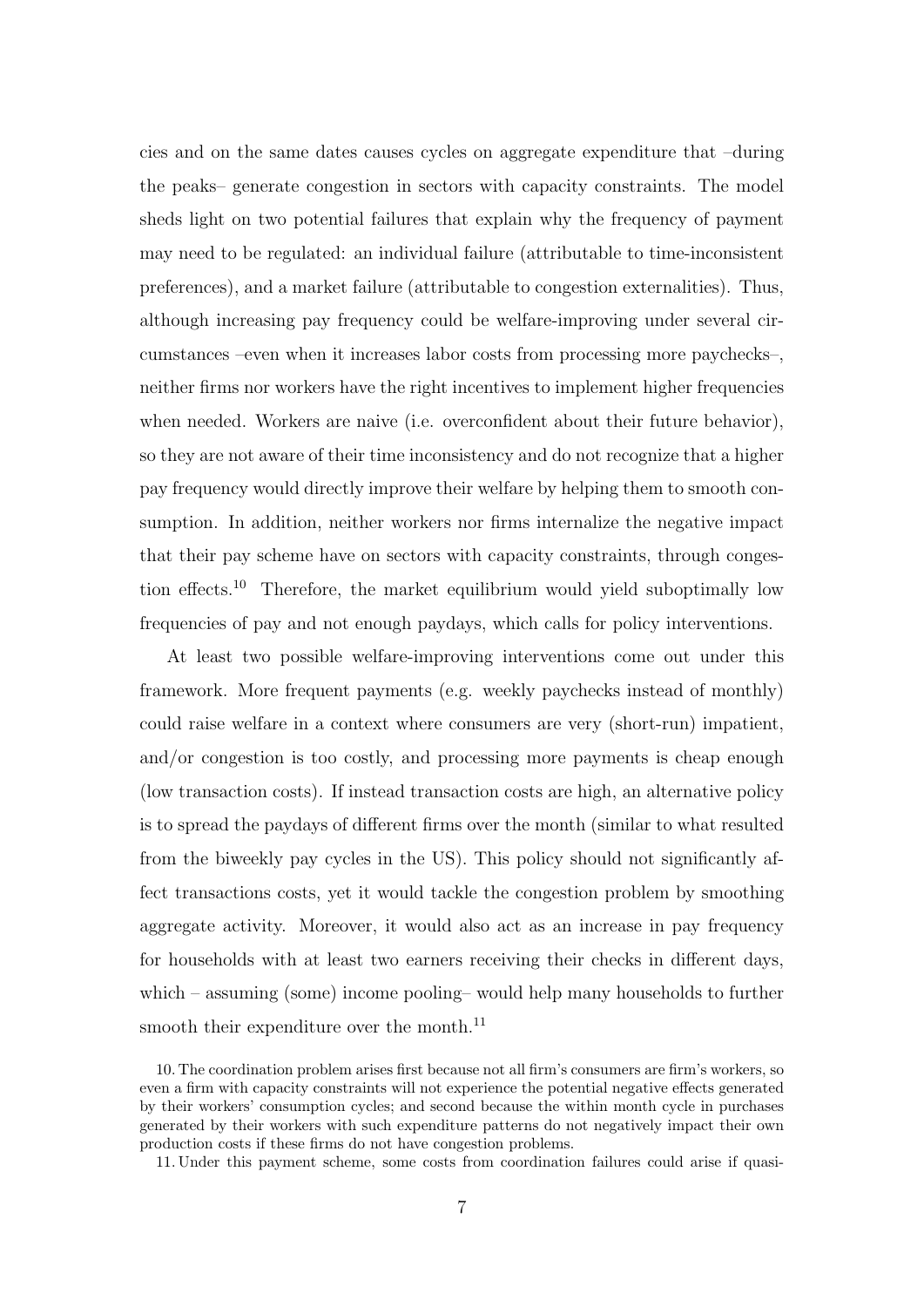The rest of the paper is organized as follows. Section [II.](#page-7-0) provides the conceptual framework. Section [III.](#page-16-0) presents the empirical analysis of pay frequency's impact on household expenditure. Section [IV.](#page-25-0) is devoted to a study of the aggregate effects of different pay frequencies in settings where everybody shares the paydays, while Section [V.](#page-35-0) analysis the role of the timing of pay. Section [VI.](#page-38-0) concludes by discussing some policy implications.

## II. Conceptual Framework

<span id="page-7-0"></span>In this section I present a simple theoretical framework to map out the relationship between frequency of wage payments, expenditure patterns of households and aggregate economic activity. This framework helps us to interpret the main results of the empirical analysis, and to understand how total welfare could vary under different pay frequencies and why the frequency of payment might need to be regulated.

I focus in one of the possible mechanisms that link frequency of wage payments and household expenditure cycles: individuals with short-run impatience that over spend immediately they are paid. There could be other possible explanations for the link between expenditure patterns and pay frequency, e.g., spending more money immediately after being paid can be optimal in the presence of high inflation [\(Barro,](#page-39-1) [1970\)](#page-39-1). Nevertheless, it is important to note that no matter what generates the cycle in individual expenditure, the qualitative predictions of the aggregate effects of pay frequency and its congestion costs are the same.

The model is based on [Van Wesep and Parsons](#page-41-5) [\(2013\)](#page-41-5), and I enrich it by including capacity constraints in one sector in order to analyze the role of congestion costs on total welfare under different frequencies of wage payments. I also assume that everybody receives the paychecks on the same dates, as it is common in many

hyperbolic consumers enjoy doing activities (spending money) together. However, it could be argued that at least some part of the consumer's network would be paid on the same dates (co-workers). Coordination failures could be incorporated in the model and, when deciding about this proposed policy, the social planner should have to trade-off between the welfare gains from reducing congestion and time-inconsistency problems, versus the losses generated by being unable to coordinate the time of expenditure.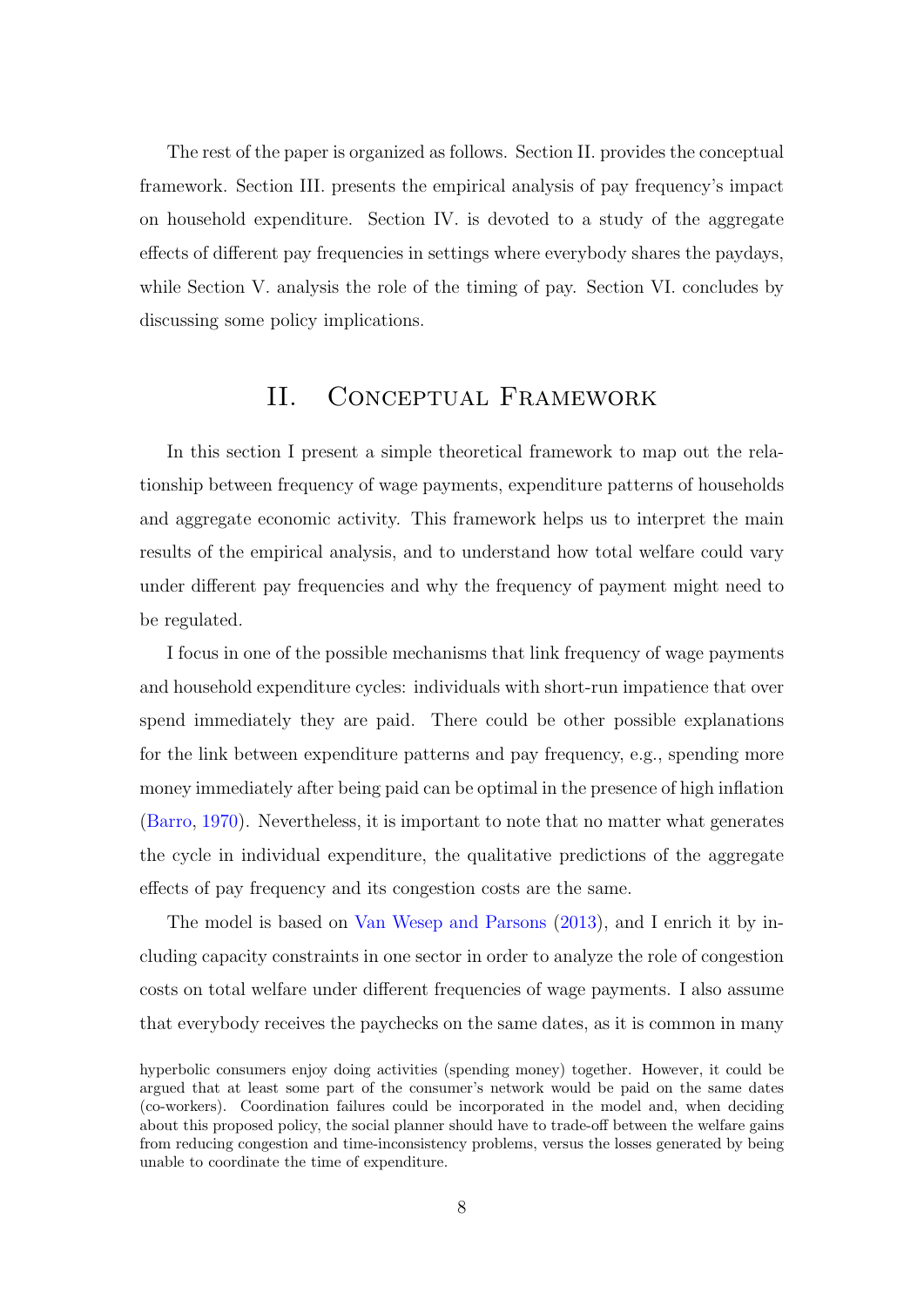countries. The key ingredients of the model are naive consumers with short-run impatience plus self-control problems, whose behaviors generate negative externalities through congestion effects. Individuals with short-term impatience and selfcontrol problems (quasi-hyperbolic discounting) may exhibit cyclical consumption paths if they do not receive paychecks frequently enough. Thus, if these workers are paid at a low frequency and all on the same dates, their behavior may generate aggregate consumption cycles resulting in an excessive accumulation (congestion) of purchases immediately after they are paid.

Therefore, higher pay frequencies could be welfare-improving if infrequent payments generate significant welfare losses to individuals that are not able to smooth consumption; and/or the congestion costs generated during paydays are important, but it is too costly to adjust factors or prices to make agents internalize these negative externalities.

However, this adjustment of pay frequency might not happen without a regulation that enforces more frequent payments. Without such intervention, firms and workers acting individually would lead to a market equilibrium with a suboptimally low pay frequency. The inefficiency arises because, on the one hand, a higher pay frequency implies an increase in labor costs.[12](#page-0-0) On the other hand, neither workers nor firms internalize the benefits of increasing their pay frequency: (a) workers are naive (overconfidence about their future behavior);<sup>[13](#page-0-0)</sup> (b) firms and workers do not take into account the negative impact that their low frequencies of pay could have on other sectors with capacity constraints (external cancongestion costs).[14](#page-0-0) Then, under this framework agents do not have incentives to increase

12. For firms, there is a higher cost of processing paychecks more frequently, because every time workers are paid firms pay a cost associated with processing a payroll (costs of printing checks for employees, direct deposit costs charged by banks and time spent by an employee or bookkeeper to calculate the gross pay, deductions and withholding, and net pay). Transaction costs probably also increase for employees, who may have to pay an opportunity cost associated with cashing the check (fees and/or time). Technological advances are significantly decreasing these administrative and transaction costs.

13. For these workers, a regulation that increases pay frequency would have the role of a commitment device, externally imposed to overcome the self-control problems of consumers.

14. The coordination problem arises because for each firm not all of its consumers are also their own workers, or because the within month cycle in purchases generated by their workers with self-control problems does not negatively impact their own production costs (e.g. no capacity constraints).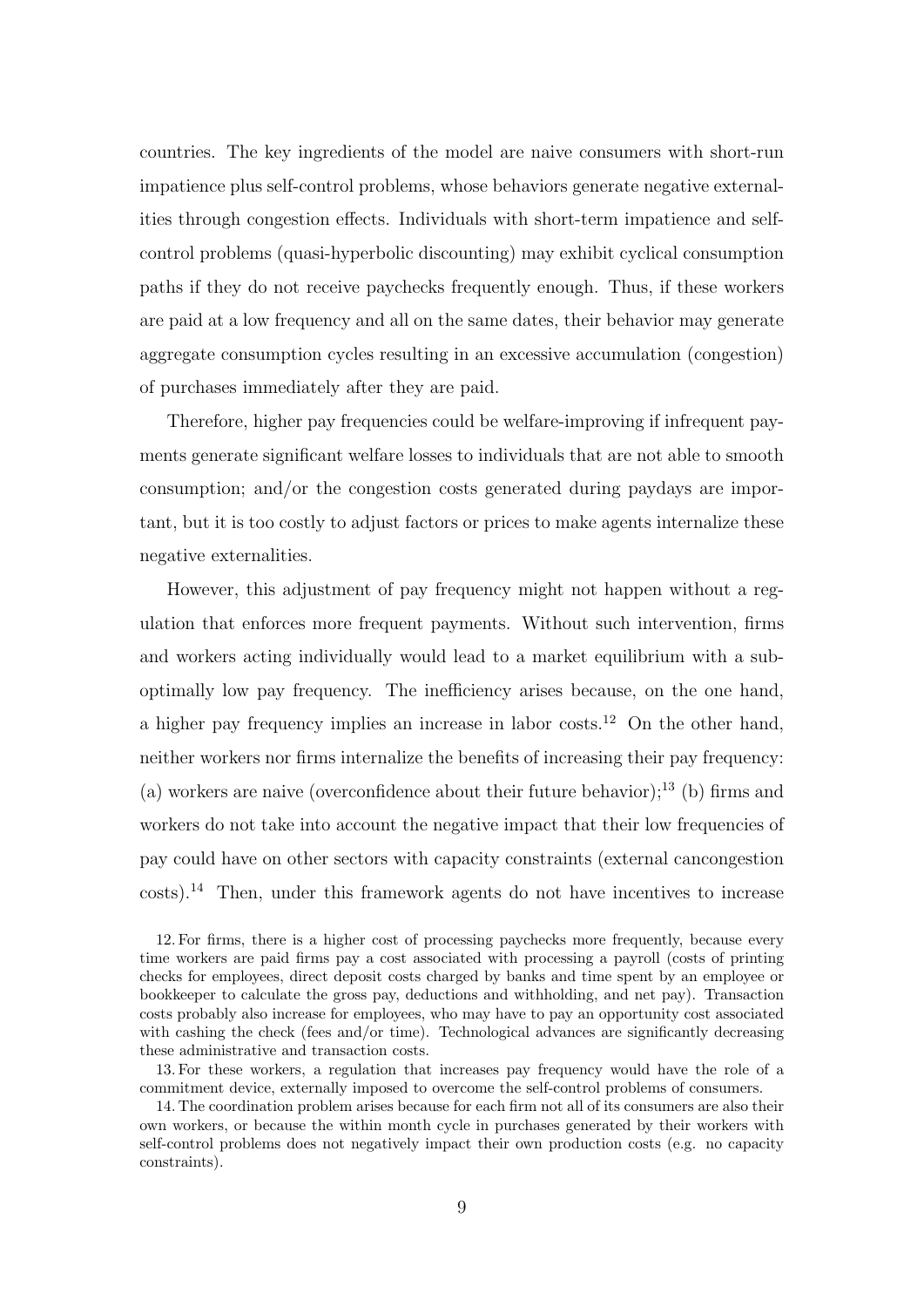pay frequency, even when it would be socially optimal, leaving room for policy intervention.[15](#page-0-0)

## II.A. Setup

The population consists of a mass one of identical consumers with discount rates that are much greater in the short-run than in the long-run: they have a short-run preference for instantaneous gratification and a long-run preference to act patiently. The lack of self-control of these consumers is what drives the link between frequency of wage payments and cycles in expenditure. Short-run impatience is captured by consumers with quasi-hyperbolic discount functions –  $\beta$  < 1 in equation [\(1\).](#page-9-0) Time is finite and discrete, it begins at period 1, and there is no uncertainty.[16](#page-0-0)

The representative consumer knows her income in advance and derives utility from a stream of consumption at different dates. To derive close-form solutions, I assume that the representative consumer has logarithmic utility function and that her preferences are time-additive (congestion costs will be introduced later).<sup>[17](#page-0-0)</sup> Then, consumer's utility at time  $t$  can be expressed as:

<span id="page-9-0"></span>
$$
U_t = log(c_t) + \beta \sum_{s=1}^{T-t} log(c_{t+s})
$$
\n(1)

As time progresses, the individual changes her mind about the relative values of consumption at different points in time, because  $\beta$  < 1. However, she is naive: she acts as if her future selves will be willing to follow through on her current plans. Without loss of generality, I assume there are liquidity constraints, but saving  $(s)$ 

<sup>15.</sup> Under infrequent frequently but paying workers in different periods (i.e. spreading payments during the month) would also reduce the within-month business cycles generated by low pay frequencies. However, paying more frequently to each individual would have a positive impact on both sectors with capacity constraints –which would face a smoother pattern of activity– and consumers with short-run impatience who would benefit from a self-control device that would force them to smooth expenditure.

<sup>16.</sup> As in [Van Wesep and Parsons](#page-41-5) [\(2013\)](#page-41-5), I do not consider issues of moral hazard or risk in the production process, nor do I address the use of contracts to screen workers.

<sup>17.</sup> W.l.g. I assume  $\delta$  (long-term discount factor) is the same for the consumer and for the firm, and that  $\delta$ =1.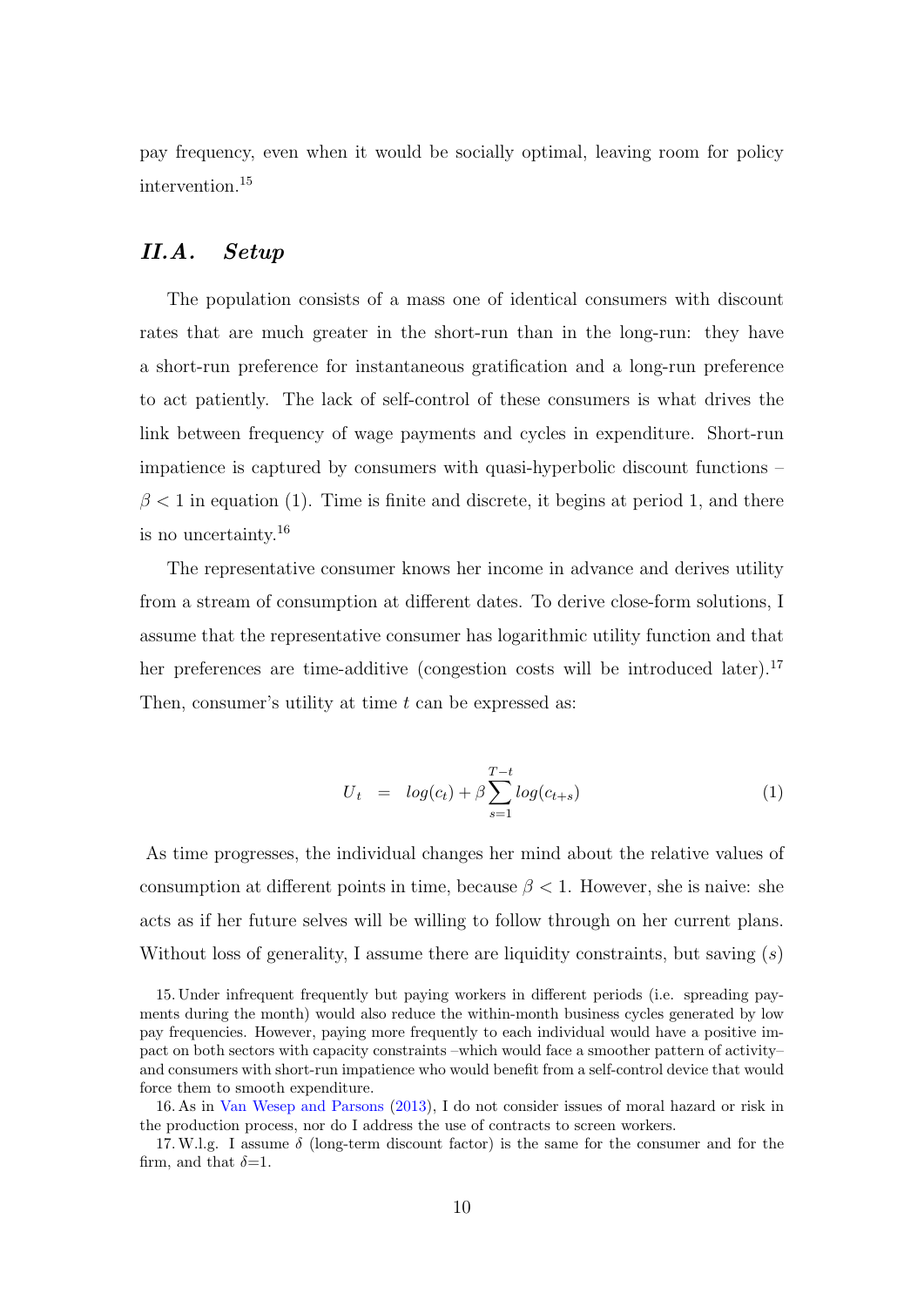is allowed: individual enters period t with  $s_{t-1}$  ( $s_{t-1} \geq 0$ ).

There are many firms producing the consumption good in a competitive market. Therefore, firms are wage and price takers, and price is fixed over the periods and normalized to 1. Each firm hires a worker for  $T$  periods.<sup>[18](#page-0-0)</sup> Every time the worker is paid the firm also has to pay a cost  $\gamma$  to make the payment.<sup>[19](#page-0-0)</sup> I define w as the wage costs paid every period, before deducting transaction costs. Therefore, if the worker is paid every F periods, every time she gets a paycheck she receives  $Fw - \gamma$ .

Solving the model by backward induction from the day before the next paycheck gives as a result a consumption path that is decreasing over time within the time period of pay. Equations [\(2\)](#page-10-0) and [\(3\)](#page-10-1) are the outcome of the maximization problem, and they show how consumption in each period depends on the frequency of payment. Figure [A.1,](#page-55-0) in the Appendix, shows examples of the pattern of daily consumption under different frequencies of wage payment. For higher F (low pay frequency) or smaller  $\beta$  (high short-term impatience), the variance of consumption increases.[20](#page-0-0)

<span id="page-10-0"></span>
$$
c_1 = \left(\frac{Fw - \gamma}{1 + (F - 1)\beta}\right) \tag{2}
$$

<span id="page-10-1"></span>
$$
c_{i} = \left(\frac{Fw-\gamma}{1+(F-i)\beta}\right) * \left[\prod_{j=1}^{i-1} \frac{(F-j)\beta}{1+(F-j)\beta}\right] \text{ for } i \in \{2,3,...,F\} \tag{3}
$$

To keep the model simple, I discuss a three period model  $(T = 3)$ , which is the shortest possible time period that generates time inconsistency effects.<sup>[21](#page-0-0)</sup> I analyze the implied mechanisms of the model and welfare effects under two alternative frequencies of payment: being paid with a lump-sum payment  $(F = 3)$  or being

<sup>18.</sup> I assume that the contract offered and reservation utility are such that the worker always accepts the contract.

<sup>19.</sup> The cost of processing these payments  $(\gamma)$  includes the cost of printing checks for employees, direct deposit costs charged by banks and time spent by an employee or bookkeeper to calculate the gross pay, deductions and withholding, and net pay. These costs have significantly decreased over time.

<sup>20.</sup> Proofs can be found in Appendix A of [Van Wesep and Parsons](#page-41-5) [\(2013\)](#page-41-5).

<sup>21.</sup>W.l.g I assume that the agent dies at the end of period 3.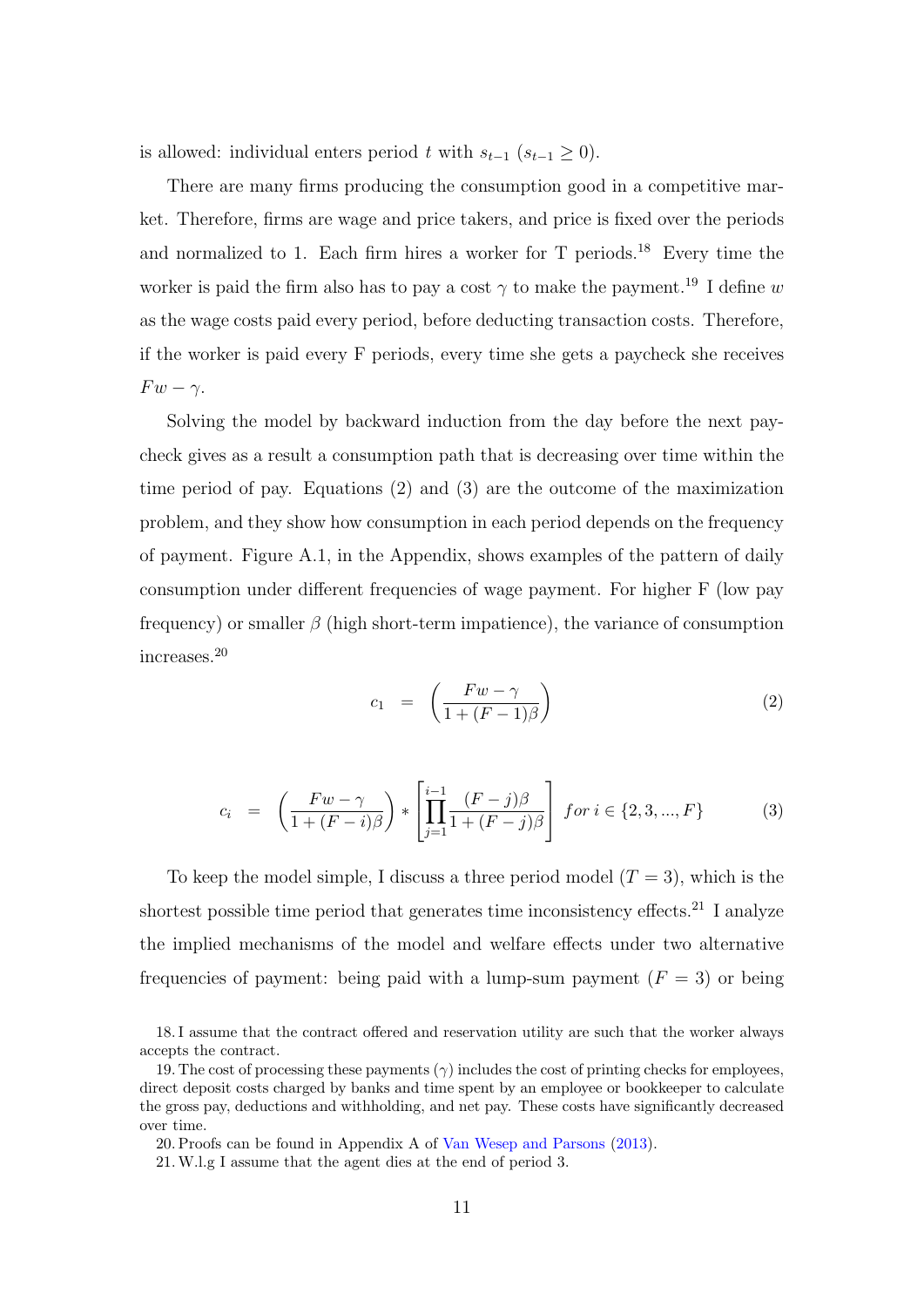paid every period  $(F = 1)$ . Proofs of the results can be found in the Appendix, Section [D..](#page-66-0)

### <span id="page-11-0"></span>II.B. Three-Periods Model Without Congestion Costs

When the representative worker is paid at a low frequency of payment (with one upfront pay of  $3w-\gamma$  at t=1), the consumption path chosen by the naive agent with self-control problems is:  $c_1^* = \frac{3w-\gamma}{(1+2\beta)}$  $\frac{3w-\gamma}{(1+2\beta)}, c_2^* = \frac{2\beta(3w-\gamma)}{(1+2\beta)(1+\beta)}$  $\frac{2\beta(3w-\gamma)}{(1+2\beta)(1+\beta)}$ , and  $c_3^* = \frac{2\beta^2(3w-\gamma)}{(1+2\beta)(1+\beta)}$  $(1+2\beta)(1+\beta)$ 

Now consider that the representative worker receives her salary every period t. In particular, every time she is paid she receives  $w - \gamma$ . Solving the model by backward induction, we get a constant consumption path:  $c_1^* = c_2^* = c_3^* = w - \gamma$ 

Figure [A.2](#page-55-1) in the Appendix compares the consumption paths chosen by the representative worker for different levels of  $\beta$ 's under the two payments schemes. When the agent receives one upfront pay, the higher the short-term impatience (low  $\beta$ ), the higher is the variance of consumption (there is more consumption immediately after receiving the payment). Consumption paths are similar under both payments schedules when the level of short term impatience is low (high  $\beta$ ). The last panel of Figure [A.2](#page-55-1) shows that total consumption decreases when wages are paid more frequently because of the higher transaction costs  $(\gamma)$  which are net losses for the economy.

#### II.B.1. Welfare Analysis

Since time-inconsistent preferences imply that a person evaluates her wellbeing differently at different times, welfare comparisons when individuals have quasi-hyperbolic discounting are in principle problematic. I follow [Bernheim and](#page-39-2) [Rangel](#page-39-2) [\(2007\)](#page-39-2) and [O'Donoghue and Rabin](#page-41-10) [\(1999\)](#page-41-10), and make welfare evaluations based on a "long-run" welfare criterion  $(\beta = 1)$ .

To formalize the long-run perspective, I suppose there is a –fictitious– period 0 where the person has no decision to make and weights all future periods equally. The worker's long-run utility is:

$$
u_0 = ln(c_1) + ln(c_2) + ln(c_3)
$$
\n(4)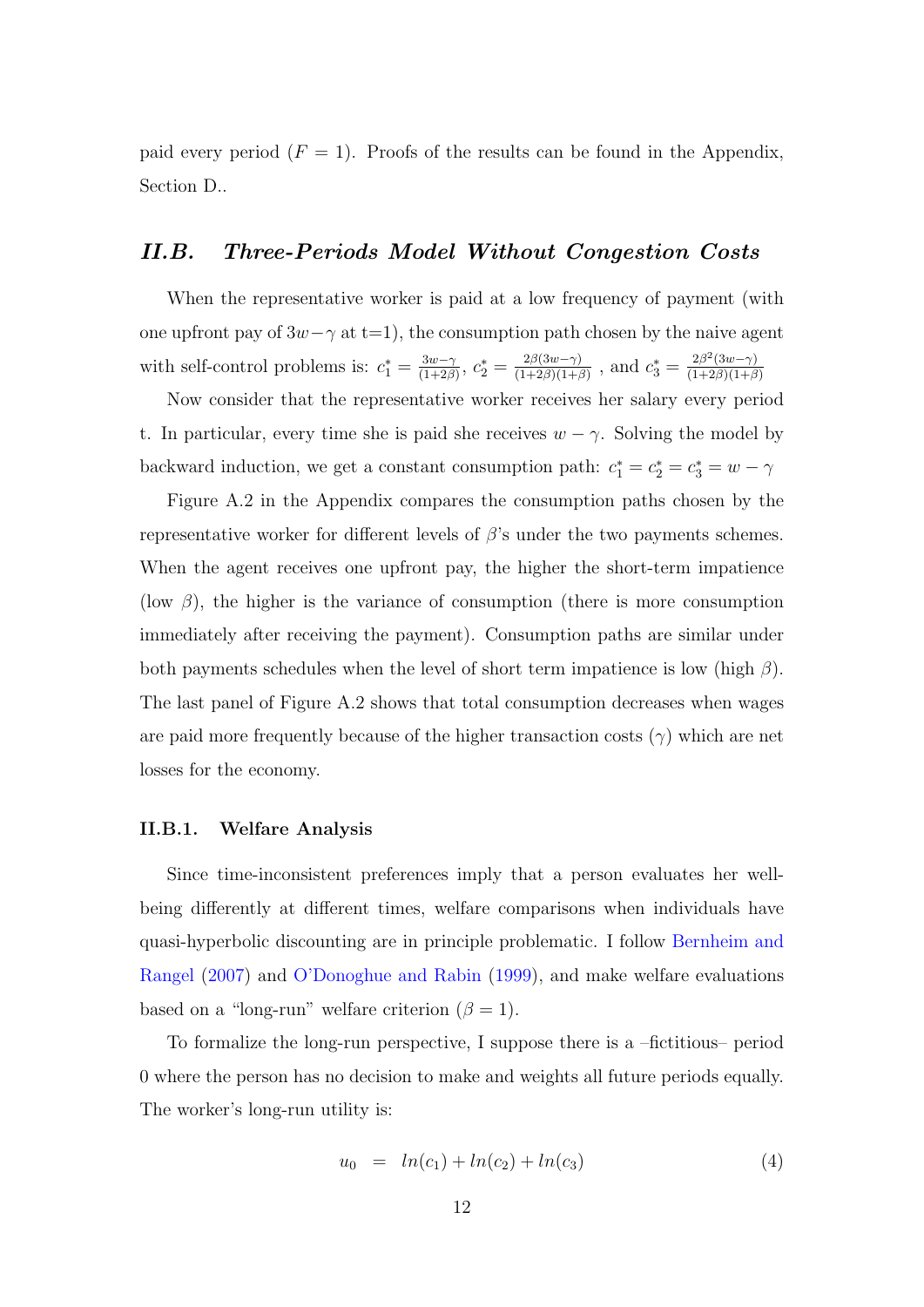In the welfare analysis I compare long-run utilities of two different frequencies of payment: one upfront payment versus 3 payments. I calculate the long-run utilities under both schemes and show that paying every period dominates paying only once if  $\beta$  is sufficiently low, as illustrated in Figure [A.3](#page-56-0) (in Appendix), or the transaction costs  $(\gamma)$  are low enough (Figure [A.4,](#page-56-1) in Appendix).

## II.C. Model with Congestion Costs

I proceed by introducing congestion costs into the model. I assume that the representative consumer has quasilinear period utility function: it takes a logarithmic form with respect to the composite good  $(c_t)$  and it is linear with respect to the damage of congestion  $(z_t)$ :

$$
u_t = ln(c_t) - z_t \tag{5}
$$

where  $z_t = a \left( \int c_{it} \, di \right)^2$ , and a is a small positive parameter that indicates the level of damage of total consumption accumulation at time  $t^{22}$  $t^{22}$  $t^{22}$ .

It might be the case, for instance, that  $z_t$  represents the combined pollution and accident external costs of traffic congestion. Consumers need to travel in order to buy goods and services  $(c)$ , and the higher the level of aggregate consumption at a specific moment of time, the higher will be the level of traffic congestion generated by people traveling to shopping. Congestion costs are generated in many other markets with capacity constraints and, under some assumptions, the mechanisms found in the model presented here can be extrapolated to what would happen in these other markets.[23](#page-0-0) Hence, similar results would be found if we consider another sector with capacity constraints (cost adjustment of factors) and with cost of adjustment of prices (menu cost and information cost for the seller and

<sup>22.</sup> I use the simplifying assumption that this disutility is independent of the amount of the individual's own consumption. This is in line with many examples of congestion costs in the real world, and does not affect the qualitative results of the model.

<sup>23.</sup> Capacity constraint is an important feature of many markets [\(Lester,](#page-40-3) [2011\)](#page-40-3). While in some markets time is the constraint (doctors can only serve a limited number of patients at once), in other markets space is an issue (restaurants have a limited number of tables), and also a seller's inventory could be occasionally a limiting factor (e.g. agents have a limited number of concert tickets available).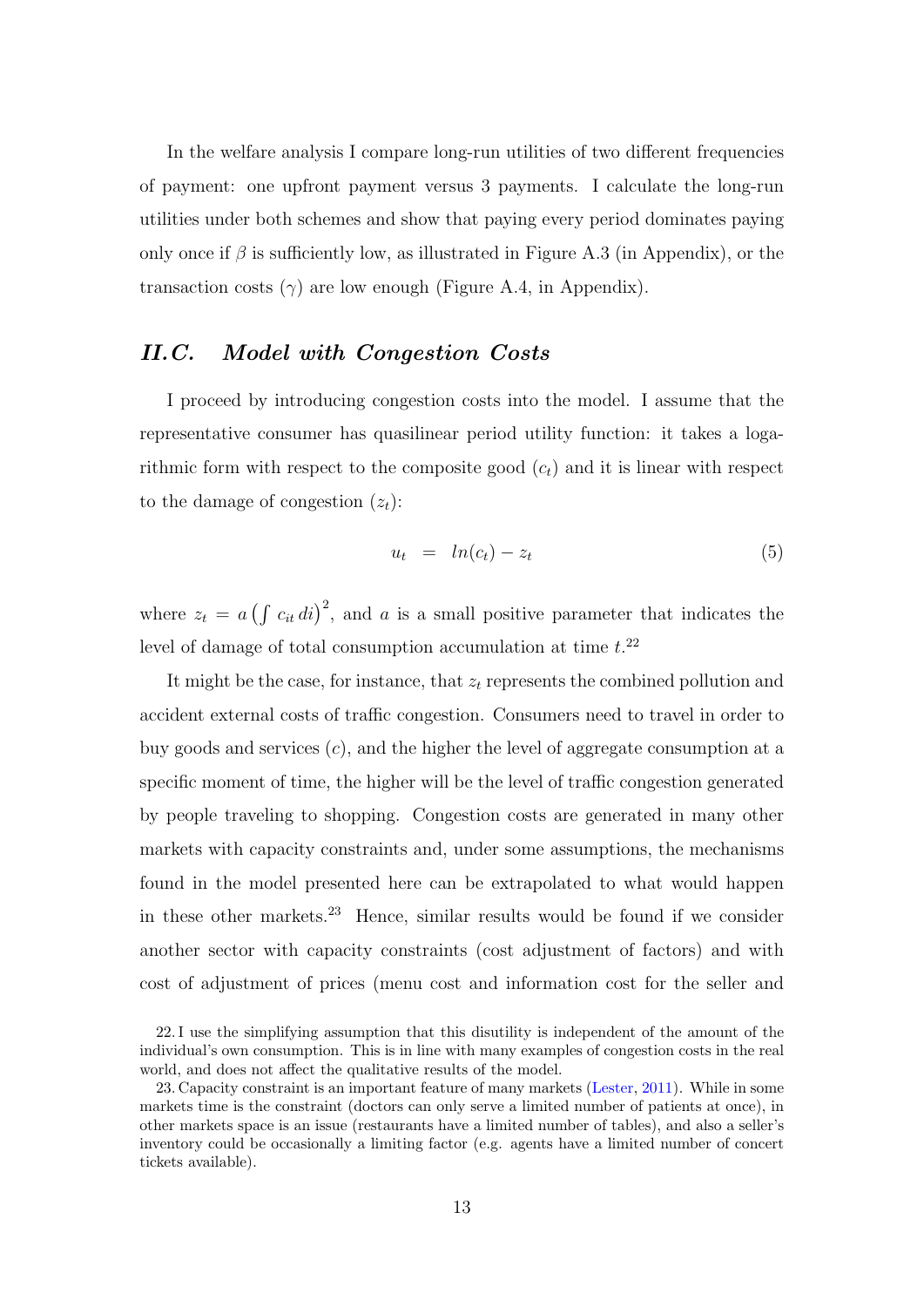the consumer respectively). These adjustment costs enable firms to use price mechanisms to smooth the demand over the month without costs. In the case of traffic congestion, we can assume that the costs of adjusting the size of roads within a month is infinite and it is also too costly to continuously adjust pecuniary prices for using the roads.

Consumers optimize taking externalities as given (i.e. they consider that the level of congestion is fixed). For instance, the representative consumer ignores the costs of pollution and accidents generated from her own driving since these costs are borne by other agents. This free rider problem –each consumer thinks that her (car) consumption has very little impact on overall level of pollution– makes them treat the level of congestion as fixed and therefore it does not affect the agent's optimization.<sup>[24](#page-0-0)</sup> The following are the utility functions that the consumer maximizes each period:

$$
u_1 = ln(c_1) - z_1 + \beta (ln(c_2) - z_2 + ln(c_3) - z_3)
$$
  
\n
$$
u_2 = ln(c_2) - z_2 + \beta (ln(c_3) - z_3)
$$
  
\n
$$
u_3 = ln(c_3) - z_3
$$
\n(6)

#### II.C.1. Equilibrium

The representative consumer maximizes her utility subject to her budget constraint. Because she takes  $z_t$  as given, it does not affect the agent's optimization, therefore the competitive equilibrium equals the consumption path presented in Subsection [II.B.](#page-11-0) for the case without congestion costs.

<sup>24.</sup> Other assumptions of this model with traffic congestion and its external costs are: (a) there are no pecuniary prices paid by consumers for using the road; (b) capacity is fixed within the period –road capacity is fixed within a month and this is what generates congestion which leads to more time on the road and then higher pollution and traffic accidents–; (c) labor supply is fixed –it is difficult to change hours worked within a month–, then there is a fixed amount of time to be distributed between leisure, travel and shopping, and all these activities are equally valued by the agent.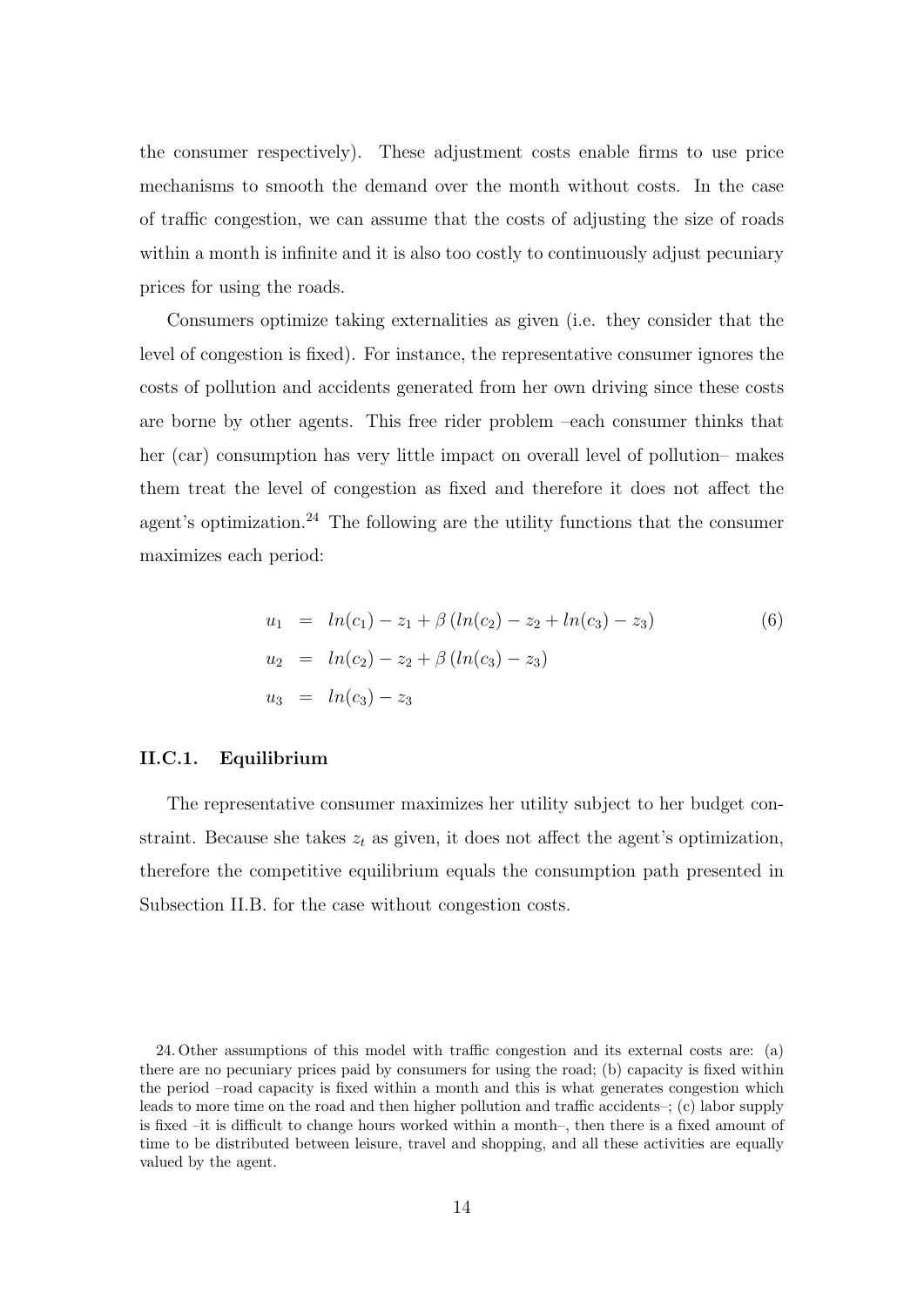#### II.C.2. Welfare Analysis

To compute welfare, I aggregate the consumption paths chosen for all consumers and again compare long-run utilities under both schemes of pay frequency. The representative agent takes the level of congestion as fixed and, as a result, she does not internalize the negative effect of increasing her own consumption on the utility of the rest of the agents.

Welfare analysis shows that when congestion costs are sufficiently high, paying more frequently (every period) dominates one upfront pay. Figure [A.5](#page-57-0) (see Appendix) displays, for the cases with and without congestion costs and under different levels of short-run impatience  $(\beta)$ , the changes in consumer's welfare when frequency of wage payment is changed from one upfront payment to more frequent payments (payments in every period). In the presented parametrization –wage  $(w)=10$ ; transaction cost  $(\gamma)=0.5$  and congestion costs  $(a)=0.01$ –, because congestion costs are sufficiently high, paying every period dominates paying once for almost every level of short-run impatience  $(\beta)$ . In contrast, for the same values of w and  $\gamma$  but if there were no existing congestion costs, paying every period would dominate one upfront payment only if  $\beta \leq 0.65$ . Figure [A.6,](#page-57-1) in the Appendix, shows the relevance of congestion costs by presenting how total welfare changes when pay frequency increases, under different levels of disutility from congestion  $(a).$ 

Summing up, in decision making the social planner faces several trade offs. On the one hand, by increasing the frequency of payments she increases the actual cost of the labor unit because total transaction costs increase. On the other hand, a consumer with quasi-hyperbolic discounting has a smoother consumption path under a more frequent payment scheme, then a higher frequency of pay directly increases her long-run utility and indirectly increases it by reducing congestion costs in sectors with capacity constraints. The model suggests that higher pay frequencies could be welfare improving if the level of short-run impatience of consumers is sufficiently high, transaction costs are low, and/or the costs of congestion are large.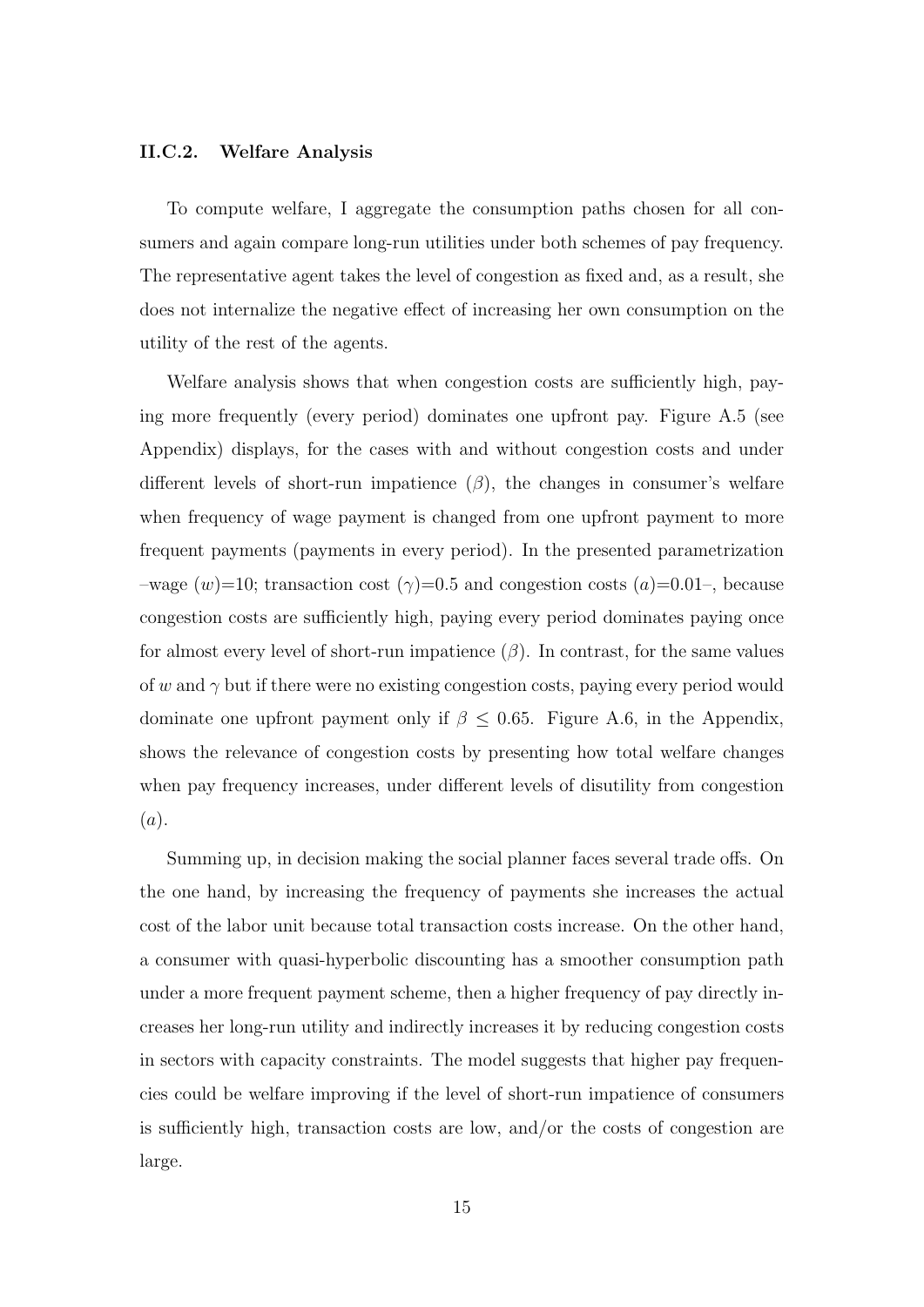An alternative policy to changing the pay frequency and that would also reduce the aggregate cycle, is to increase the number of paydays without changing the frequency of pay. It is straightforward that if the paydays are not the same for everybody and are evenly distributed among the period, the aggregation of cyclical individual expenditure would not generate aggregate cycles. Therefore, keeping fixed the pay frequency but paying workers on different dates would reduce the congestion costs by smoothing aggregate activity without increasing transactions costs. If individuals do not receive their paychecks on the same dates, some coordination failures could arise if workers enjoy spending money together. In such a case, the social planner should have to trade-off between the welfare gains from reducing congestion versus the losses generated by being unable to coordinate the time of expenditure.

## II.D. From the Model to the Data

The main prediction of the model is that a higher frequency of wage payments may lead to a smoother pattern of household expenditure, which would also translate into a smoother path of aggregate economic activity within the month. In the empirical analysis I test whether pay frequency actually affects the patterns of household expenditure and aggregate activity. I analyze whether the effects are more pronounced in houses with likely higher self-control problems, and whether low pay frequencies are generating cycles in the activity of sectors where congestion is a relevant issue.

To empirically study the impact of payment frequency on within-month patterns of household expenditure and aggregate economic activity, I take advantage of two different sources of exogenous variations in the frequency of payments in the United States. First, I exploit a between household variation in pay frequency that allows me to identify its effects at household level. More precisely, I compare the pattern of expenditure of retired couples (households with both spouses retired) who, by chance, every month receive all their Social Security income on one day to the pattern observed for couples with two paydays (Section [III.\)](#page-16-0). Second, I exploit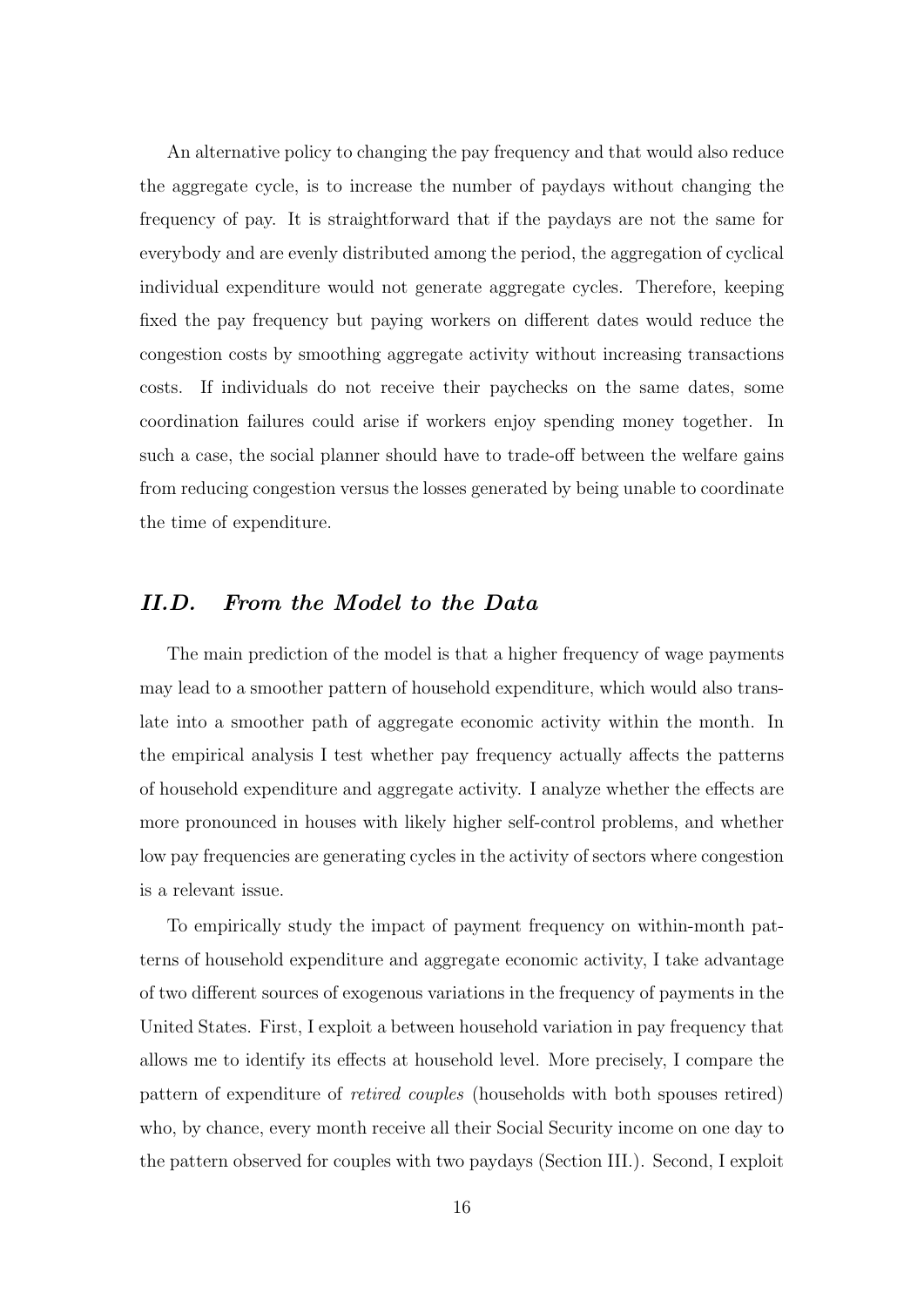US state variation in the legislation of the frequency of wage payments, which allows me to identify aggregate effects of pay frequency (Section [IV.\)](#page-25-0). Finally, I use exogenous variations in the dispersion of paydays over the month drawn from the same natural experiments, in order to show that even under a low frequency of pay the within-month cycles in economic activity can disappear if paydays are evenly spread over the month (Section [V.\)](#page-35-0).

# <span id="page-16-0"></span>III. Pay Frequency and Expenditure PATTERNS: HOUSEHOLD LEVEL EVIDENCE

This section compares the within-month expenditure patterns of households that, by chance, have different pay frequencies, and shows that more frequent payments lead to smoother patterns of household expenditure.

## <span id="page-16-1"></span>III.A. Social Security Payments in the United States

Around 54 million people receive Social Security benefits in the US. The earliest retirement age is 62, with reduced benefits, while full retirement benefits can be obtained at 65.[25](#page-0-0) Social Security benefits are paid over the month according to the following rule: individuals retired before May 1997 are paid on the 3rd of the month, and individuals who become eligible for Social Security benefits after May 1997 are paid on either the 2nd, the 3rd or the 4th Wednesday of each month, depending on their date of birth.<sup>[26](#page-0-0)</sup> More precisely, individuals born between the 1st and the 10th day of the month are paid on the 2nd Wednesday of each month; those born between the 11th and the 20th day of the month, are paid on the 3rd Wednesday; and those born between the 21st and the 31st day of the month, are paid on the 4th Wednesday.

As a result, couples of pensioners who retired after 1997 can have one or

<sup>25.</sup> For individuals born after 1942, full retirement benefits can be obtained at 66.

<sup>26.</sup> This payment scheme implies that nowadays, individuals paid the 3rd of the month are probably those born before 1932 (age $\geq 65$  in 1997), and the new system certainly applies to people born in or after  $1936$  (age $<62$  in 1997).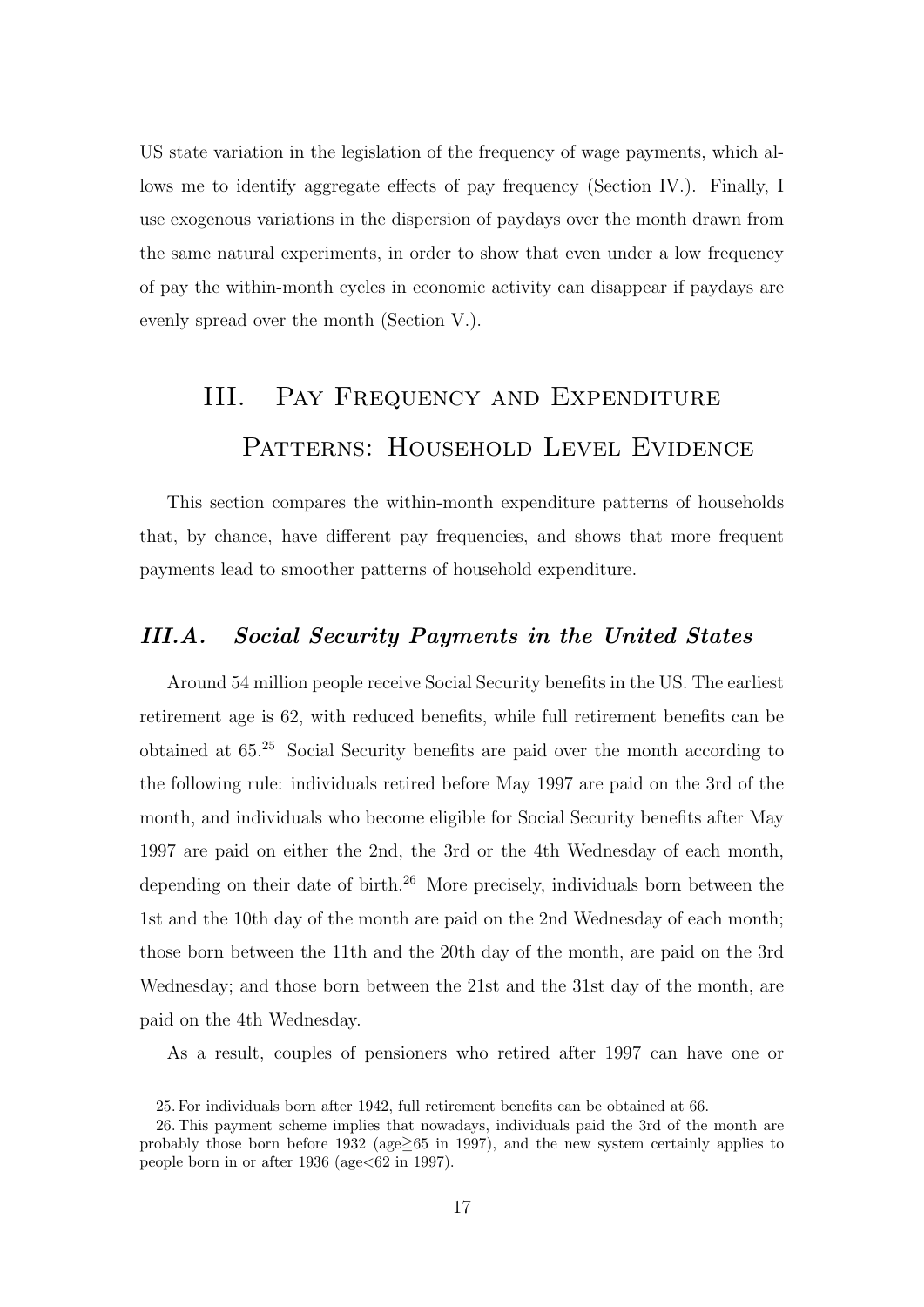two paydays every month, depending on spouses' birthdays. For instance, those households with both spouses born on dates such that they receive their paychecks on the same Wednesday – e.g., husband's birthday is April 13th and wife's birthday is October 18th –, have only one payday per month, while households where spouses are paid on different Wednesdays – e.g., husband's birthday is April 13th and wife's birthday is October 28th –, have two paydays every month (Table [I\)](#page-43-0).

#### III.B. Data: Consumer Expenditure Survey

In this section I use the Consumer Expenditure Survey (CEX), which provides information on a household's daily expenditure. The CEX is conducted in two parts: a quarterly interview and a diary survey. Each household is chosen for only one of these two surveys.[27](#page-0-0) I use data from the diary survey, where respondents are asked to keep two one-week diaries (a total of 14 days) for recording all purchases made each day.[28](#page-0-0)

The dataset contains the demographic information of each household member. It does not include information about paydays; however, as explained in Section [III.A.,](#page-16-1) I can infer the payday of retirees from their birthdays and thus derive the number of paydays per month in each retired couple.<sup>[29](#page-0-0)</sup>

I analyze households with both spouses receiving Social Security payments. More precisely, the sample just includes couples with both spouses retired after 1997, because only individuals retired after that year have paydates of Social Security benefits that depend on birthdays, then for these couples the assignment of the number of paydays is as-good-as-random. The dataset covers the period 1998-2008. It does not include information for previous years because paydates start depending on birthdays after 1997, and it does not include data from more recent years because after 2008 the BLS stopped asking interviewees to report

<sup>27.</sup> Each address is representative of around 15,000 other households in the US.

<sup>28.</sup> The starting date of the diary survey for any household is randomly selected.

<sup>29.</sup> Information about birthdays is not publicly available in the CEX, and it was kindly provided by the U.S. Bureau of Labor Statistics (BLS). More specifically, the BLS gave me access to a variable indicating whether an individual's birthday is within the first 10 days of a month (1st-10th), the second 10 days of a month (11th-20th) or the last days of a month (21st-31st).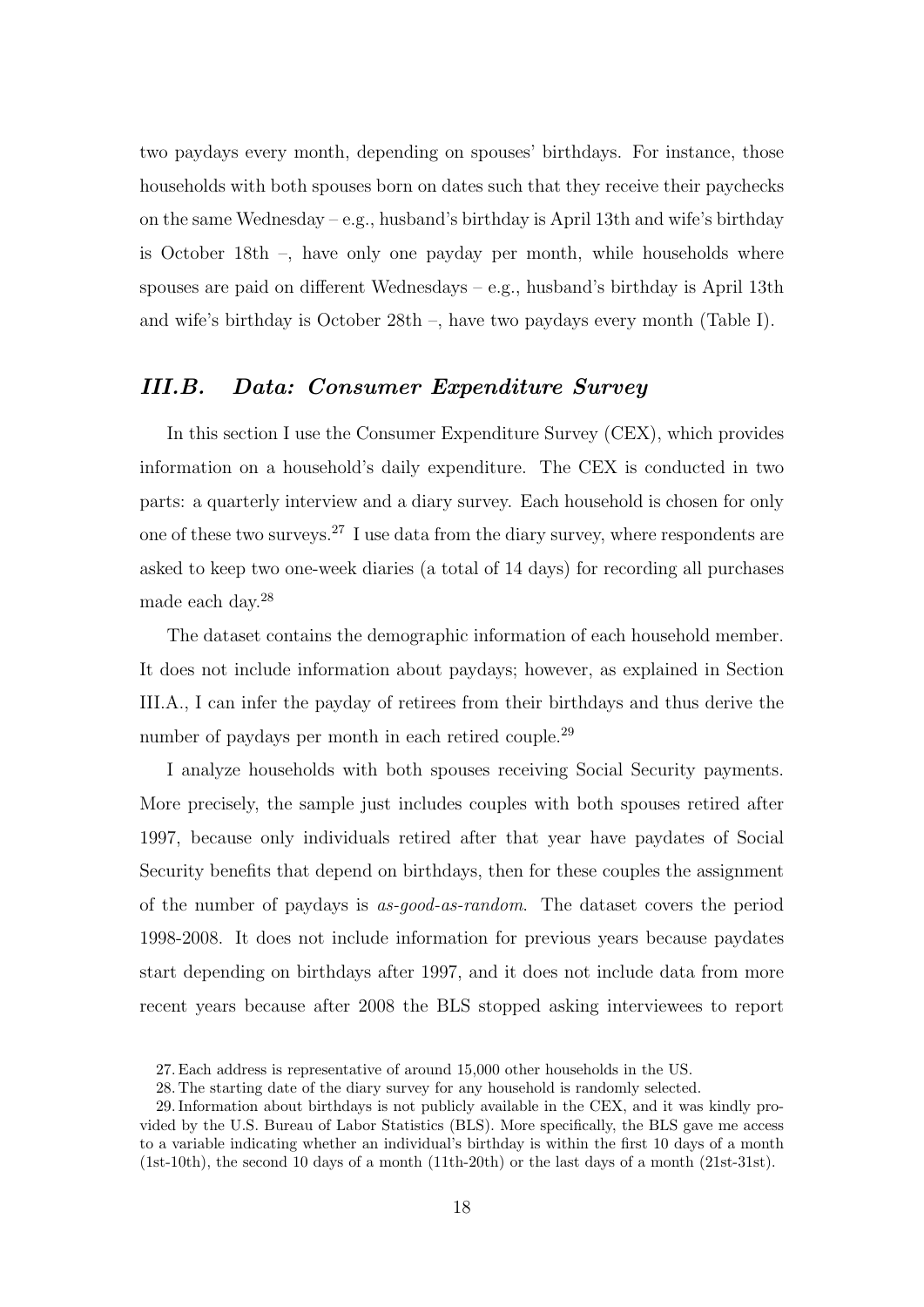their exact date of birth.

Table [II](#page-43-1) shows the summary statistics of socio-demographic characteristics of the sample of interest. As expected, demographic characteristics of households with one and those with two paydays per month are not significantly different. The mean age of husbands in the sample is 67.5, and wive's mean age is 65.9. These households have an annual income of \$38,323 on average, with around \$18,731 coming from Social Security benefits.<sup>[30](#page-0-0)</sup> Most of these couples live alone (the mean family size is  $(2.15)$ , therefore the mean number of earners  $-i.e.$  people working for pay– in the households is almost negligible (0.06).

Expenditure Categories. Following [Stephens](#page-41-0) [\(2003\)](#page-41-0), I analyze expenditure on goods likely to be consumed relatively soon after they are purchased, with a main focus on food. I classify expenditure in several categories: expenditure on nondurables (expending on food and alcohol, tobacco related items, personal care items, public transportation, gas, and motor oil); food and alcohol, distinguishing between those items consumed at home and those consumed away; fresh food; and instant consumption (food and alcohol consumed away from the household, participant sports and lessons, entertainment activities and sporting events, among others).[31](#page-0-0)

Table [III](#page-44-0) shows the summary statistics of daily expenditure of households under analysis. An interesting result is that average daily expenditure in every category analyzed is not significantly different between households with different pay frequencies (with the only exception of food consumed away from home with a significant difference at 10%). Thus, even though pay frequency could affect the timing of expenditure it does not impact the amount of money households expend over the month. Thus, this result suggests that pay frequency does not affect household's savings.

Every day these households expend, on average, \$130.5. On nondurables, their average expenditure is \$22.7; on food and alcohol consumed at home they expend

<sup>30.</sup> The variable representing the income from Social Security benefits has 25% of missing values.

<sup>31.</sup> All expenditure data are deflated with the CPI into 2000 dollars.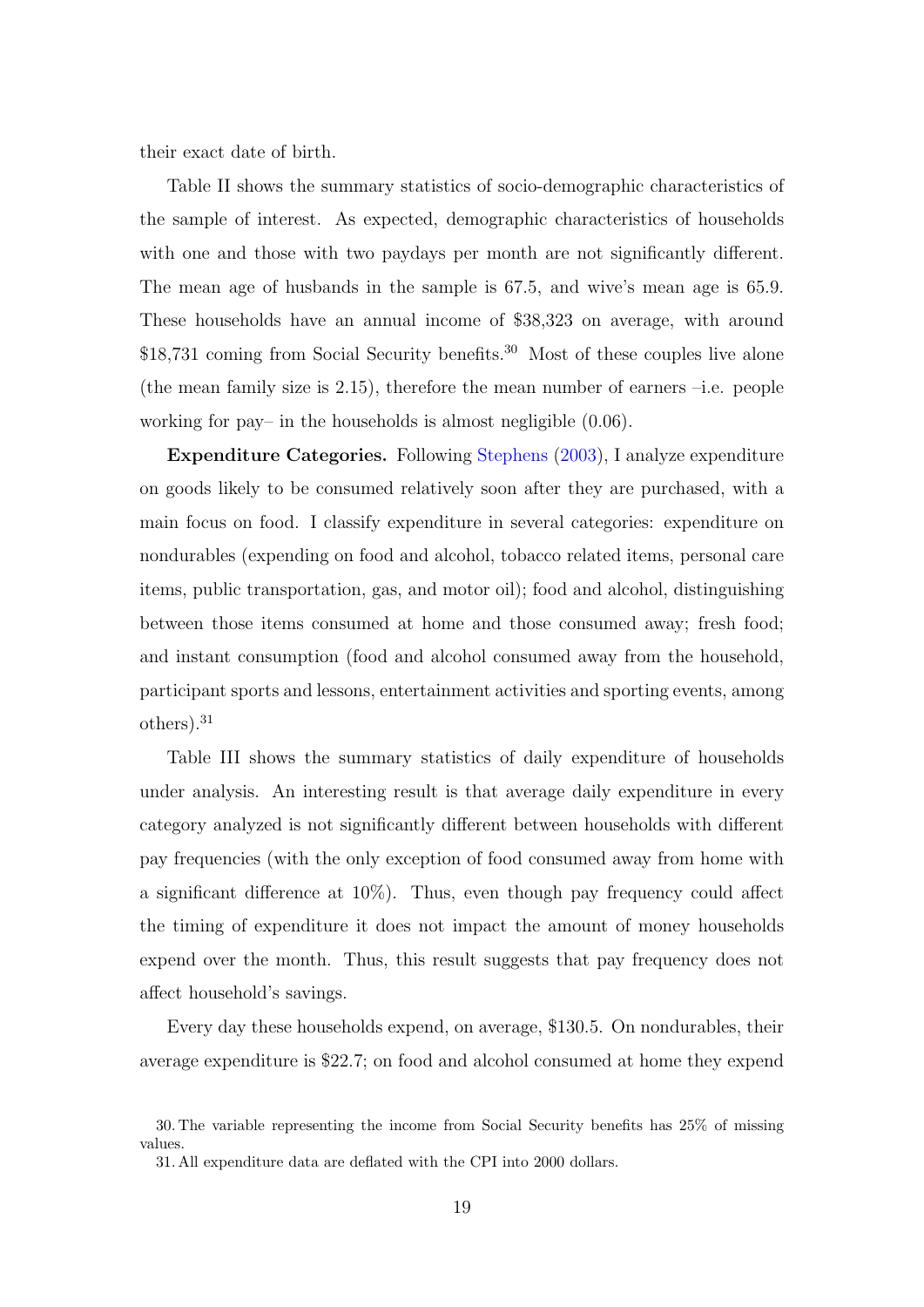around \$16.1 per day, with \$10.3 expended on food and alcohol consumed at home (\$1.74 on fresh food), and \$5.8 on food and alcohol consumed away from home. The mean of daily expenditure on the category of instant consumption is \$7.6.

## III.C. Empirical Strategy

To test whether pay frequency matters for expenditure smoothing, I analyze the daily expenditure of retired couples with paydates depending on spouses' birthdays. The underlying idea of the identification strategy is to compare the patterns of expenditure of households that, by chance, have only one payment per month (i.e. both spouses were born in dates such that they receive their paychecks on the same Wednesday) and households with two paydays every month (i.e. both spouses are paid on different Wednesdays).

The main specification to test whether the frequency of payment matters for the expenditure patterns of retired couples, is the following:

<span id="page-19-0"></span>
$$
C_{i,t}^{x} = \beta_0 (One \,Paycheck \, this \, Week)_{i,t} + \beta_1 (Two \, Paycheck \, this \, Week)_{i,t} + \alpha_i + \sum_{k=2}^{7} \gamma_k DOW_k + \sum_{s=2}^{14} \tau_s DOS_s + \sum_{m=2}^{12} \phi_m Month_m + \sum_{w=2}^{5} \lambda_w WOM_w + holiday_t + \epsilon_{i,t},
$$
\n(7)

where  $C_{i,t}^x$  is household i's expenditure on category x at day t;  $\alpha_i$  is a household fixed effect;  $DOW_k$  are day of the week fixed effects;  $DOS_s$  is a dummy variable equal to one if it is the sth day of (consumer unit i's) survey;  $Month_m$  are month fixed effects;  $WOM_m$  are week of the month fixed effects (1st week for the first 7 days of the month, 2nd for the 8th to 14th, etc.), and holiday is an indicator variable for holidays.<sup>[32](#page-0-0)</sup> Variable One Paycheck this Week equals 1 if one and only one spouse received a paycheck between 0 and 6 days before day  $t$ , and it is 0 otherwise. Two Paychecks this Week is a dummy variable that equals 1 if both spouses received their paychecks between 0 and 6 days before day t.

<sup>32.</sup> The variation in the timing of pay (2nd, 3rd or 4th Wednesday), allows me to control for week of the month fixed effects. In previous literature it was difficult to control for the week of the month because in other institutional frameworks there was not enough variation in pay days (for instance, under the Social Security payment structure analyzed in [Stephens](#page-41-0) [\(2003\)](#page-41-0), every pensioner received their payment on the 3rd of the month).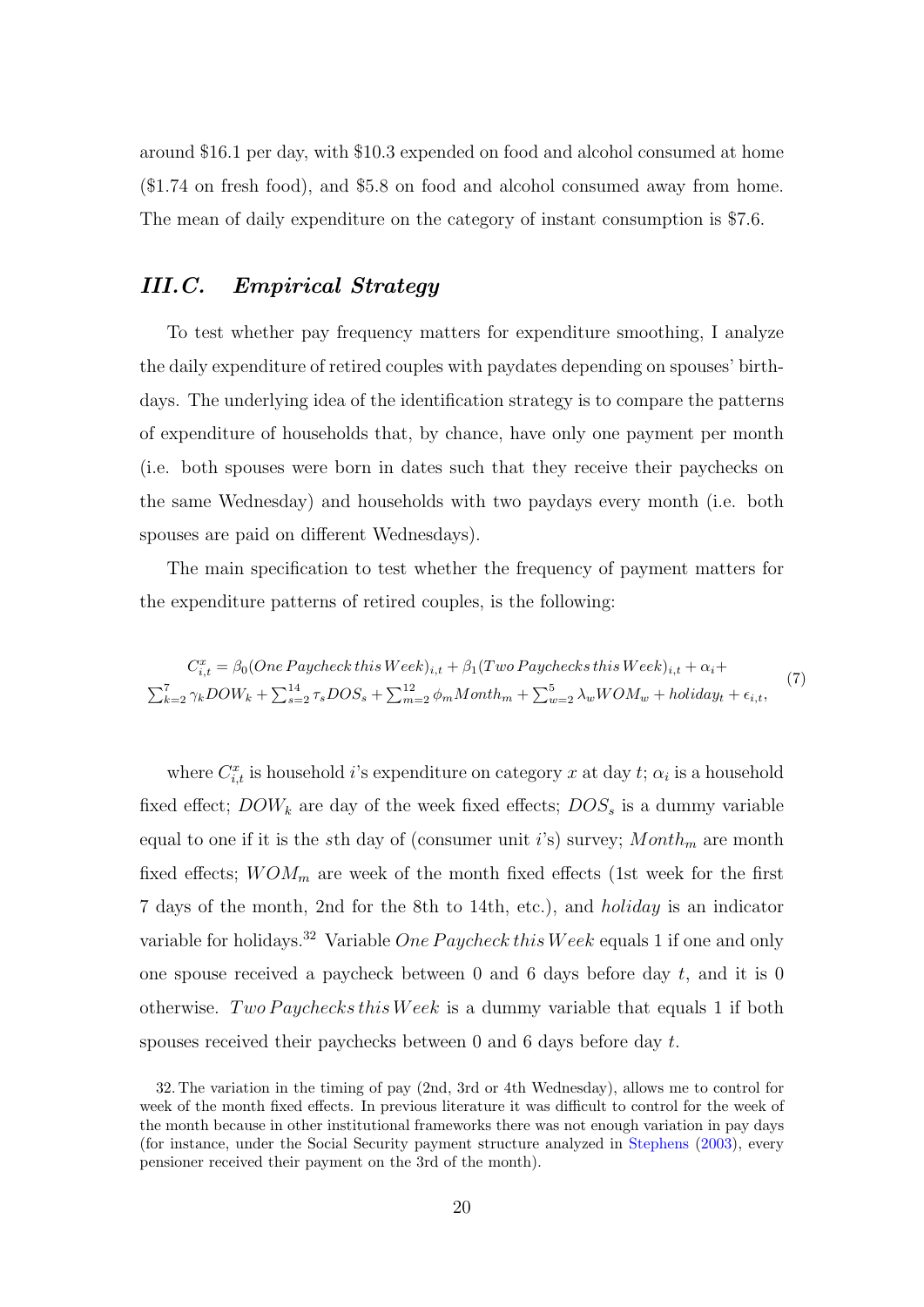The parameters of interest are  $\beta_0$  and  $\beta_1$ , and they allow us to estimate whether expenditure on any given diary day depend upon whether they fall within the first week after the check's arrival or not, for the case in which spouses are paid on different weeks and the case in which both received their paychecks on the same day, respectively.

As explained in Section [III.A.,](#page-16-1) the assigned payday of Social Security benefits depends on the beneficiary's birthday. Before starting with the main analysis, I show in Table [IV](#page-45-0) that this assignment is as-good-as-random. As expected, day of birth is not correlated with any observable individual characteristic. Panel (A) of Table [IV](#page-45-0) presents the estimation results of the following specification:

$$
X_i = \alpha + \beta_1 (Husband born 11 - 20th)_i + \beta_2 (Husband born 21 - 31st)_i +
$$
  

$$
\beta_3 (Wife born 11 - 20th)_i + \beta_4 (Wife born 21 - 31st)_i + \epsilon_i
$$
 (8)

where  $X_i$  is any of these household characteristics: age of husband, age of wife, household income or household income from Social Security benefits.

In Panel (B), I present the results of regressing any of these household characteristics against a variable indicating whether it is a household with only one payday – i.e. both paychecks arrive on the same Wednesday every month. Again, there is no significant relationship between household characteristics and the pay frequency assigned to the household.

#### <span id="page-20-0"></span>III.D. Results

Table [V](#page-46-0) shows the results of estimating equation [\(7\)](#page-19-0) by OLS. The estimated coefficients presented in this table indicate, for different categories of expenditure, the difference of daily expenditure within 0-6 days since a check's arrival relative to daily expenditure during weeks without paycheck receipt. Results show two important findings: not all households smooth expenditure between paychecks, and this effect depends on the frequency of payments. While those households with two paydays seem to be able to smooth their expenditure throughout the month (the estimated coefficient of variable "One Paycheck this Week" is not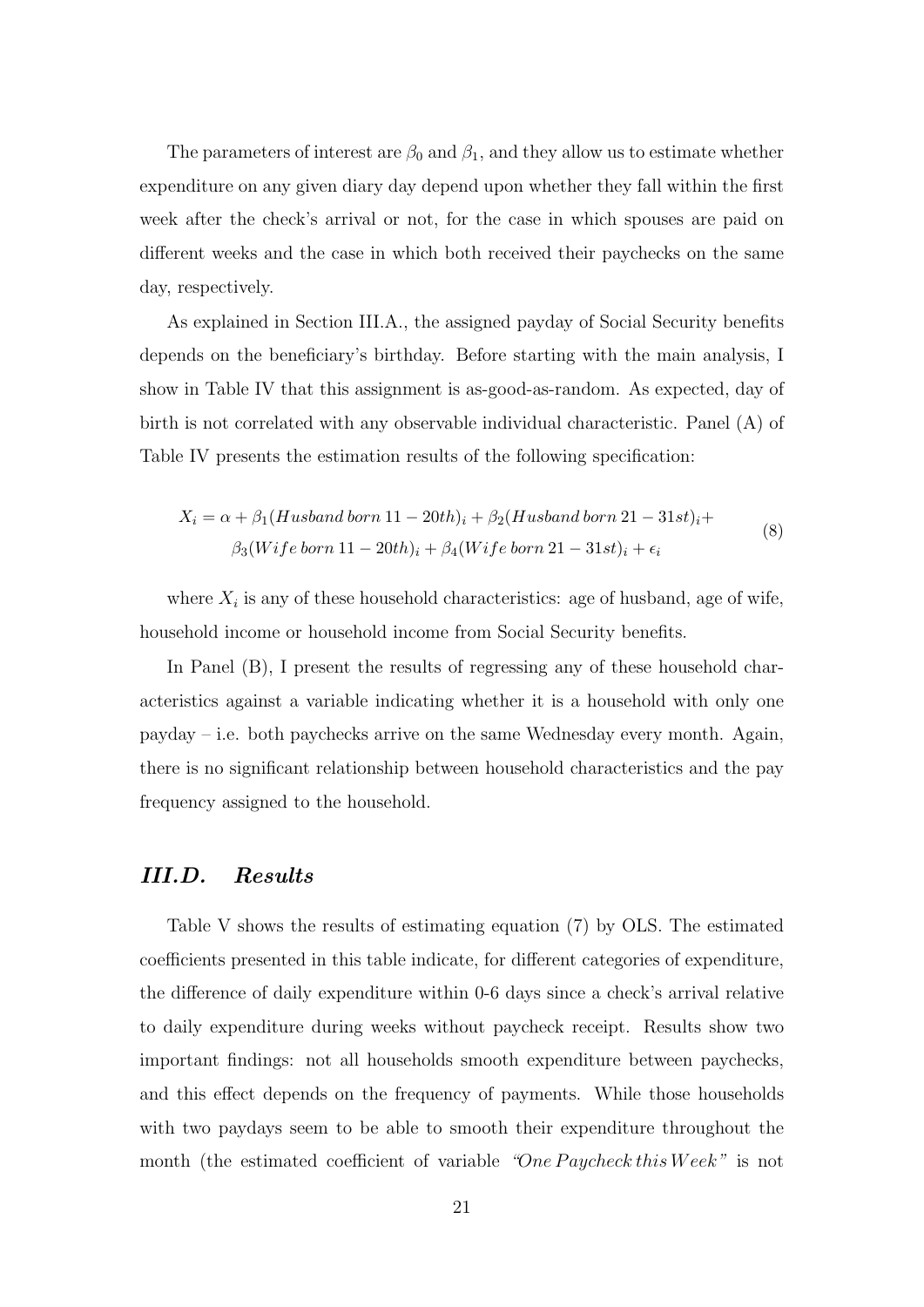statistically significant for any category of expenditure), households with only one payday every month expend more on the weeks they receive their payments than on weeks they do not (see estimated coefficients of  $Two \, P \, av\, check \, s'$ ). For this last group of households, total daily expenditure and daily expenditure in nondurables increase by 34 dollars and 3.9 dollars respectively during the week of payment, although the coefficients are not statistically significant. Over the week of payment daily expenditure on food significantly increases by 4.8 dollars, food at home is 3 dollars higher on those days, and food away from home increases by 1.8 dollars, while expenditure on fresh food does not change on that particular week. Instant consumption is higher during the first week after payday (0.8 dollars higher), however the coefficient is estimated imprecisely.<sup>[33](#page-0-0),[34](#page-0-0)</sup>

#### III.D.1. Heterogeneous Effects by Household Income

The impact of pay frequency on expenditure patterns may be heterogeneous by household income. For instance, one implication of the model presented in Section [II.](#page-7-0) is that we could expect a more pronounced impact of pay frequency in expenditure patterns of poorer houses because these households are more likely to be credit constrained, plus poor people may have higher short-term discount rates [\(Mani et al.,](#page-41-9) [2013\)](#page-41-9).[35](#page-0-0)

33. The sample analyzed here only includes households in which both spouses started receiving Social Security payments after 1997. Individuals retired before 1997 are all paid the 3rd of the month, then the inclusion of these – older – individuals in the sample would make weaker the assumption that the assignment of the number of paydays is as-good-as-random. For instance, a couple with an "old retiree" (retired before May 1997) and a "young retiree" (retired after 1997) will have no chance of having only one payday, because both will always be paid on different weeks of the month (i.e. the eldest gets the paycheck on the 3rd and the other one on the 2nd, 3rd or 4th Wednesday depending on her birthday). Thus, if we include these couples in the analysis we should expect that the pay frequency would be associated with certain types of couples, which could bias the results (e.g. young couples, i.e. both spouses retired after 1997, would be more likely to have only one payday than mixed couples, i.e. those with one individual retired after 1997 and the other retired before; while old couples, i.e. both spouses retired before 1997, will be more likely to have only one payday than the rest of couples because both spouses would be paid the 3rd of the month). Nevertheless, this bias seems to be not too important because results presented in this section are robust to the inclusion of couples in which one spouse started receiving Social Security benefits before 1997 (results available upon request).

34. Results are robust to not imputing with zeros the expenditure on days without information in the CEX survey diary (Tables in Appendix, Section [C.,](#page-60-0) show these results).

35. [Mani et al.](#page-41-9) [\(2013\)](#page-41-9) argue that the human cognitive system has limited capacity, and they show that scarcity further reduces these cognitive resources, such as self-control, which hampers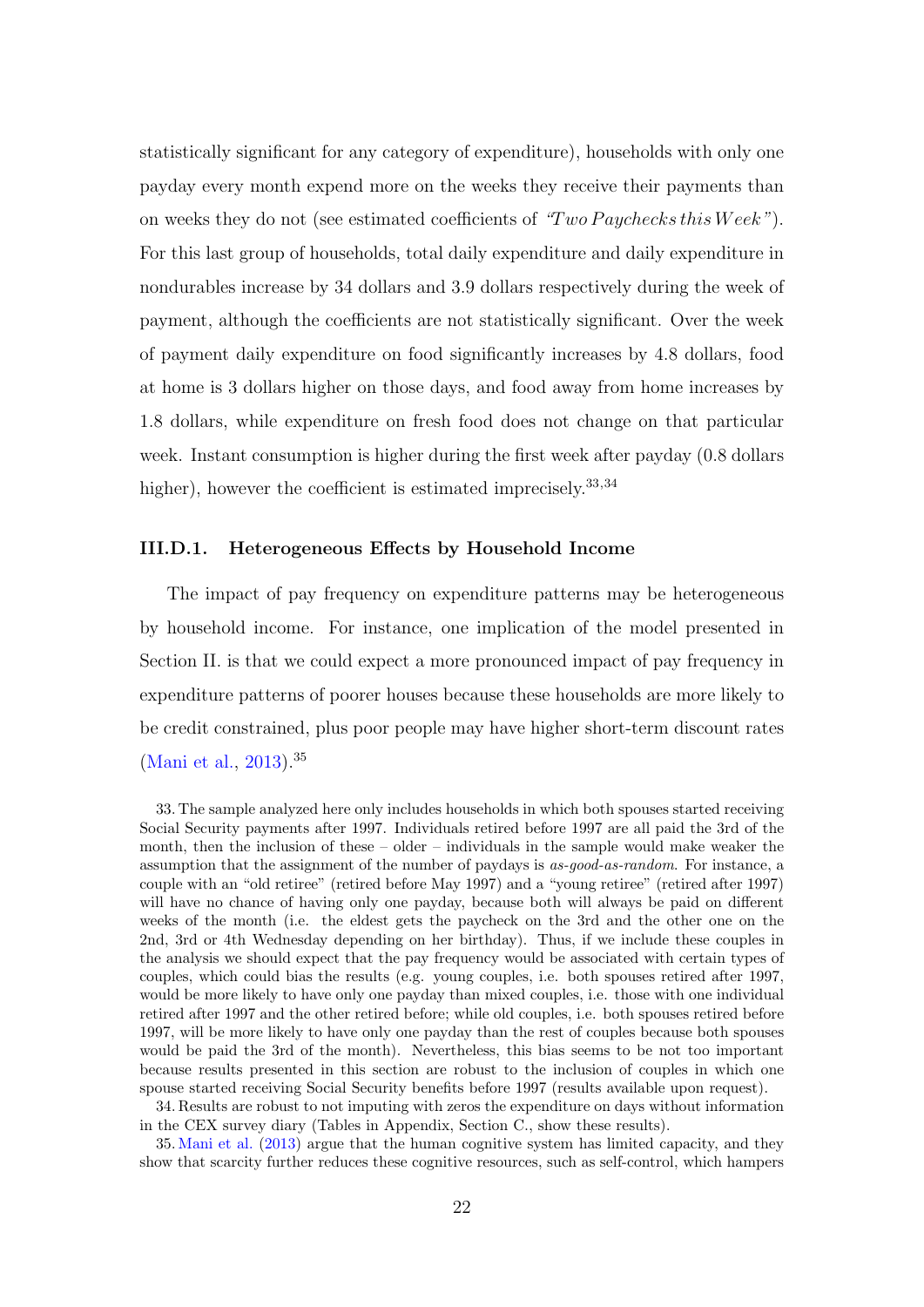I test whether the effects of pay frequency are more important in poorer households by running equation [\(7\)](#page-19-0) for couples with different levels of income, for which I break down the income distribution into quartiles. Results, presented in Table [VI,](#page-47-0) show that for all income groups the estimated coefficient of the variable "One Paycheck this Week"  $(\beta_0)$  is not statistically significant for any category of expenditure. However, several point estimates of the coefficients of "Two Paychecks this Week"  $(\beta_1)$  are significantly different from zero in the sample of households in the lowest income quartile, and for those cases  $\beta_1$  is also significantly different from  $\beta_0$  (see the F-tests for differences in coefficients provided in Table [VI\)](#page-47-0). This means that poorer households with only one payday per month expend significantly more in the weeks they receive their payments than in weeks they do not, while it does not happen if the paychecks are spread over the month. During weeks of payments, the poorer households of the sample significantly increase their daily expenditure in nondurables by 6.6 dollars; food and alcohol expenditure increases by 7 dollars, of which 5.7 dollars come from higher expenditure on food consumed at home; and daily fresh expenditure on fresh food is 1.1 dollars higher on weeks of paycheck receipt (pay-week). Instant consumption and food away from home are higher during the pay-week, however these coefficients are estimated imprecisely.

Notice the link of these results to the model discussed in Section [II..](#page-7-0) As predicted by the model, lower pay frequencies lead to cycles in the within-month pattern of household expenditure. Moreover, during pay weeks poor households spend significantly more on fresh food  $(+56\%)$ , an item that is consumed very soon after purchase. This suggests that not only expenditure, but also consumption of some items are affected by the frequency of pay of these households. Finally, the impact of low pay frequencies is large and statistically significant only if household income is sufficiently low, i.e. the effect is relevant for households that are more

the ability of poor people to make time consistent decisions. The idea is that preoccupations with pressing budgetary concerns leave fewer cognitive resources available to guide choice and action. For poor households scarcity of money creates a focus on pressing expenses today, and then attention goes to the benefits of expending more now and not to its costs, i.e. having less to spend on the succeeding weeks.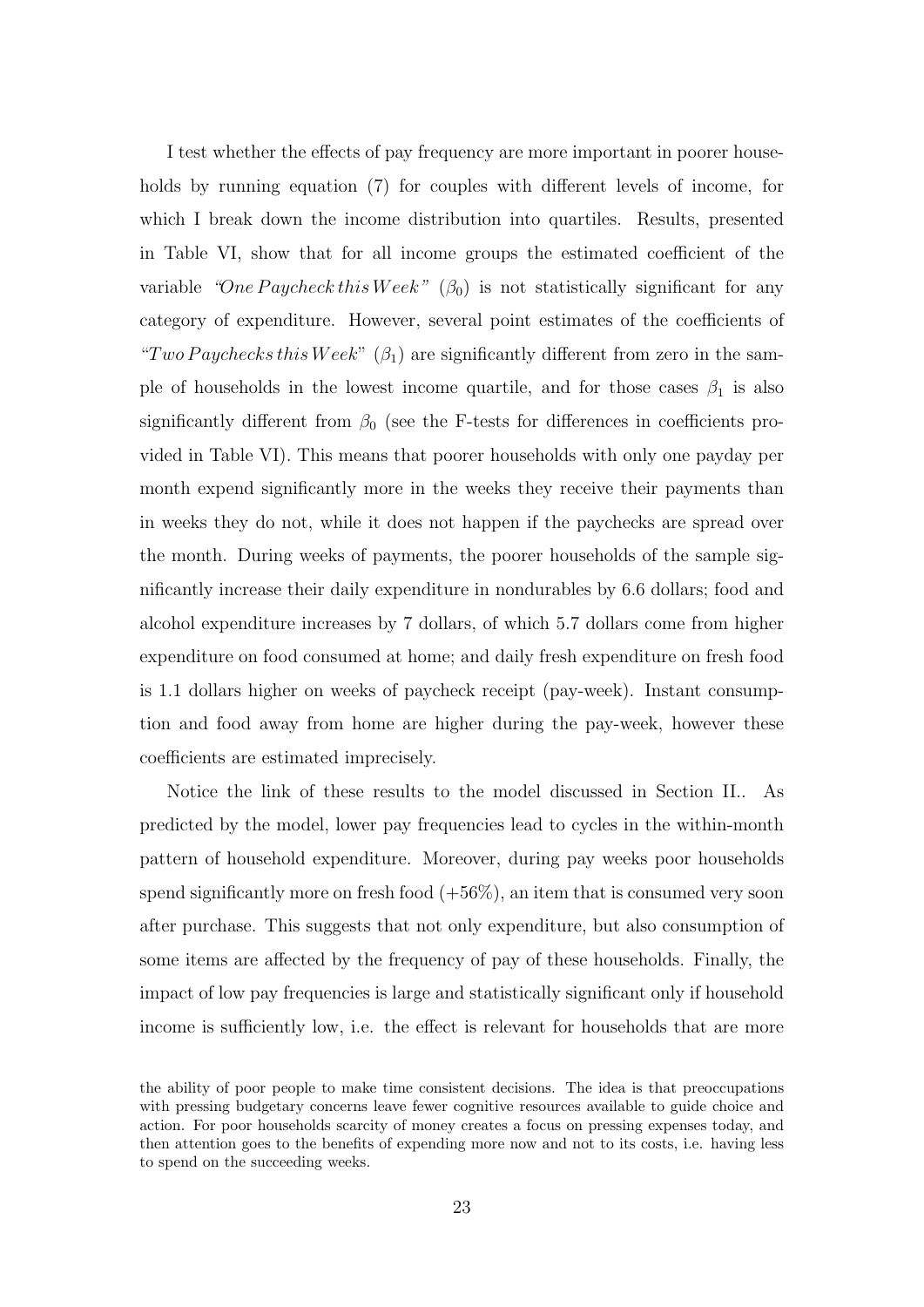likely to be credit constrained and to have higher short-term discount rates, as the model highlights.

#### <span id="page-23-0"></span>III.D.2. A Test of Income Pooling

In the previous exercises households are viewed as unitary households, i.e. each household is assumed to act as if spouses maximize a single utility function, at least when they have to decide about how much to expend each day in the set of goods and services analyzed in this paper. If we assume that husbands and wives pool their income when deciding about this expenditure, which spouse receives the paycheck on a given week (husband or wife) should not affect expenditure decisions. Thus, the underlying assumption in the previous analysis is that for choice outcomes it is the frequency at which the household receives its income that could matter, and not the timing of pay of each spouse.

I present two exercises to reflect that income pooling is a plausible assumption for the cases analyzed in this paper. First, for the outcomes of interest I estimate equation [\(9\),](#page-23-1) which adds to equation [\(7\)](#page-19-0) an interaction between receiving One Paycheck this Week and a dummy variable indicating the gender of the recipient, more precisely whether it was the husband paid that week.

<span id="page-23-1"></span>
$$
C_{i,t}^{x} = \beta_0 (One\ Paycheck this\ West)_{i,t} + \beta_1 (Two\ Paycheck this\ West)_{i,t} + \n\beta_2 (One\ Paycheck this\ West\ * \ Husband's\ Paycheck)_{i,t} + \alpha_i + \sum_{k=2}^{7} \gamma_k DOW_k + \n+ \sum_{s=2}^{14} \tau_s DOS_s + \sum_{m=2}^{12} \phi_m Month_m + \sum_{w=2}^{5} \lambda_w WOM_w + holiday_t + \epsilon_{i,t},
$$
\n(9)

Estimated coefficients of OnePaycheckthisWeek and TwoPaychecksthisWeek still indicate the difference of daily expenditure within 0-6 days since a check's arrival relative to daily expenditure during weeks without paycheck receipt, with the only difference that the coefficient of *One Paycheck this Week* represents this effect for the case when the only one receiving a paycheck is the wife. The coefficient of the interaction One Paycheck this Week \* Husband's Paycheck would represent the difference in choice outcomes that could emerge if it was not the wife but the husband receiving the paycheck that week. This interaction would help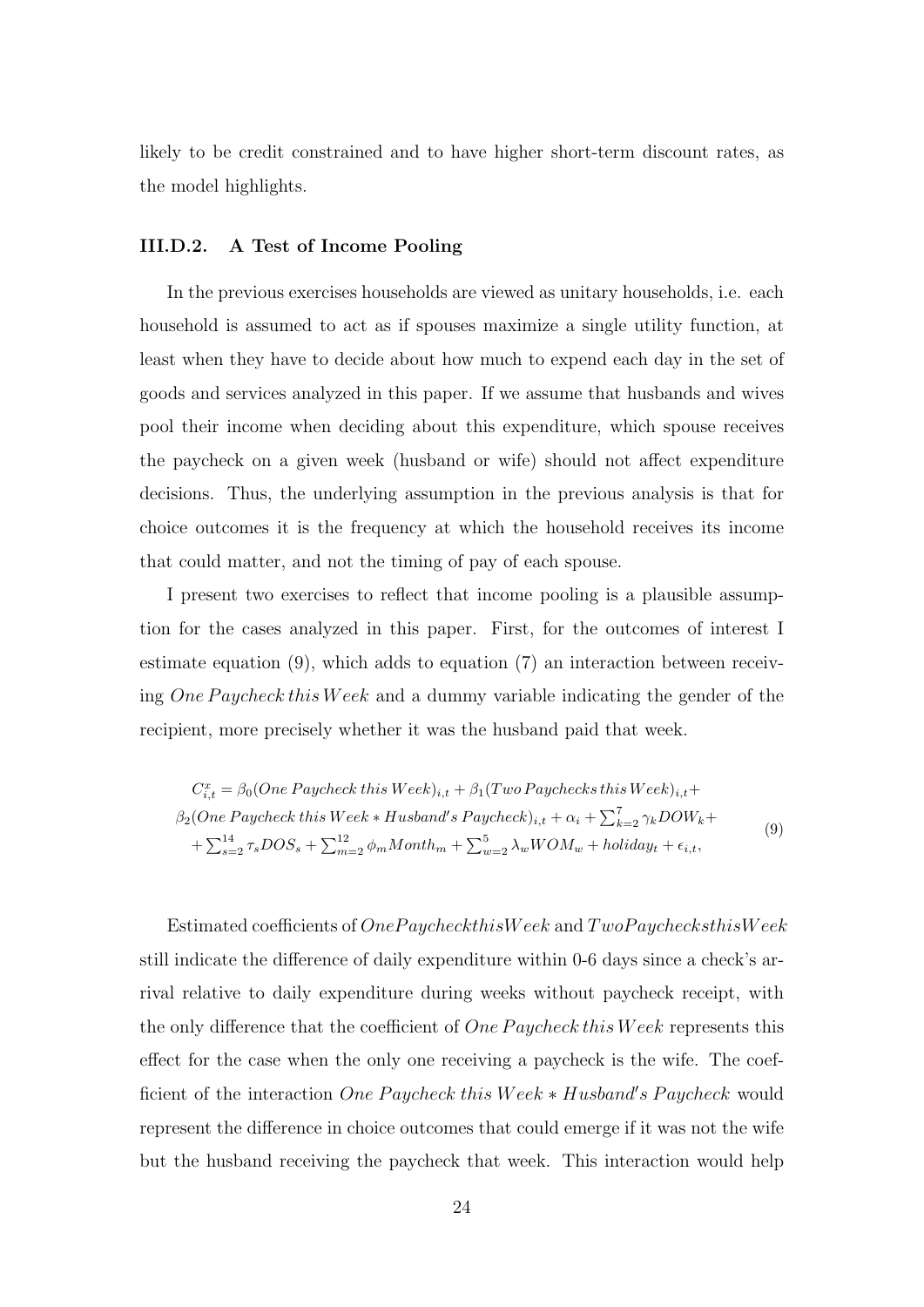us to test whether the gender of the recipient makes any difference in the choice outcomes, a fact that would go against the assumption of income pooling. I focus the analysis on the sample of low income households, for which we have seen that the effect of pay frequency is more significant, however results are robust to analyze the whole sample of households (See Table [C.4](#page-64-0) in Appendix, Section [C.\)](#page-60-0). Results are presented in columns 1-7 of Table [VII,](#page-48-0) and show that for the sample of households in which spouses are paid in different weeks, expenditure during a week of pay is not different to expenditure during a week without paycheck receipt, independently of whether the husband or the wife received the paycheck in that week, i.e. the coefficients of  $One \, Paycheck this \, Week$  and the interaction of interest are not significantly different from zero.[36](#page-0-0)

Second, I estimate equation [\(9\)](#page-23-1) using as outcome variable daily expenditure on an assignable good. An assignable expenditure is such that could be allocated only to the husband or the wife, because of its exclusive consumption. I use the most popular candidate for an assignable good: clothing [\(Bourguignon et al.,](#page-40-4) [2009\)](#page-40-4).[37](#page-0-0) If wives have a greater interest in women's clothing than do husbands, an increase in women's clothing expenditure relative to men's clothing expenditure after wives get their paychecks would go against our assumption of income pooling. Results shown in Table [VII](#page-48-0) cannot reject income pooling for this set of assignable goods. Again, the frequency of payment matters for smoothing expenditure (columns 8-10 of Table [VII\)](#page-48-0): expenditure on clothing increases during weeks of pay in low income households with only one paydate (i.e. coefficient of variable Two Paychecks this Week is significantly different from zero), but this does not happen in households paid more frequently, independently of whether the husband or the wife is the one receiving the paycheck (i.e. coefficients of One Paycheck this Week and the interaction of interest are not significantly different from zero).

Whether spouses pool their income or not is not easy to test empirically. Pa-

<sup>36.</sup> Same results are found if in the sample we only include households where both spouses are paid on different days. Results are not shown here but are available upon request.

<sup>37.</sup> In the case of clothing, households answering the interview of the CEX should report whether the cloth they bought was for a female or a male.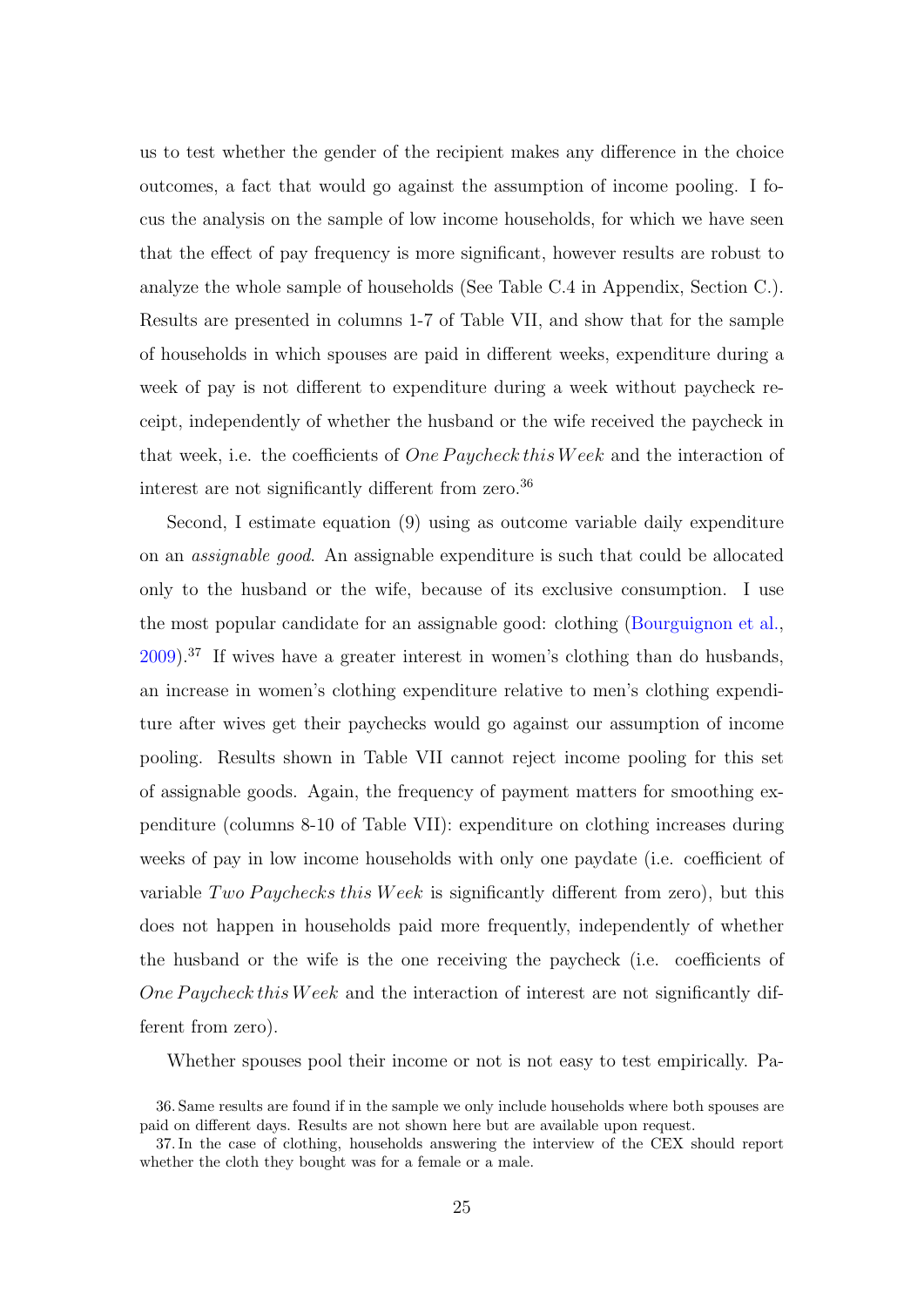pers analyzing whether families pool their resources when making consumption decisions usually use an exogenous change in the intra-household distribution of income in order to test income pooling [\(Lundberg et al.,](#page-41-11) [1997,](#page-41-11) [Hotchkiss,](#page-40-5) [2005,](#page-40-5) [Ward-Batts,](#page-42-0) [2008](#page-42-0) and [Duflo and Udry,](#page-40-6) [2004\)](#page-40-6). Here I have proposed a novel identification strategy to carry out this test, which instead of exploiting variations in the (permanent) intra-household distribution of income takes advantage of variations in the timing at which spouses receive their paychecks. Although the test is not perfect, it is useful to better understand what is going on within the set of couples analyzed in this paper. Using this test I could not reject the income pooling hypothesis, which leads me to be confident about the assumption that these households pool their income –at least when deciding about the outcomes of interest in this paper–, and so to the conclusion that low frequencies of income payments generate within-month cycles in household expenditure, specially in poor households.

# <span id="page-25-0"></span>IV. PAY FREQUENCY AND AGGREGATE ACTIVITY: STATE LEVEL EVIDENCE

Now I proceed to analyze the impact of pay frequency on the patterns of aggregate economic activity. In the previous exercise I studied pay frequency's effects at household level by analyzing the behavior of retired couples. Because these households are not representative of the whole US population receiving periodic payments, can we extrapolate these results to the rest of the society to gain knowledge about the impact of pay frequency at aggregate levels? I now exploit a variation in wage pay frequency, which allows me to complement the previous exercise in different ways. First, by analyzing the effects of paying workers at different frequencies I can infer whether the impact I estimated for the sample of retired households are consistent with those we would find in the case of analyzing workers. Second, and more important, this exercise allows me to identify the effects of pay frequency at aggregate level, focusing in particular on sectors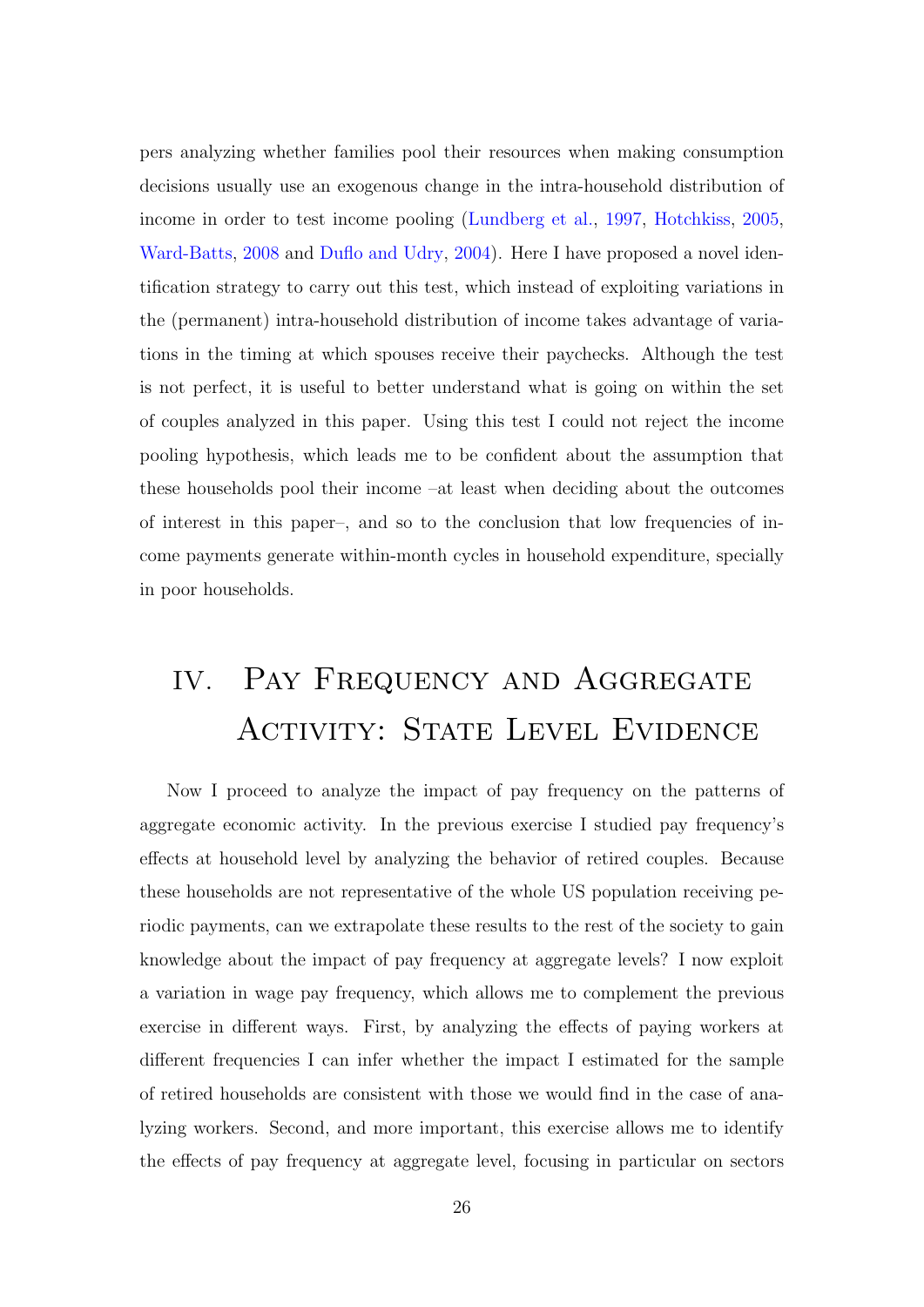where congestion is an important issue. More precisely, I analyze the impact of wage pay frequency on the pattern of activity indicators linked to sectors with significant capacity constraints  $-$  i.e. time spent shopping, levels of air pollution and number of traffic accidents are associated with activity in groceries, traffic on roads, hospitals, among other markets where congestion externalities matter.

## IV.A. State Laws Regulating Wage Payment Frequency in the United States

US states laws requiring the payment of wages at specified times were first enacted at the end of the 19th century and in the first decades of the 20th century.<sup>[38](#page-0-0)</sup> By around 1940, nearly all states had enacted this sort of legislation, requiring the payment of wages with a specified periodicity: weekly, biweekly, semi-monthly or monthly. At that moment, the majority of the States specified that wages should be paid at least semi-monthly [\(Monthly Labor Review,](#page-41-12) [1938\)](#page-41-12), with the exception of New England states which require that wages should be paid weekly (Maine, New Hampshire, Vermont, Massachusetts, Rhode Island and Connecticut).

Prior to these laws, the custom was to pay workers monthly. According to [Paterson](#page-41-6) [\(1917\)](#page-41-6), the laws requiring wage payment to the employee at certain regular intervals were enacted with the objective of "protecting the workman against the hardships resulting from payment at long intervals and the temptations which inevitably accompany buying on credit. [...] The employer has always [...] sought to make the periods of payments at long intervals" [\(Paterson,](#page-41-6) [1917\)](#page-41-6).

The demand for weekly payment was first made in around 1875 in Massachusetts. In 1879, a law was passed stating that "cities shall, at intervals not exceeding seven days, pay all laborers who are employed by them [...] if such

<sup>38.</sup> In the 19th century laws of this kind were also enacted in many European countries (Switzerland: Federal Law, Mar. 23, 1877, pay at least once every 15 days; Belgium, Act, Aug. 10, 1887, pay at least twice a month; Russia, Law, Mar. 14-20, 1894, wages must be paid at least once a month, and at least twice a month if the duration of the contract is not determined; France passed a bill in 1894 which required that the wages of employees should be paid at least twice a month, the greatest interval allowable to be 16 days; Austria (1898) and Norway (1892) declare laws with the principle that the payment take place each week).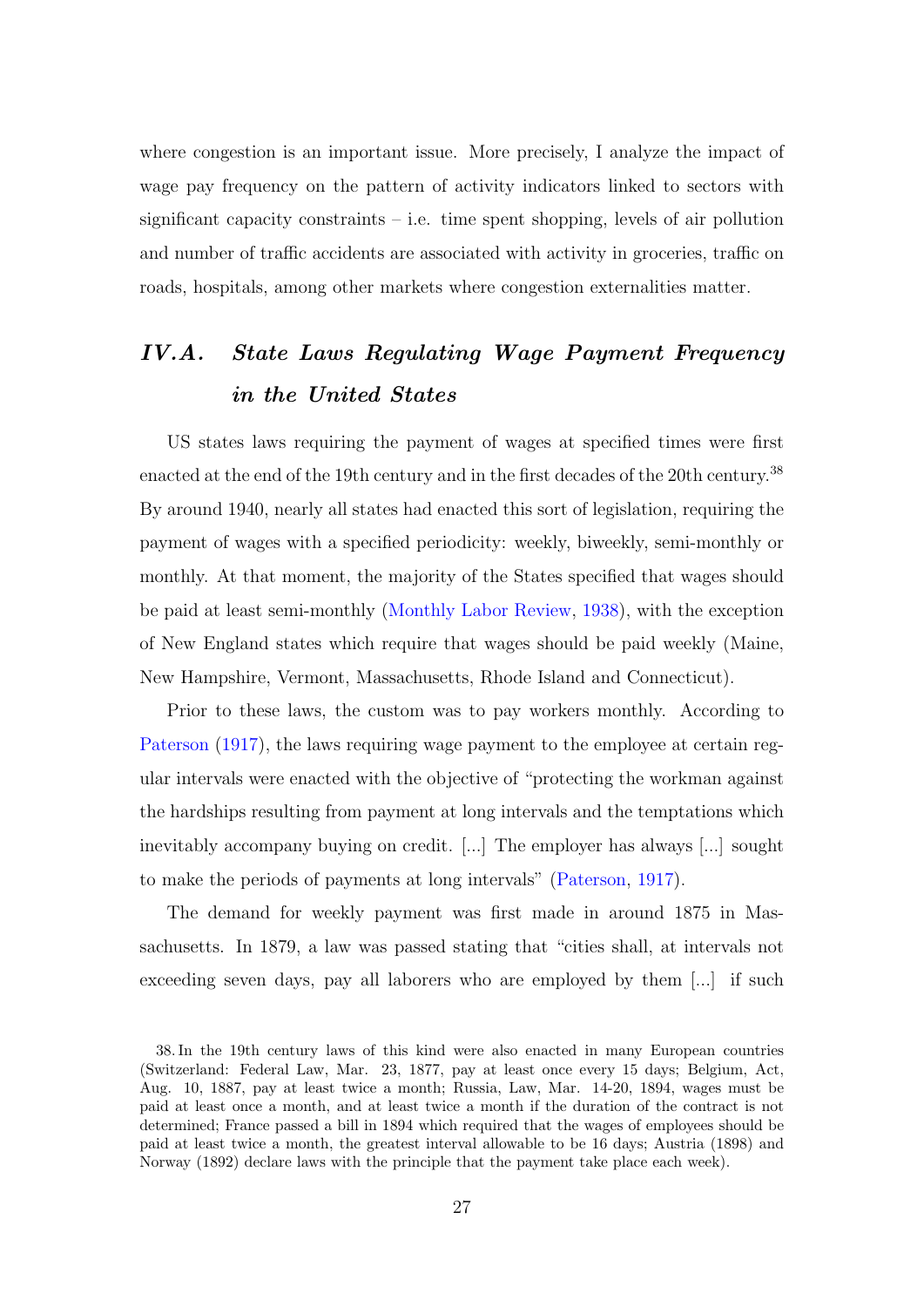payment is demanded."[39](#page-0-0) Seven years later the law was extended to include all workers and a penalty for violation of the act. Connecticut was the first State to follow the example set by Massachusetts. A law passed in 1886 provided that laborers be paid weekly. One year after, New Hampshire required the payment of wages earned each week within eight days after the expiration of the week. The New York Legislature in 1890 passed a general labor law requiring weekly payment. In 1891 in Rhode Island a general weekly payment act was passed. The Indiana Legislature provided in 1891 for the weekly payment of wages to within six days of pay day. The Vermont Legislature passed a law in 1906 which required corporations engaged in certain enumerated classes of business to pay their employees each week. At the end of the 19th century, most of the remaining States adopted laws for semi-monthly or biweekly payment of wages,<sup>[40](#page-0-0)</sup> while Indiana (1889), Colorado (1895), Maryland (1888), Missouri (1889), Virginia (1887) and Mississippi (1912) enacted laws requiring monthly payments.

The laws regulating the frequency of wage payments remain active today. The majority of states have statutes requiring that –at least certain– employees receive their wages periodically. Employers may pay employees earlier or more frequently than the minimum periods mandated by state laws, but not later or less frequently unless the law allows such an exception. Almost all of these laws include penalties for violation, subjecting the employer to criminal punishment and/or to a fine.

The most common requirement is semi-monthly payments, while some states

39.When the newly-elected governor of Massachusetts, George D. Robinson (1884 – 1887) gave his inaugural address he made the following recommendation to the assembled members of the Legislature: "Why not leave this [regulation of the frequency of payment] to the will of the contracting parties? It has been left there, and the evils and hardships are before us. It is, I submit, always wise and salutary to devise legislation of such a character as will reach the humblest and the poorest citizen, who has no voice but his own to present his needs, – no power in combination with others to emphasize his opinions. [...] Would it not be better for the laborer at mere living wages to have his pay weekly? The advantages are plain. Greater independence of action would result; the cash system would prevail, to the benefit of the seller as well as the buyer; exposure to the vexation and costs of collection suits would be substantially removed, and the lesson of economy be practically taught every day".

40. Maine (1987), Pennsylvania (1887), Ohio (1890), Missouri (1889), Iowa (1894), Maryland (1896), Kentucky (1898), Arkansas (1909), Tennessee (1913), Virginia (1887), West Virginia (1887), Wisconsin (1889), Wyoming (1890-91), New Jersey (1896), Arizona (1901), Hawaii (1903), Oklahoma (1909), Illinois (1913), Michigan (1913), South Carolina (1914), California (1915), Kansas (1915), Minnesota (1915,), North Carolina (1915), Texas (1915) and Louisiana (1912) [\(Paterson,](#page-41-6) [1917](#page-41-6) and [Redmount et al.,](#page-41-13) [2012\)](#page-41-13).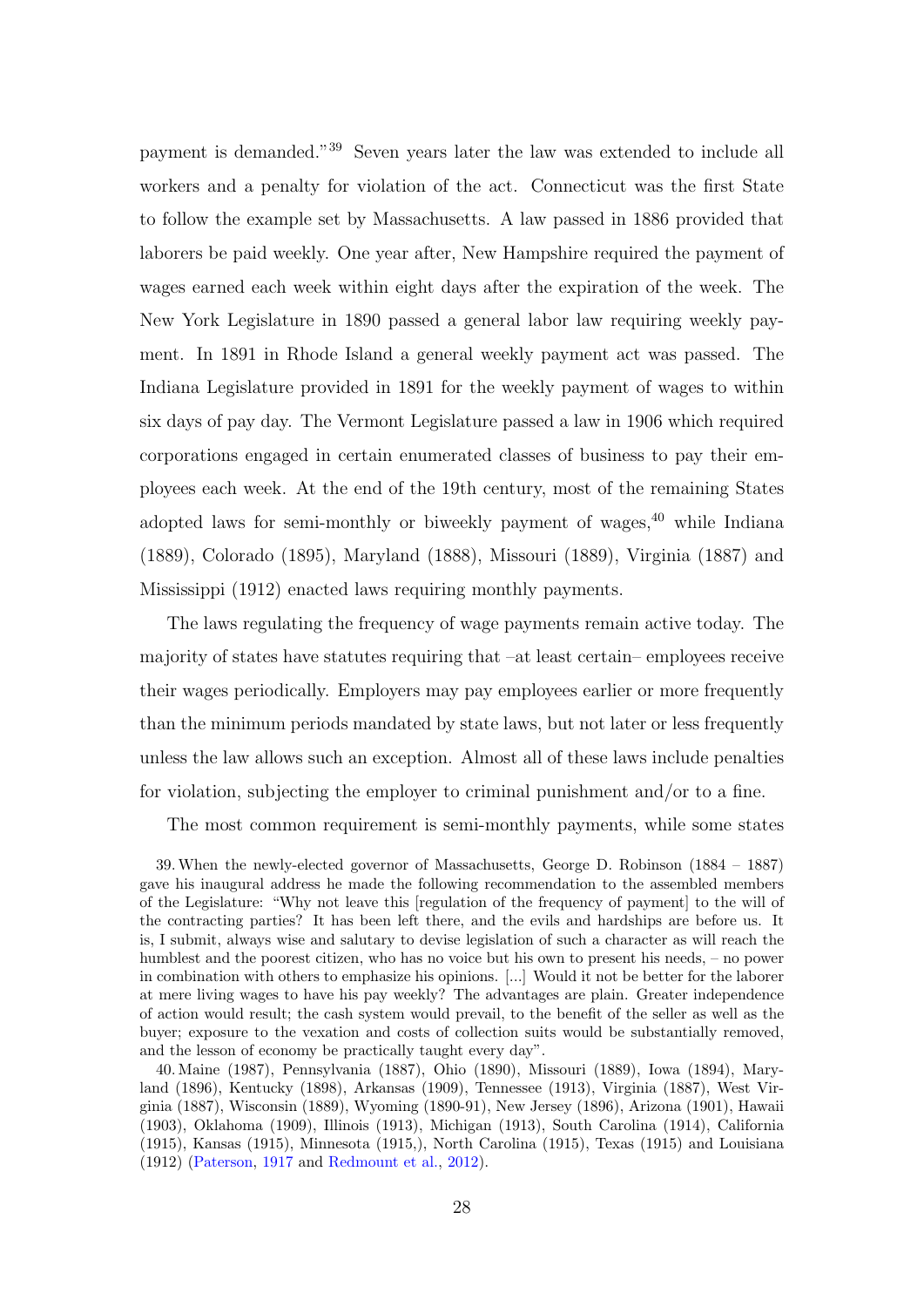require weekly, biweekly or monthly payments.<sup>[41](#page-0-0)</sup> In 2008, seven states required weekly payments, while semi-monthly payments were required in 19 states and in Washington  $DC^{42}$  $DC^{42}$  $DC^{42}$  The remaining states required biweekly payments (three), monthly payments (ten), or they left open the option of paying salaries weekly, biweekly or semi-monthly (four). Finally, there were seven states without specified regulations regarding the frequency of pay.[43](#page-0-0)

### IV.B. Data on Aggregate Economic Activity

I exploit data from several sources to compare the within-month patterns of aggregate economic activity in states in which the frequency with which wages are paid differs by law. More precisely, I use measures of time spent shopping, traffic accidents and air pollution to proxy for economic activity.[44](#page-0-0)

While time spent shopping can be directly linked to an increase in sales, the relationship between economic activity and air pollution or vehicle crashes may be not as straightforward. However, recent research provides evidence that CO2 emissions and GDP move together over the business cycle. [Doda](#page-40-7) [\(2014\)](#page-40-7) shows that emissions tend to be above their trend during booms and below it during recessions. [Heutel](#page-40-8) [\(2012\)](#page-40-8) and [Heutel and Ruhm](#page-40-9) [\(2013\)](#page-40-9) show the same evidence for the United States. There is also a large literature studying the positive correlation between mortality and economic activity, and the evidence shows that motor vehi-

41. U.S. Department of Labor, Wage and Hour Division (WHD). http://www.dol.gov/whd/state/payday2008.htm

42. In some of these states, the weekly or semi-monthly requirement does not hold for all occupations.

44. For this analysis, the data from the Consumer Expenditure Survey (CEX) cannot be used because the samples for the CEX are national probability samples of households designed to be representative of the total U. S. civilian population, and are not designed to produce state-level estimates [\(U.S. Department of Labor,](#page-41-14) [2009\)](#page-41-14).

<sup>43.</sup>Weekly payments: Connecticut, New Hampshire, Rhode Island, Vermont, Massachusetts, Michigan and New York. Semi-monthly payments: Arizona, Arkansas, California, District of Columbia, Georgia, Hawaii, Illinois, Kentucky, Maine, Missouri, Nevada, New Jersey, New Mexico, Ohio, Oklahoma, Tennessee, Utah, Wyoming, Alaska and Texas. Biweekly: Indiana, Maryland and West Virginia. Monthly payments: Colorado, Delaware, Idaho, Kansas, Minnesota, North Dakota, Oregon, South Dakota, Washington and Wisconsin. States without specified regulations regarding the frequency of pay: Alabama, Pennsylvania, North Carolina, Nebraska, South Carolina, Florida and Montana. The states that propose more than one pay cycle indistinctly are Iowa, Louisiana, Mississippi and Virginia.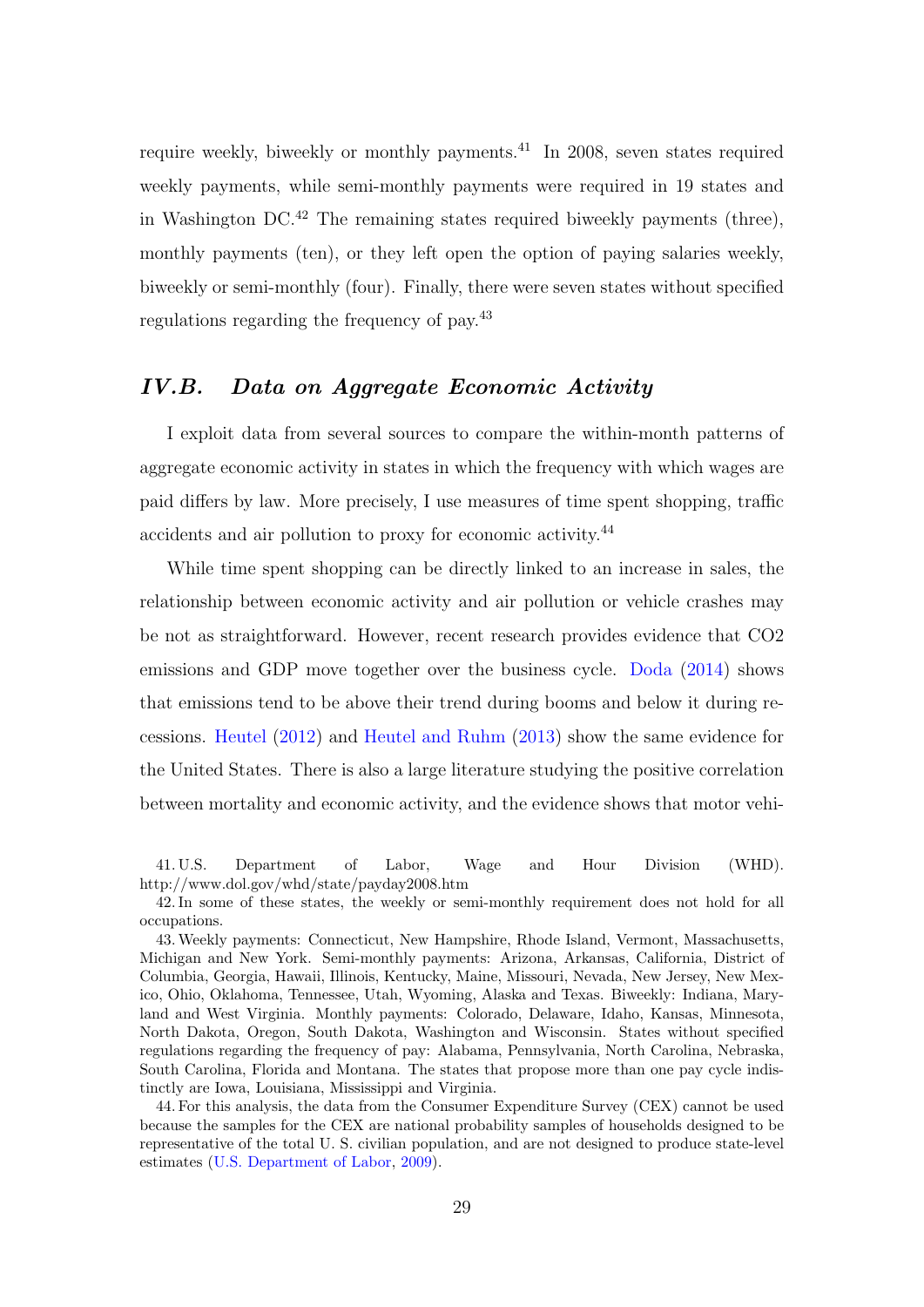cle accidents account for the bulk of the cyclicality in mortality. [Ruhm](#page-41-15) [\(2000\)](#page-41-15) and [Miller et al.](#page-41-16) [\(2009\)](#page-41-16) find that a one-point increase in unemployment is predicted to reduce traffic deaths by between two and three percent. These are thought to be the result of individuals driving fewer miles when economic activity decreases. Papers analyzing the effect of the paycheck on mortality also suggest that this relationship can be driven by an increase in economic activity that increases motor vehicle fatalities [\(Evans and Moore,](#page-40-0) [2011,](#page-40-0) [Evans and Moore,](#page-40-1) [2012](#page-40-1) and [Andersson](#page-39-0) [et al.,](#page-39-0) [2015\)](#page-39-0). [Evans and Moore](#page-40-0) [\(2011\)](#page-40-0) point out that "receiving a pay check may, for example, encourage people to go out that day, which by construction increases activity and exposes the consumer to the hazards of driving in traffic".

These three indicators are particularly relevant for this paper because there is daily-state data for all of them, and because of their links to markets with congestion problems. As I discuss in Section [II.,](#page-7-0) within-month cycles are important in sectors with capacity constraints (restaurants, groceries, roads, hospitals, etc), because the spikes in activity generate congestion costs.

#### IV.B.1. Time Spent Shopping and Traveling

The data about time spent shopping comes from the American Time Use Survey (ATUS).[45](#page-0-0) This survey collects information on all activities carried out by individuals during a designated 24-hour period. The ATUS was first administered in 2003 and has continued throughout each year since, then this analysis covers the 2003–2013.

Each ATUS respondent is asked to provide detailed information on his/her activities during a designated 24-hour period. Time spent obtaining goods and services includes all time spent acquiring any goods or services (excluding medical care, education, and restaurant meals). It includes grocery shopping, shopping for other household items, comparison shopping, coupon clipping, going to the bank, going to a barber, going to the post office, and buying goods on-line. Travel related to purchasing goods and services includes travel related to consumer purchases, to

<sup>45.</sup> I extracted the data from the IPUMS Time Use webpage using the ATUS Extract Builder database (http://www.atusdata.org, [Hofferth et al.,](#page-40-10) [2013\)](#page-40-10).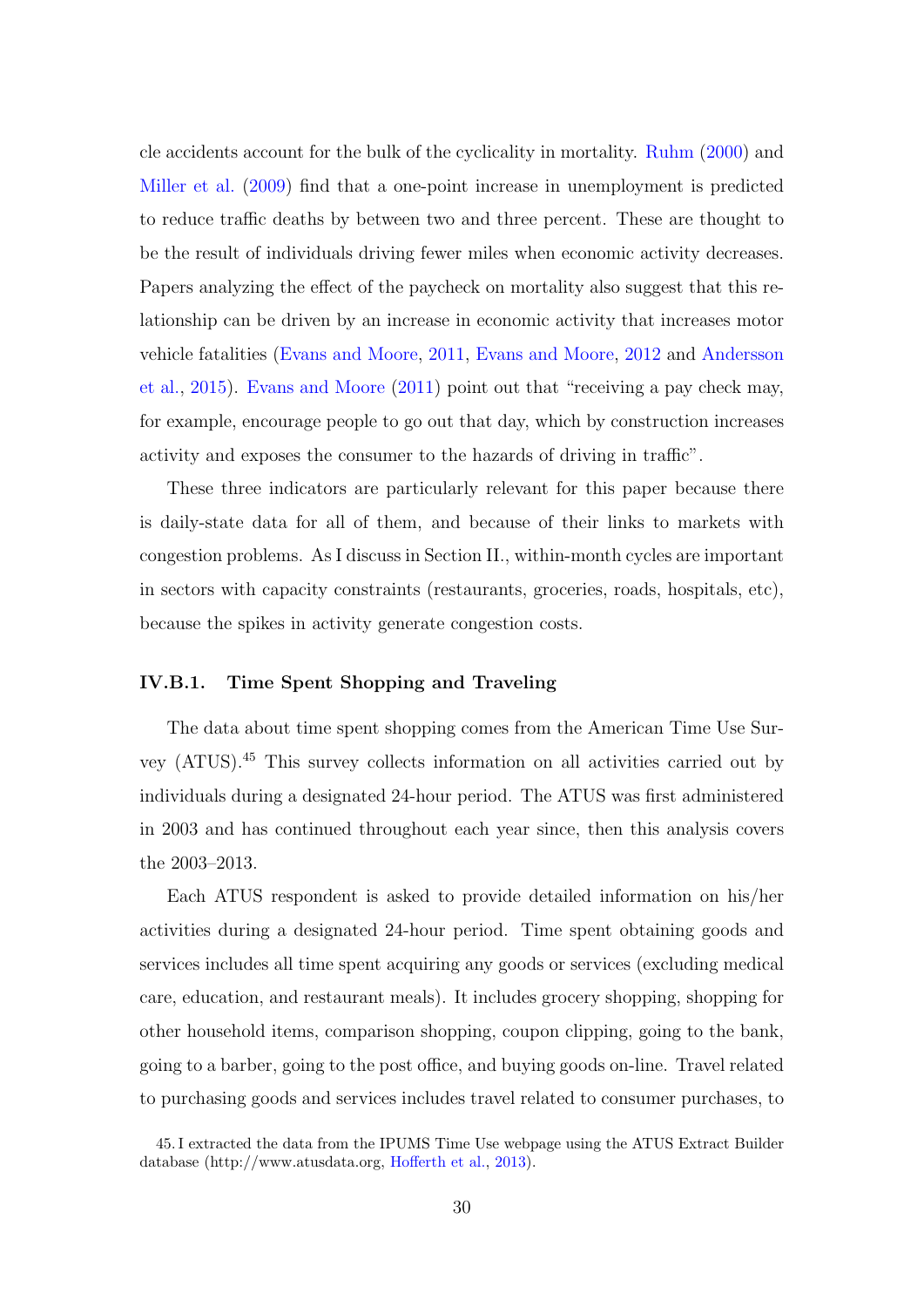using professional and personal care services, to using household services, to using government services, and to participation in civic obligations. Summary statistics are presented in Panel (A) of Table [IX.](#page-50-0)

#### IV.B.2. Fatal Accidents

To analyze the pattern of traffic accidents, I use data from the Fatality Analysis Reporting System (FARS) for the period 2000-2013.[46](#page-0-0) This dataset contains information on all vehicle crashes in the United States that occur on a public roadway and involve a fatality. The sample has data for crashes in 3520 cities. I sum up all fatal accidents at the level of state-date and analyze the number of crashes and the number of fatalities. Panel (B) of Table [IX](#page-50-0) shows the summary statistics of fatal accidents in the sample of states analyzed.

#### IV.B.3. Air Pollution

There are six primary air pollutants to measure air quality: ozone, carbon monoxide, nitrogen dioxide, sulfur dioxide, particulate matter (PM), and lead. As in [Currie et al.](#page-40-11) [\(2009\)](#page-40-11), [Heutel and Ruhm](#page-40-9) [\(2013\)](#page-40-9) and [Knittel et al.](#page-40-12) [\(2015\)](#page-40-12), I focus on carbon monoxide (CO), ozone (O3) and particulate matter less than 10 microns in diameter (PM10), because these three pollutants are most commonly tracked by air quality monitors [\(Currie et al.,](#page-40-11) [2009\)](#page-40-11).

Carbon Monoxide (CO) is a gas resulting from the incomplete combustion of hydrocarbon fuels. Motor vehicles contribute over 80 percent of the CO emitted in urban areas. Ozone is created when oxides of nitrogen (NOx) and volatile organic compounds (VOCs) react in the presence of sunlight and it is a major component of smog. Particulate Matter (PM10) are small particles made up of a number of components, including acids (such as nitrates and sulfates), organic chemicals, metals, and soil or dust particles, which are suspended or carried in the air and have an aerodynamic diameter less than or equal to 10 microns (about 1/7 the diameter of a single human hair).

46. http://www.nhtsa.gov/FARS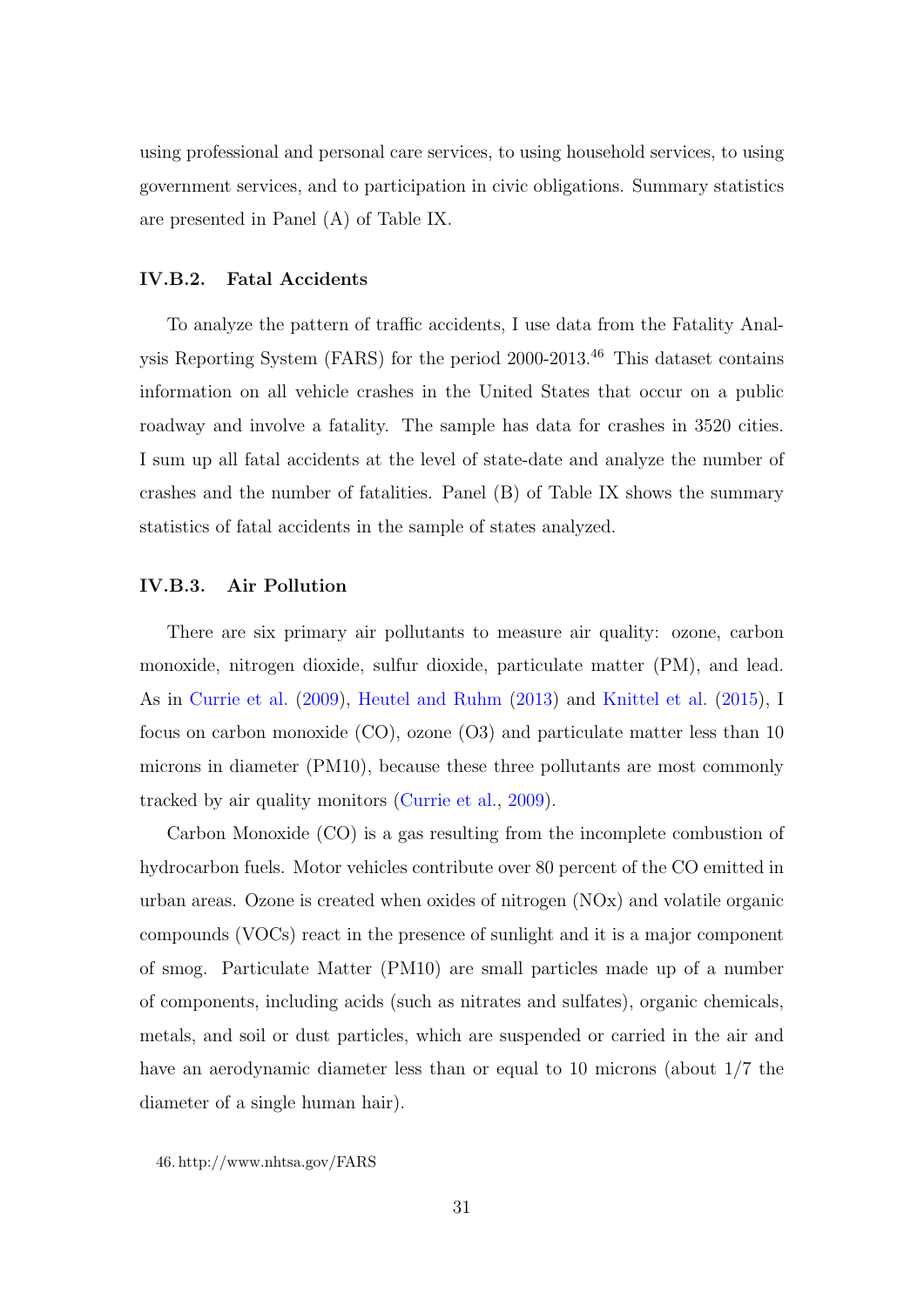I use data from the Air Quality System (AQS) database.<sup>[47](#page-0-0)</sup> This dataset contains daily air pollution concentration data from monitors in cities of the 50 states of the United States and the District of Columbia.[48](#page-0-0) The sample covers the period 2000-2013. Panel (C) of Table [IX](#page-50-0) shows the summary statistics of the sample of interest.

## IV.C. Empirical Strategy

I focus the study on the states requiring weekly or semi-monthly payments (Figure [A.7](#page-58-0) in the Appendix highlights, in a map of the US, the states analyzed in this section). States requiring monthly payments are not in the sample because there the rate of compliance is very low, and wages are usually paid more frequently (only 6% of workers are paid monthly in these states). States requiring biweekly payments cannot be included because when exploiting the variation in state laws I analyze aggregate data, and for the identification strategy used I need to be able to infer the usual week of pay of workers, which is possible if the periodicity is weekly or semi-monthly but not if payments are made every two weeks. More specifically, while weekly payments are paid every week and semi-monthly payments are normally made the 1st and the 15th of each month, under biweekly paychecks workers of a state are not necessarily paid on the same weeks, e.g. some workers can be paid on the 1st and the 3rd week, while others on the 2nd and the 4th week.<sup>[49](#page-0-0)</sup>

In the analysis of within-month economic activity at the state level, I run the following regression using as outcome variables measures of (1) time spent shopping, (2) air pollution or (3) traffic accidents:

<sup>47.</sup> http://aqsdr1.epa.gov/aqsweb/aqstmp/airdata/download files.html#Daily

<sup>48.</sup> http://www.epa.gov/airdata/ad glossary.html

<sup>49.</sup> Under semi-monthly payments, if the 15th is not a weekday, wages are usually paid the Friday before. In some cases, the other salary is paid on the last weekday of the month instead of the 1st.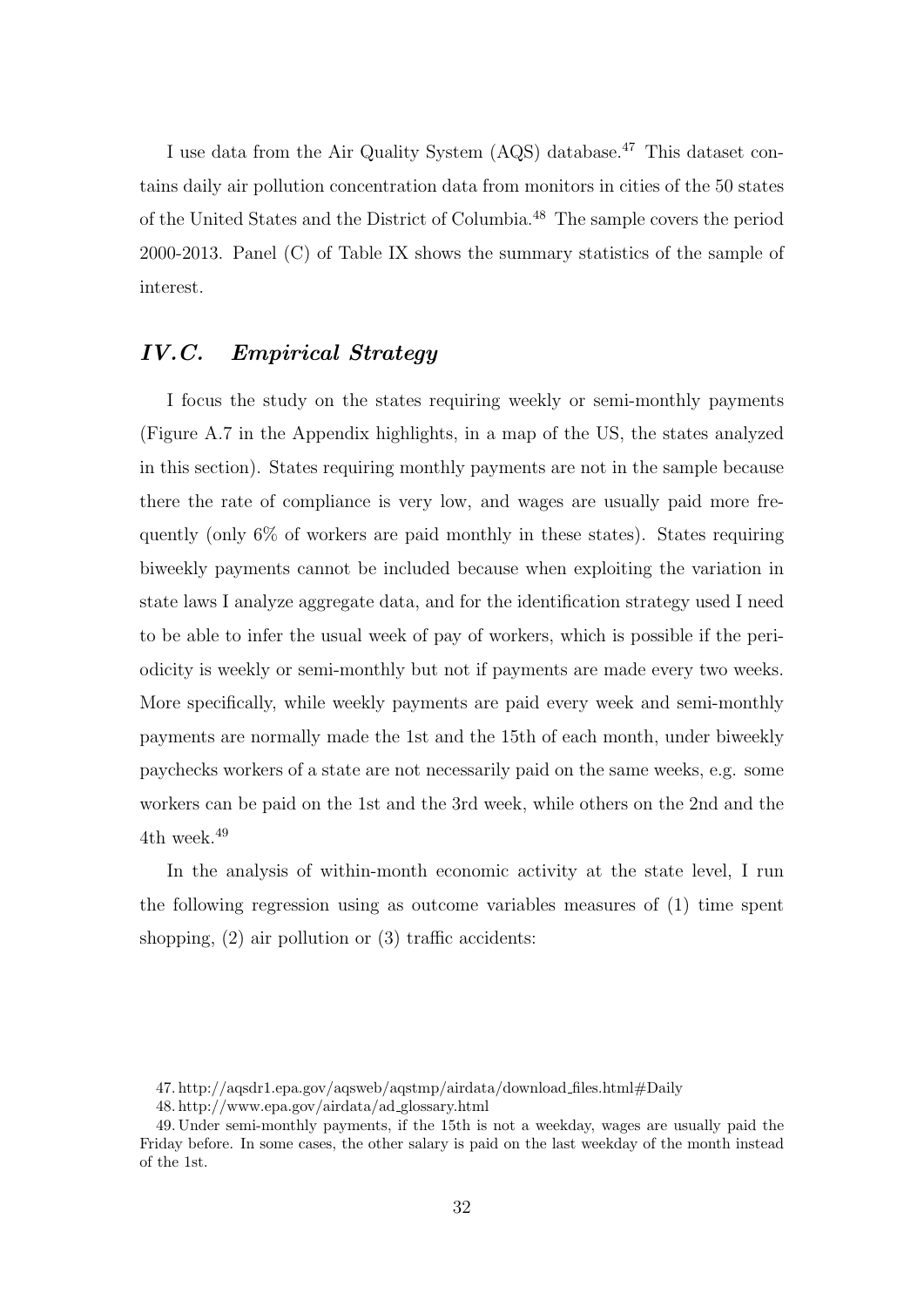<span id="page-32-0"></span>
$$
Y_{s,t}^j = \beta_{-2} \text{Wee} k_{-2} + \beta_0 \text{Wee} k_0 + \beta_1 \text{Wee} k_1 + \alpha_s +
$$
  

$$
\sum_{k=2}^7 \gamma_k DOW_k + \sum_{m=2}^{12} \phi_m \text{Month}_m + j = \{ \text{weekly}, \text{semi}-\text{ monthly} \} (10)
$$
  

$$
\sum_{l=2001}^{2013} \delta_l \text{Year}_l + \text{holday}_t + \epsilon_{i,t},
$$

where  $Y_{s,t}^j$  is the measure of activity at day t in state s requiring semi-monthly payments or weekly payments (j identifies the type of the state, and regressions are run separately for states with laws requiring weekly payments and states requiring semi-monthly payments);  $\alpha_s$  is a state fixed effect;  $DOW_k$  are day of the week fixed effects; Yearl and  $Month_m$  are year and month fixed effects; and holiday is an indicator variable for holidays. Wee $k_{-2}$  equals 1 if the observation is between 14 and 8 days before the 15th (or the previous Friday if the 15th is not a weekday) – i.e. 2 weeks before –,  $Week_0$  equals 1 if the observation is between 0 and 6 days from the 15th, and  $Week_1$  equals 1 if it is between 7 and 13 days from the 15th – i.e. one week after –. In this case,  $\beta_{-2}$ ,  $\beta_0$  and  $\beta_1$  are the parameters of interest.

As air pollution is measured at city level, the analysis that considers air pollution as outcome variable includes city fixed effect instead of state fixed effects. When I analyze time use data I also control for  $(X_i)$  individual characteristics (sex, age, race, marital status, working status, and family income).

# IV.D. Results: Pay Frequency and Within-month Trends in Activity

Time use. Table [X](#page-51-0) reports results of the regression specified in equation [\(10\),](#page-32-0) where the outcome variables are total time spent acquiring any goods or services (columns 1 and 3), and time spent on travel related to purchasing goods and services (columns 2 and 4). The first two columns of this table show the results for the sample of states requiring weekly payments, and the last two columns present the results for the sample of states requiring semi-monthly payments. Estimation results show that in states requiring weekly payments there is no significant difference over the month in time spent doing shopping, nor on travel related to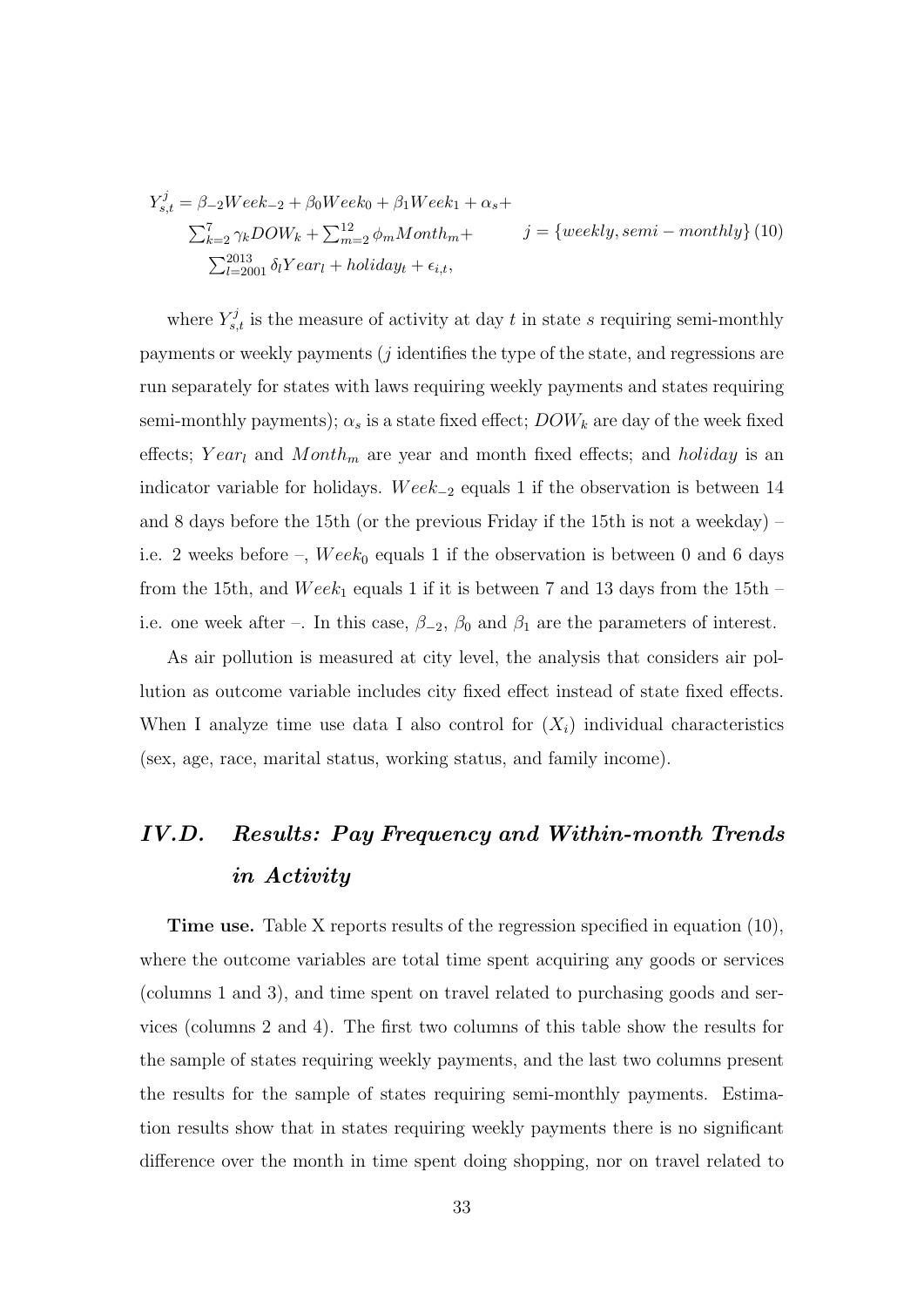shopping. However, in states with semi-monthly payments people spent significantly more time in these activities during the weeks of pay, i.e. the first week of the month and the week of the  $15th.<sup>50</sup>$  $15th.<sup>50</sup>$  $15th.<sup>50</sup>$ 

Traffic accidents. A similar effect of pay frequency is found in the evolution of traffic accidents throughout the month. Table [XI](#page-52-0) shows the results of running specification [\(10\)](#page-32-0) for the cases in which the right-hand side variables are the daily amount of traffic accidents and number of fatalities in these accidents. Again, results shown in columns 1 and 2 correspond to the sample of states with legislation requiring weekly payments, and columns 3 and 4 show the results for the sample of states requiring semi-monthly payments. In both sets of states there is a first of the month effect on the number of traffic accidents, in line with the results of [Evans](#page-40-0) [and Moore](#page-40-0) [\(2011\)](#page-40-0), although the first week of the month effect is not significant for traffic-related deaths. It is important to highlight that this first of the month effect is significantly stronger in the sample of states requiring semi-monthly payments. Moreover, in states with weekly payments the patterns of crashes and related deaths are not significantly different over the rest of the month, but in states with semi-monthly payments there is another significant increase in the number of fatal accidents and related deaths during the week of the 15th, the moment when workers of these states usually receive the second payment in the month.

Air pollution. Table [XII](#page-53-0) reports the results of the regression specified in equation [\(10\),](#page-32-0) in this case using as outcome variables two different measures of air pollution: Carbon monoxide (CO) and particulate matter less than 10 microns in diameter (PM10). Again, the within-month trends are different in the sample of states requiring weekly payments (first two columns) and the sample of states requiring semi-monthly payments (last two columns). On the one hand, in states requiring weekly payments the level of PM10 does not seem to be significantly different over the month, and the levels of CO decrease at the end of the month. On the other hand, in the set of states requiring semi-monthly payments, there

<sup>50.</sup> All results in this subsection are robust to using [Cameron et al.,](#page-40-13) [2011](#page-40-13) two-way clustering method for standard errors, allowing for both state and time dependence in the errors. However, since the number of states is small, the two-way clustering estimator may perform poorly in this case [\(Villacorta,](#page-42-1) [2015\)](#page-42-1).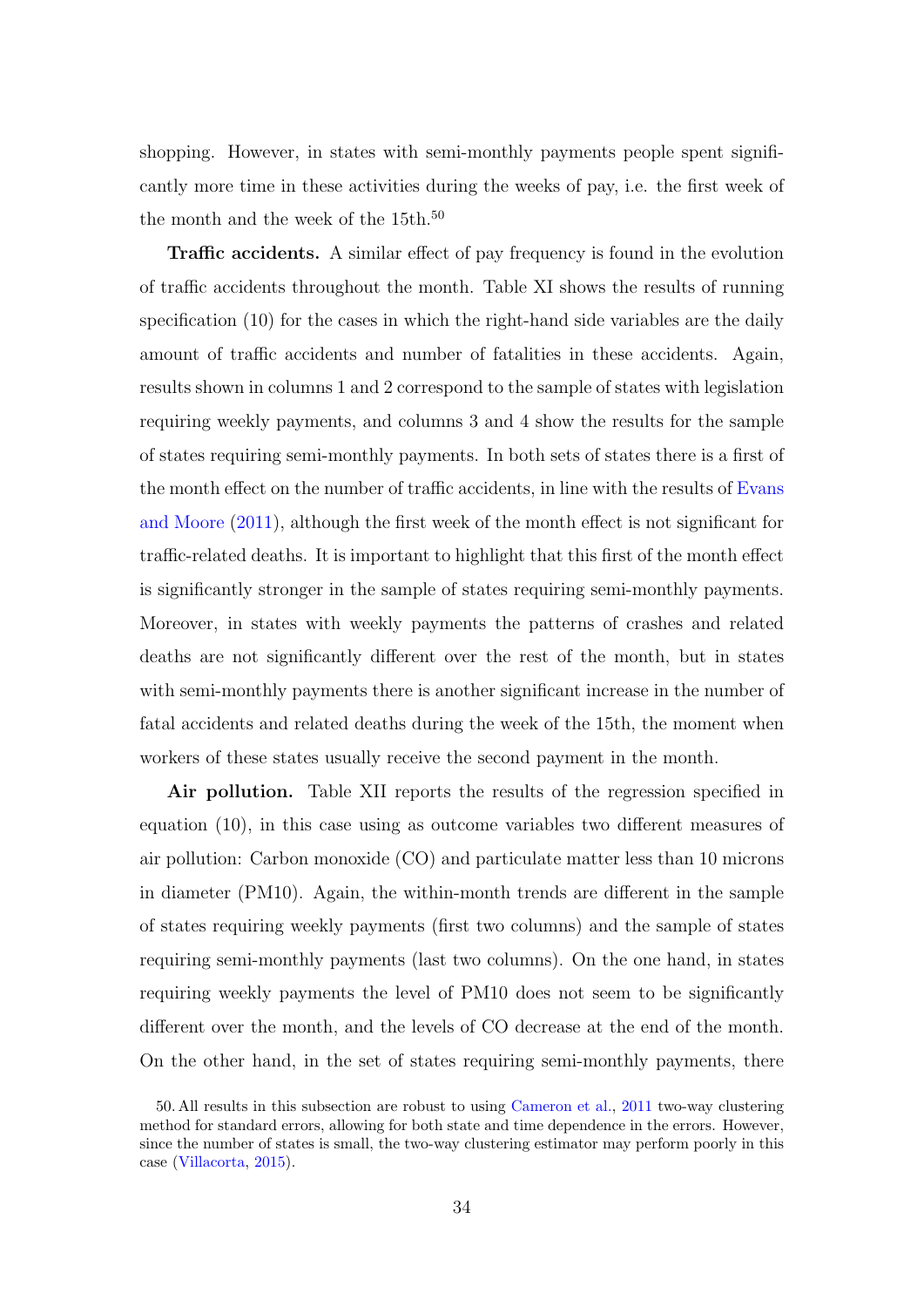is a significant increase in the levels of CO and PM10 during the two weeks of semi-monthly payments (the first week of the month and the week of the 15th). As a robustness check I analyze the evolution within the month of levels of ozone, the other pollutant frequently used in the economics literature. Because ozone is known for being uncorrelated with economic activity [\(Graff Zivin and Neidell,](#page-40-14) [2012,](#page-40-14) [Knittel et al.,](#page-40-12) [2015\)](#page-40-12), we expect to find no effect of pay frequency on the within-month pattern of this pollutant.<sup>[51](#page-0-0)</sup> Results of this robustness check are presented in Table [C.5](#page-65-0) (Appendix, Section [C.\)](#page-60-0), and show that in the case of ozone its levels are uncorrelated to the timing of pay in states paying semi-monthly. More precisely, in both groups of states there is no significant pattern of ozone levels over the month, i.e. all coefficients of interest are not significantly different from zero in states paying weekly and in states paying semi-monthly.

Summing up, results show that the pattern of economic activity within the month is associated with the frequency of the payment of wages. More specifically, the evidence suggests that higher pay frequencies lead to smoother aggregate economic activity over the month, which is consistent with the results previously found at household level and the model presented in Section [II..](#page-7-0) The cycles in time spent shopping, traffic accidents and air pollution are associated with cycles in the activity of groceries, roads, hospitals, among other sectors with capacity constraints, where spikes in activity generate important congestion costs. As discussed in Section [II.,](#page-7-0) these congestion externalities could lead to market equilibria with suboptimally low pay frequencies.

<sup>51.</sup> As [Graff Zivin and Neidell](#page-40-14) [\(2012\)](#page-40-14) discuss in their paper "aggregate variation in environmental conditions is largely driven by economic activity, except for daily variation in ozone which is likely to be exogenous. Ozone is not directly emitted but forms from complex interactions between nitrogen oxides (NOx) and volatile organic chemicals (VOCs), both of which are directly emitted, in the presence of heat and sunlight."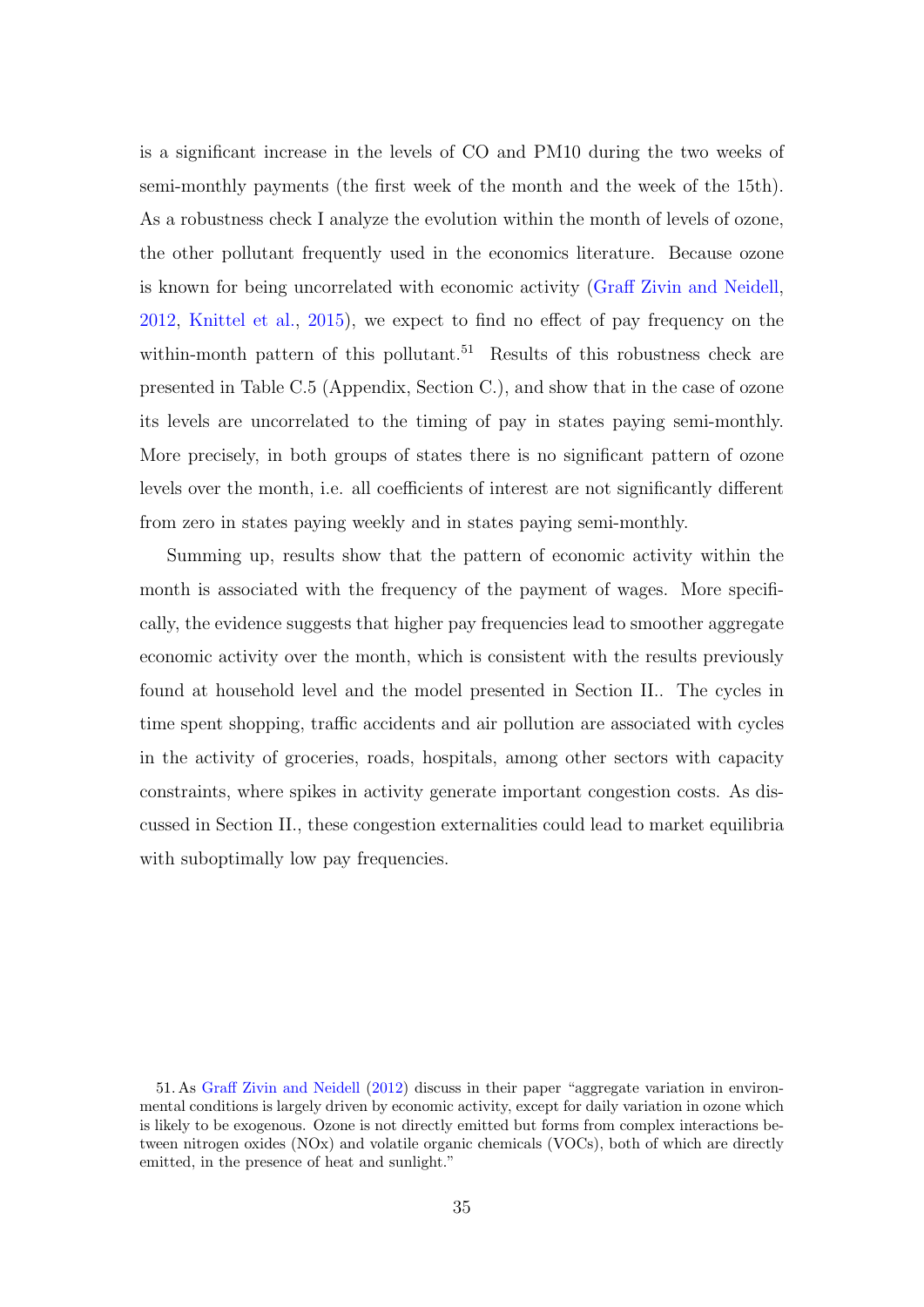# <span id="page-35-0"></span>V. Timing of Pay and Aggregate ACTIVITY

This section takes advantage of the fact that the natural experiments analyzed before not only allow for variation in the frequency of payments but also provide variation in how concentrated are the paydays over the month. I exploit such variation in the timing of payments in order to analyze whether evenly spread paydays over the month helps to smooth economic activity, even in contexts of infrequent payments.

I start by analyzing the sample of retired couples to study how their aggregate expenditure behaves over the month depending on whether everybody gets the paycheck on the same date or not. Results presented in Section [IV.](#page-25-0) showed that a low pay frequency scheme (both spouses receiving the paychecks on the same day) leads to cyclical household expenditure. In this section I focus on those retired couples with one payday and test if, even under low pay frequencies, their aggregate expenditure could be smooth whenever the paydays are evenly spread over the month. Focusing on the sample of retired couples with one payday a month allows us to disentangle pay frequency effects from the effects of the timing of payments.

Under this setting, I exploit the following variation in the the timing of pay: individuals retired before 1997 receive their paychecks on the 3rd of the month while Social Security benefits of individuals retired after 1997 are paid on either the 2nd, the 3rd or the 4th Wednesday the month. For couples with both spouses receiving the checks on the same day, I analyze the evolution of their aggregate expenditure over the month using the following empirical specification:

<span id="page-35-1"></span>
$$
C_{i,t}^{x} = \beta_1 before 2nd \t{Wed} + \beta_2 3rd \t{Wed to 4th} \t{Wed} + \beta_3 4th \t{Wed to end} \t{month} +
$$
  

$$
\sum_{k=2}^{7} \gamma_k DOW_k + \tau_s DOS_s + \sum_{m=2}^{12} \phi_m Month_m + \sum_{y=1999}^{2008} \lambda_y Year_y + holiday_t + \epsilon_{i,t},
$$
 (11)

where  $C_{i,t}^x$  is household i's expenditure on category x at day t;  $DOW_k$  are day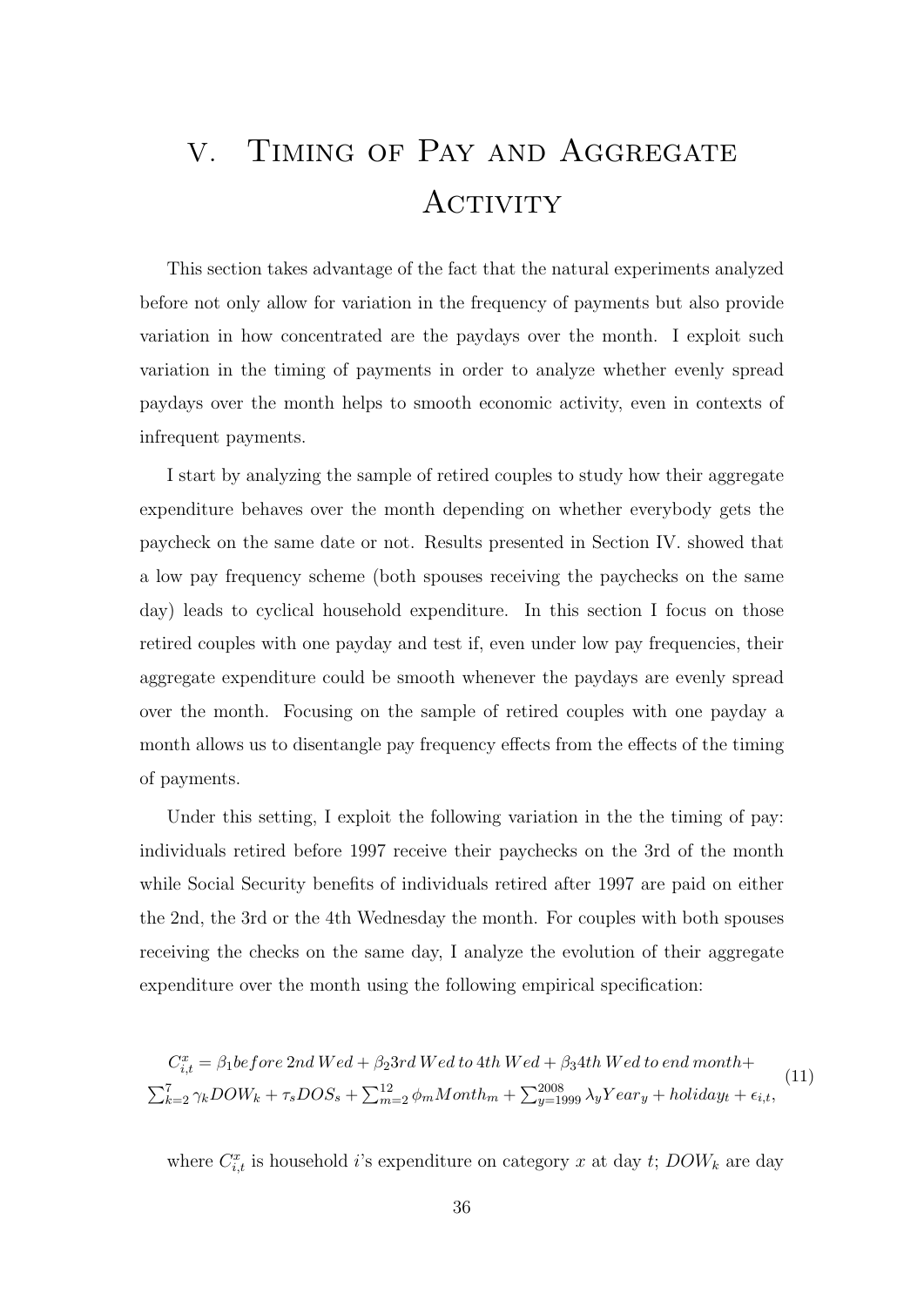of the week fixed effects;  $DOS<sub>s</sub>$  is a variable indicating the day of (consumer unit i's) survey; Month<sub>m</sub> and; Year<sub>y</sub> are month and year fixed effects, and holiday is an indicator variable for holidays. Coefficients  $\beta_1$ ,  $\beta_2$  and  $\beta_3$  are our parameters of interest. Variable *before* 2nd Wed equals 1 if the expenditure was made during the first days of the month, more precisely between the 1st day of the month and the day before the 2nd Wednesday of the month, and it is 0 otherwise. 3rd Wed to 4th Wed is a dummy variable that equals 1 if the expenditure was made on a day between the 3rd Wednesday of the month and the day before the 4th Wednesday, and it is 0 otherwise. Finally, the variable 4th Wed to end month indicates whether it was made during the last days of the month, i.e. between the 4th Wednesday and the last day of the month.

Table [VIII](#page-49-0) shows the results of this exercise. I run equation [\(11\)](#page-35-1) for 3 samples: (1) households with both spouses retired before 1997, i.e receiving paychecks on the 3rd of the month; (2) households where both spouses started receiving Social Security payments after 1997 (i.e paydays on the 2nd, 3rd or 4th Wednesdays of the month), and that were born in such dates that both are paid on the same Wednesday; (3) both types of households, i.e. paid on the 3rd of the month, 2nd, 3rd and 4th Wednesdays.

The estimates of equation [\(11\)](#page-35-1) using the sample of couples receiving paychecks on the 3rd of the month (Panel A), show that their aggregate expenditure is significantly larger at the beginning of the month, that is, the days immediately after they received the paychecks (as in [Stephens](#page-41-0) [2003\)](#page-41-0). However, for the case of all couples with paychecks distributed on the 2nd, 3rd or 4th Wednesdays (Panel B), we observe a smoother aggregate expenditure over the month, and if something the expenditure is smaller during the first days when no one receive paychecks. By pooling all these households together (Panel C), I show that the within-month cycles finally disappear when retired couples get the paychecks only once a month but have paydays on different weeks (1/4 of households on the 3rd of the month,  $1/4$  on the 2nd Wednesday,  $1/4$  on the 3rd Wednesday, and  $1/4$  on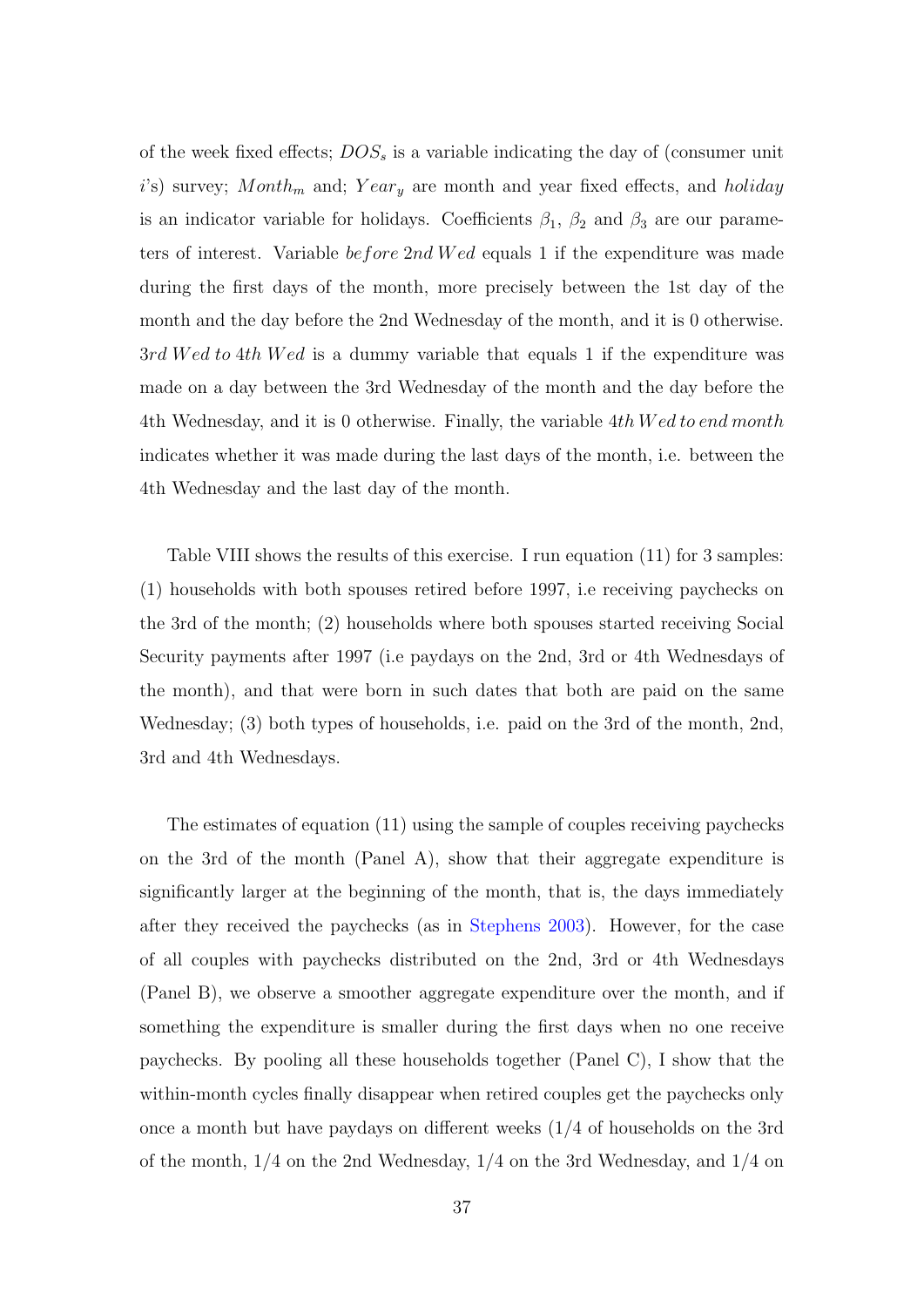the 4th Wednesday).<sup>[52](#page-0-0)</sup>

Second, I run the specification [\(10\)](#page-32-0) (described in Section [IV.\)](#page-25-0) for the sample of states with legislation requiring biweekly payments, in order to analyze the evolution of aggregate economic activity when paydays are distributed over the month. Under a biweekly payment cycle, workers receive checks with approximately the same frequency as in states with semi-monthly payments (every 2 weeks), however while in the case of a semi-monthly scheme paydays are the same for everybody it is not the case under biweekly payments. More precisely, under a biweekly pay schedule each company chooses a set day and issues payments every other week on that day; in the semi-monthly pay schedule paydays are usually set on the 1st and 15th of the month for everybody.

Results presented in Table [XIII](#page-54-0) show that, although in this context the individual pay frequency is similar to the semi-monthly payment scheme, the aggregate economic activity is smoother in the biweekly setting. Columns 1 and 2 present, respectively, the estimations for the outcomes related to time spent shopping and time commuting for buying goods and services. While in the case of semi-monthly payments we observed that during the first week of the month and the week of the 15th people spent significantly more time on shopping related activities, in the context of biweekly payments there are not significantly differences on the time devoted to these activities over the month. The last columns report the results for the analysis of air pollution –carbon monoxide (Column 5) and particulate matter less than 10 microns in diameter (Column 6), showing a relatively stable level over the month and similar to the one present in states with a weekly payment scheme. The outcome variables of the regressions results shown in columns 3 and 4 are the number of traffic accidents and the number of fatalities. Similar to what we have

<sup>52.</sup> Although couples with 3rd of the month as a payday are systematically older than the others, it is not an issue in this analysis, because we are just showing that the cycle in aggregate expenditure could be reduced by distributing over the month the paydays of different people. Nevertheless, we do have to correct the weights in order to make the analysis presented in panel C of Table [VIII.](#page-49-0) in our data there is an oversample of individuals getting paycheck on the 3rd of the month therefore, in order to weight equally the information provided by each household, in Panel C we weight observations by the inverse of the number of households in the same payment schedule (weight  $= 1.772/1.653$  for couples getting the paychecks on the 1st of the month and weight  $= 1.772/119$  for those with paydates on the 2nd, 3rd or 4th Wednesday).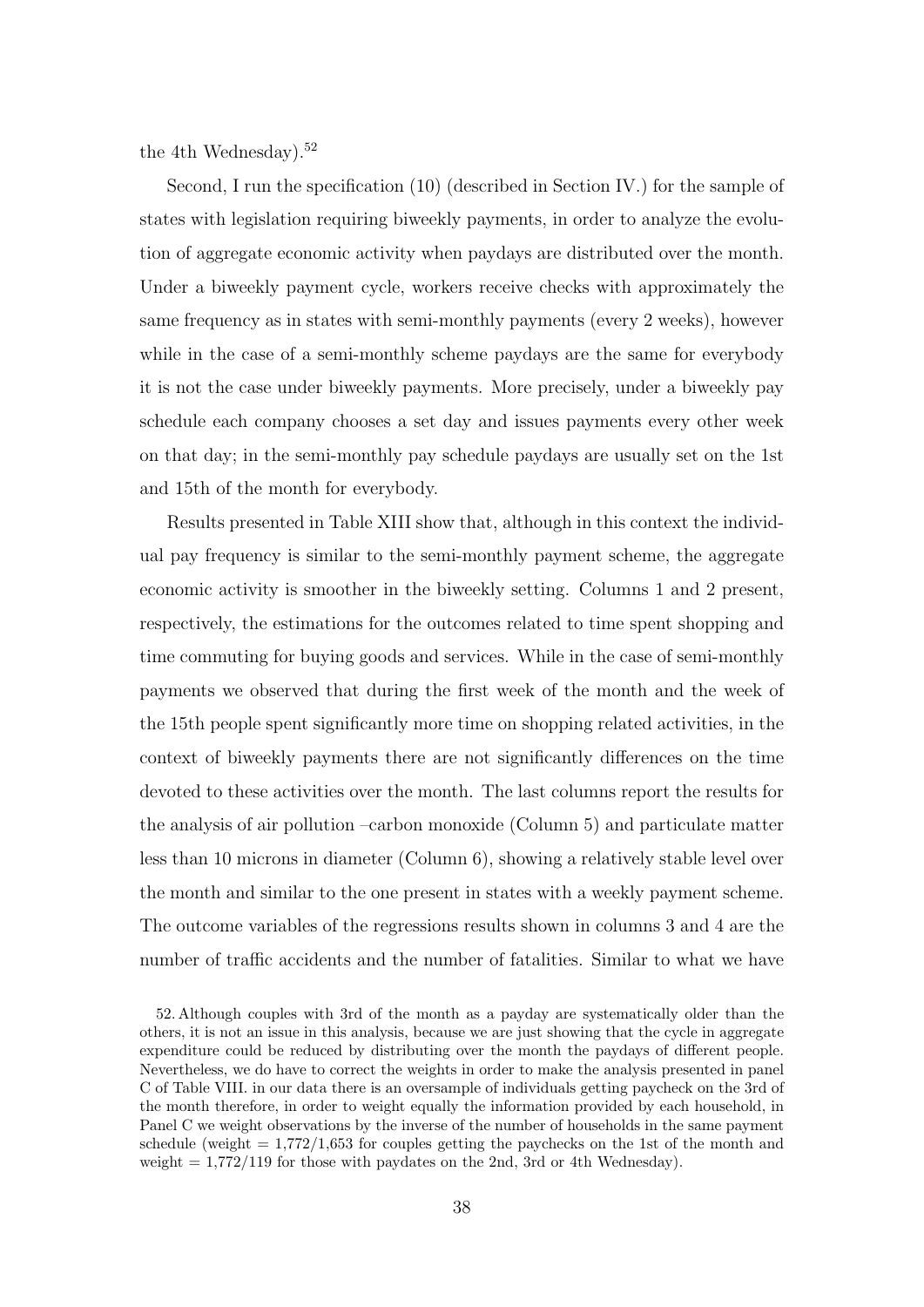seen in the case of states with semi-monthly and weekly schemes, under biweekly payments there is a higher levels of traffic accidents at the beginning of the month (also in the number of fatalities in those crashes). However, the pattern of traffic accidents is smoother over the rest of the month and we do not observe, as in the semi-monthly scheme, the peak during the week of the 15th.

<span id="page-38-0"></span>Summarizing, these result show that spreading the paydays over the month is an alternative instrument to smooth the aggregate economic activity.

## VI. CONCLUSIONS

This paper shows that the frequency with which individuals get their paychecks affects their expenditure decisions, which in turn has aggregate consequences. Thus, the paper points to the fact that the frequency with which someone is paid matters not only because it may affect her own wellbeing but also because it has an impact on others' wellbeing, as a result of congestion externalities.

I document that not all households smooth expenditure between paychecks, and that the ability to do this depends significantly on how frequently they get paid: the higher the frequency of payments, the smoother the within-month patterns of household expenditure, primarily for poorer households. I show that such individual effects translate into the aggregate economy, and then within-month business cycles emerge when many workers are paid at a low frequency and at the same time. In such a setting, the excessive accumulation of economic activity generated immediately after individuals are paid would cause congestion on paydays in sectors with capacity constraints (roads, hospitals, restaurants, supermarkets, etc.).

The evidence presented suggests that a competitive equilibrium may lead to suboptimally low pay frequencies, because of two failures: an individual failure, attributable to time-inconsistent preferences, and a market failure, the result of congestion externalities (note that the latter remains a concern even if the cycles are not generated by quasi-hyperbolic discounters). The existence of such failures calls for policy interventions, and the social planner will face several trade offs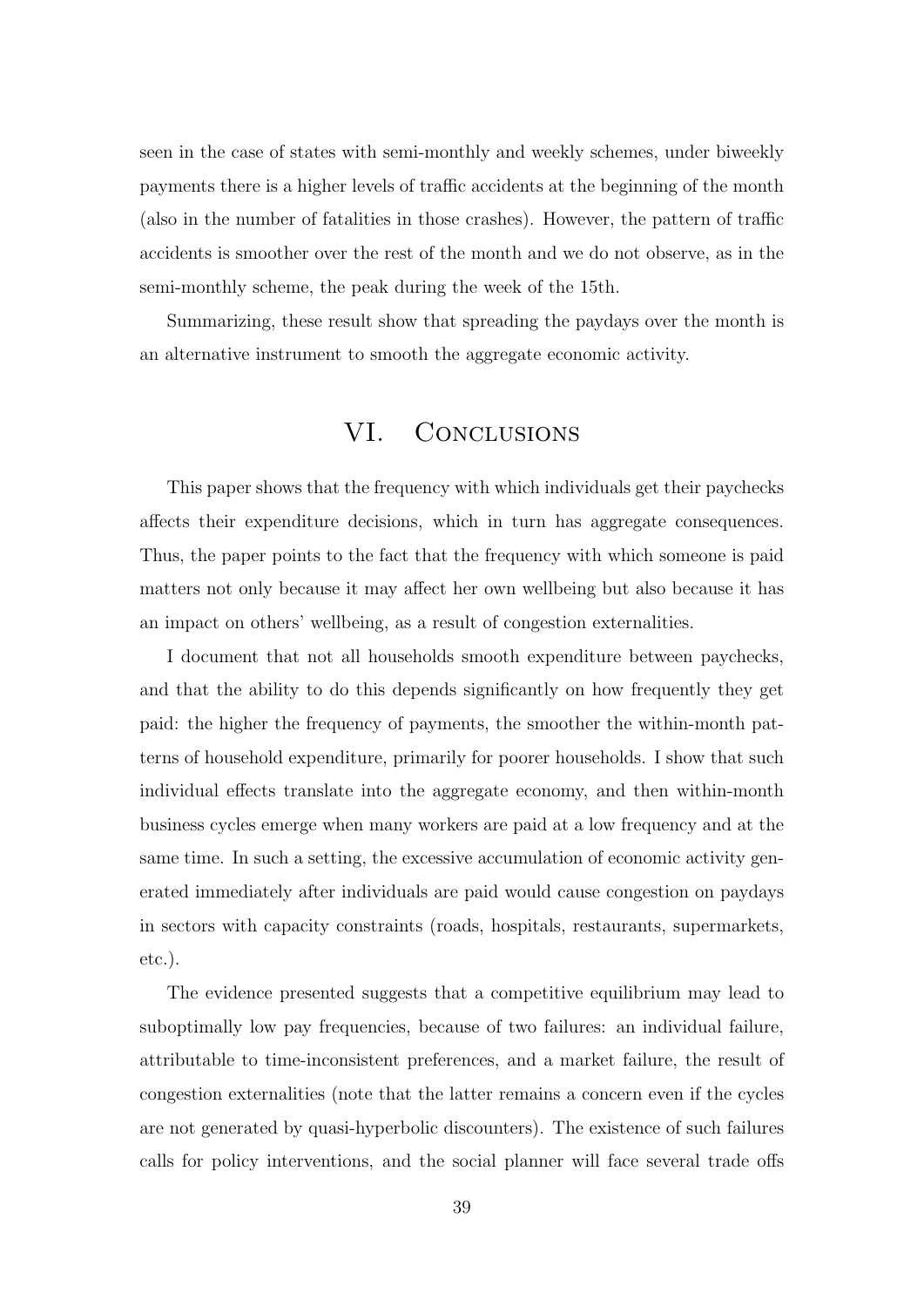when deciding on the optimal pay frequencies. On the one hand, a higher pay frequency may act as a commitment device to smooth the expenditure of individuals with self-control problems, which directly increases such individuals' long-run utility and indirectly improves welfare through the reduction of negative congestion externalities. On the other hand, by increasing the frequency of payments, the actual cost of the labor unit goes up because total transaction costs increase.

In concrete terms, a policy that requires higher pay frequencies may be welfare improving if the short-run impatience of consumers is sufficiently high, the costs of congestion are considerable, or both, combined with low enough transaction costs. If the cost of processing more payments is high, keeping the same pay frequency but spreading the paydays of different firms more evenly throughout the month may also be welfare improving. In this latter case, the within-month business cycles generated by low pay frequencies will diminish and pay frequency will increase in those households with at least two earners working for different firms with apart enough paydays (assuming some degree of income pooling).

In most countries paychecks are distributed at even lower frequencies than in the United States (often monthly), and paydays are usually the same for all workers. Surprisingly, pay frequencies have remain relatively unchanged, despite the significantly reduction of administrative and transaction costs associated to processing paychecks. The evidence presented in this paper, which rises concerns about potential failures leading to inefficient market solutions, calls for further research on the optimal frequency of pay and the distribution of paydays.

## **REFERENCES**

<span id="page-39-1"></span>Barro, R. J. (1970). Inflation, the payments period, and the demand for money. Journal of Political Economy 78 (6), 1228–1263.

<span id="page-39-2"></span>Bernheim, B. D. and A. Rangel (2007). Behavioral public economics: Welfare and policy analysis with non-standard decision-makers. In P. Diamond and H. Var-

<span id="page-39-0"></span>Andersson, E., P. Lundborg, and J. Vikström (2015). Income receipt and mortality. evidence from swedish public sector employees. Journal of Public Economics 131, 21–32.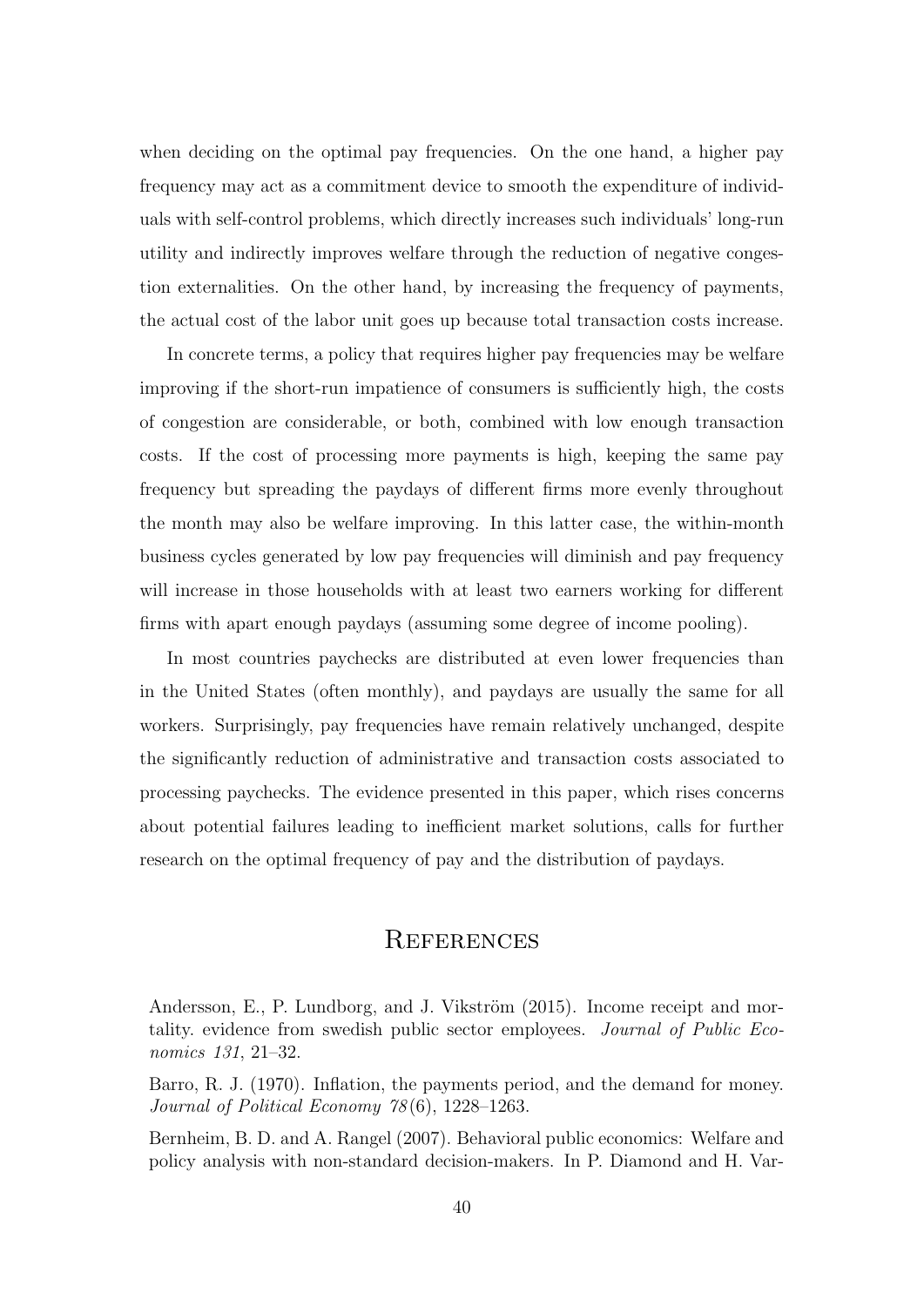tiainen (Eds.), Behavioral Economics and its Applications. Princeton University Press.

<span id="page-40-4"></span>Bourguignon, F., M. Browning, and P.-A. Chiappori (2009). Efficient intrahousehold allocations and distribution factors: implications and identification. The Review of Economic Studies  $76(2)$ , 503-528.

<span id="page-40-13"></span>Cameron, A. C., J. B. Gelbach, and D. L. Miller (2011). Robust inference with multiway clustering. Journal of Business  $\mathcal B$  Economic Statistics 29(2).

<span id="page-40-11"></span>Currie, J., E. A. Hanushek, E. M. Kahn, M. Neidell, and S. G. Rivkin (2009). Does pollution increase school absences? The Review of Economics and Statistics  $91(4)$ , 682–694.

<span id="page-40-7"></span>Doda, B. (2014). Evidence on business cycles and emissions. *Journal of Macroe*conomics  $40(0)$ ,  $214 - 227$ .

<span id="page-40-6"></span>Duflo, E. and C. Udry (2004, May). Intrahousehold resource allocation in cote d'ivoire: Social norms, separate accounts and consumption choices. Working Paper 10498, National Bureau of Economic Research.

<span id="page-40-0"></span>Evans, W. N. and T. J. Moore (2011). The short-term mortality consequences of income receipt. Journal of Public Economics 95 (11), 1410–1424.

<span id="page-40-1"></span>Evans, W. N. and T. J. Moore (2012). Liquidity, economic activity, and mortality. Review of Economics and Statistics  $94(2)$ , 400-418.

<span id="page-40-14"></span>Graff Zivin, J. and M. Neidell (2012). The impact of pollution on worker productivity. American Economic Review 102(7), 3652-73.

<span id="page-40-2"></span>Hastings, J. and E. Washington (2010). The first of the month effect: Consumer behavior and store responses. American Economic Journal: Economic Policy  $2(2)$ , 142–62.

<span id="page-40-8"></span>Heutel, G. (2012). How should environmental policy respond to business cycles? optimal policy under persistent productivity shocks. Review of Economic Dynamics  $15(2)$ , 244–264.

<span id="page-40-9"></span>Heutel, G. and C. J. Ruhm (2013, April). Air pollution and procyclical mortality. Working Paper 18959, National Bureau of Economic Research.

<span id="page-40-10"></span>Hofferth, S. L., S. M. Flood, and M. Sobek (2013). American time use survey data extract system: Version 2.4 [machine-readable database]. maryland population research center, university of maryland, college park; and minnesota population center. University of Minnesota, Minneapolis, Minnesota.

<span id="page-40-5"></span>Hotchkiss, J. L. (2005). Do husbands and wives pool their resources?: Further evidence. Journal of Human Resources XL(2), 519–531.

<span id="page-40-12"></span>Knittel, C. R., D. L. Miller, and N. J. Sanders (2015). Caution, drivers! children present: Traffic, pollution, and infant health. Review of Economics and Statistics, forthcoming (0).

<span id="page-40-3"></span>Lester, B. (2011). Information and prices with capacity constraints. The American Economic Review 101 (4), 1591–1600.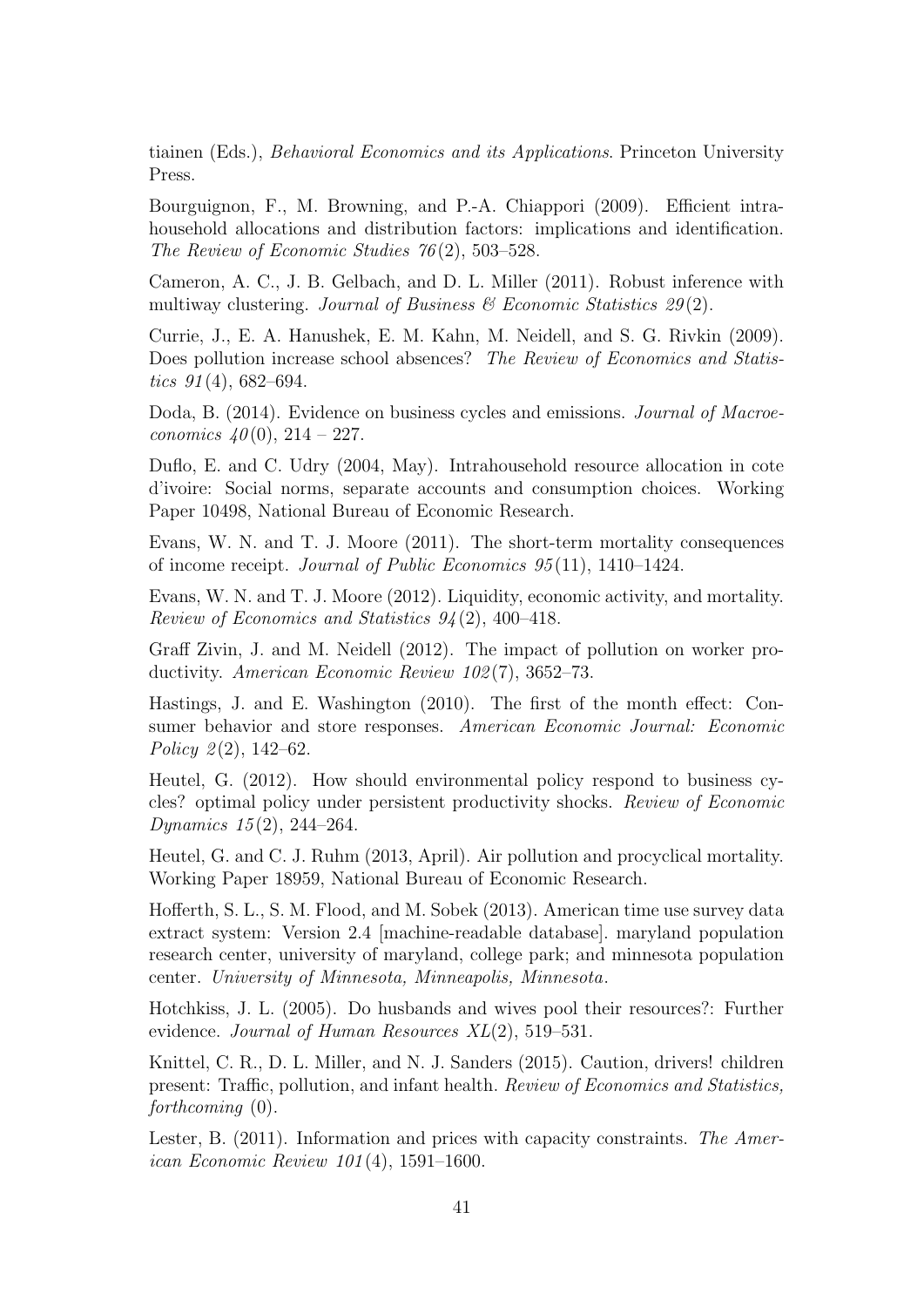<span id="page-41-11"></span>Lundberg, S. J., R. A. Pollak, and T. J. Wales (1997). Do husbands and wives pool their resources? evidence from the united kingdom child benefit. The Journal of Human Resources  $32(3)$ , pp. 463–480.

<span id="page-41-9"></span>Mani, A., S. Mullainathan, E. Shafir, and J. Zhao (2013). Poverty impedes cognitive function. Science 341 (6149), 976–980.

<span id="page-41-3"></span>Mastrobuoni, G. and M. Weinberg (2009). Heterogeneity in intra-monthly consumption patterns, self-control, and savings at retirement. American Economic Journal: Economic Policy 1 (2), 163–89.

<span id="page-41-8"></span>Michigan Senate, . (2008, March). Bimonthly food stamp distribution s.b. 120 (s-1): Analisis as passed by the senate.

<span id="page-41-16"></span>Miller, D. L., M. E. Page, A. H. Stevens, and M. Filipski (2009). Why are recessions good for your health? The American Economic Review, 122–127.

<span id="page-41-12"></span>Monthly Labor Review, . (1938). Laws requiring payment of wages at specified times.  $\frac{47(6)}{1297-1311}$ .

<span id="page-41-7"></span>NYT (2006, May). Grocers seek twice-monthly food stamp distributions. The New York Times.

<span id="page-41-10"></span>O'Donoghue, T. and M. Rabin (1999). Doing it now or later. American Economic Review, 103–124.

<span id="page-41-6"></span>Paterson, R. G. (1917). Wage payment legislation in the United States. Number 229. Bulletin of the U.S. Bureau of Labor Statistics.

<span id="page-41-13"></span>Redmount, E., A. Snow, and R. S. Warren (2012). The effect of wage payment reform on workers' labor supply, wages, and welfare. The Journal of Economic History  $72(04)$ , 1064–1087.

<span id="page-41-15"></span>Ruhm, C. J. (2000). Are recessions good for your health? The Quarterly Journal of Economics 115 (2), 617–650.

<span id="page-41-4"></span>Shapiro, J. M. (2005). Is there a daily discount rate? evidence from the food stamp nutrition cycle. Journal of Public Economics 89(2), 303-325.

<span id="page-41-2"></span>Stephens, J., T. Unayama, et al. (2011). The consumption response to seasonal income: evidence from japanese public pension benefits. American Economic Journal: Applied Economics 3(4), 86–118.

<span id="page-41-0"></span>Stephens, Melvin, J. (2003). 3rd of tha month: Do social security recipients smooth consumption between checks? American Economic Review 93(1), 406– 422.

<span id="page-41-1"></span>Stephens, M. (2006). Paycheque receipt and the timing of consumption. The Economic Journal 116 (513), 680–701.

<span id="page-41-14"></span>U.S. Department of Labor, B. L. S. (2009). Consumer expenditure diary survey. public use microdata. user's documentation.

<span id="page-41-5"></span>Van Wesep, E. D. and C. A. Parsons (2013). The timing of pay. Journal of Financial Economics.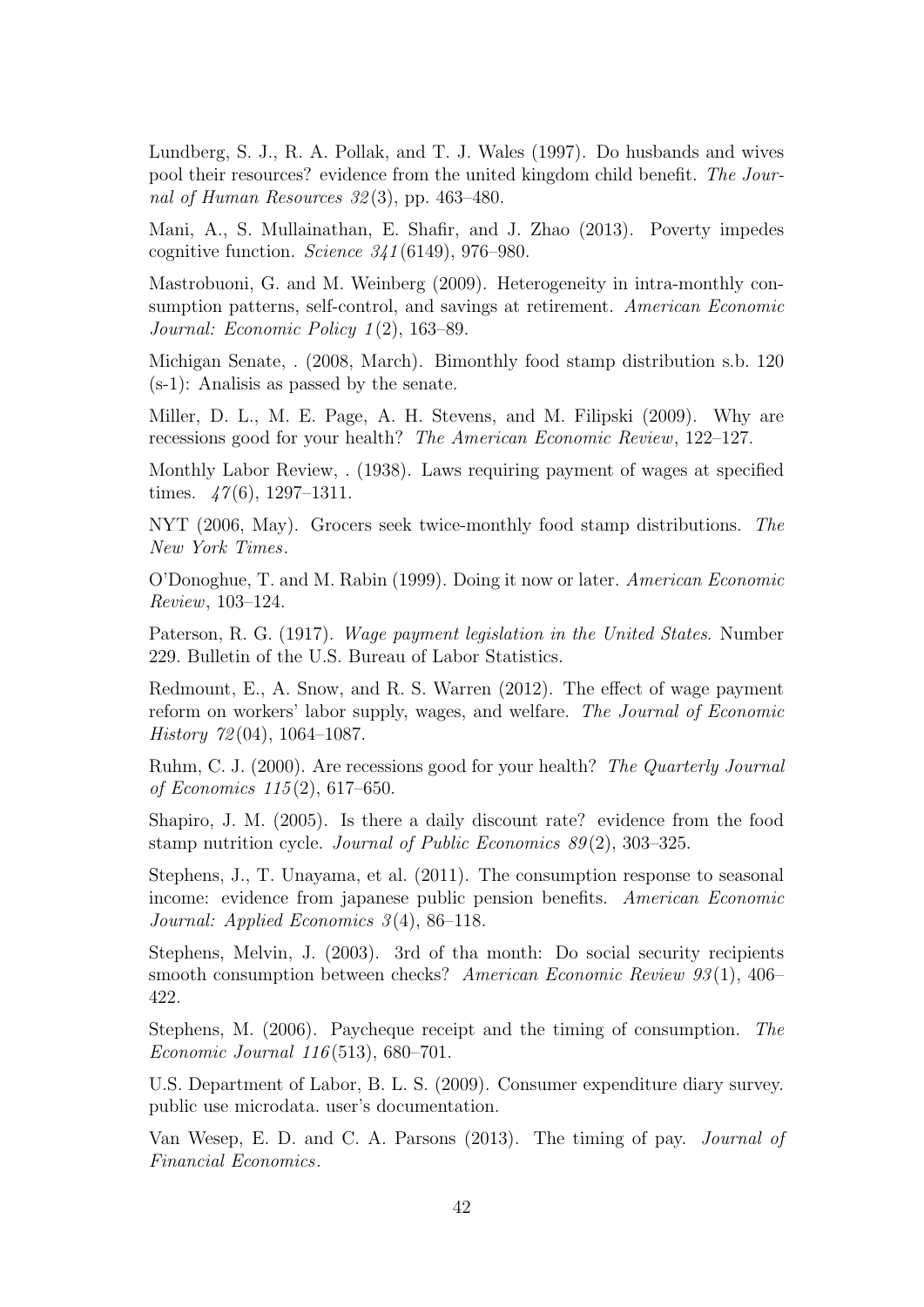<span id="page-42-1"></span>Villacorta, L. (2015). Robust standard errors to spatial and time dependence when neither n nor t are very large. CEMFI, Mimeo.

<span id="page-42-0"></span>Ward-Batts, J. (2008). Out of the wallet and into the purse: Using micro data to test income pooling. Journal of Human Resources  $43(2)$ , 325–351.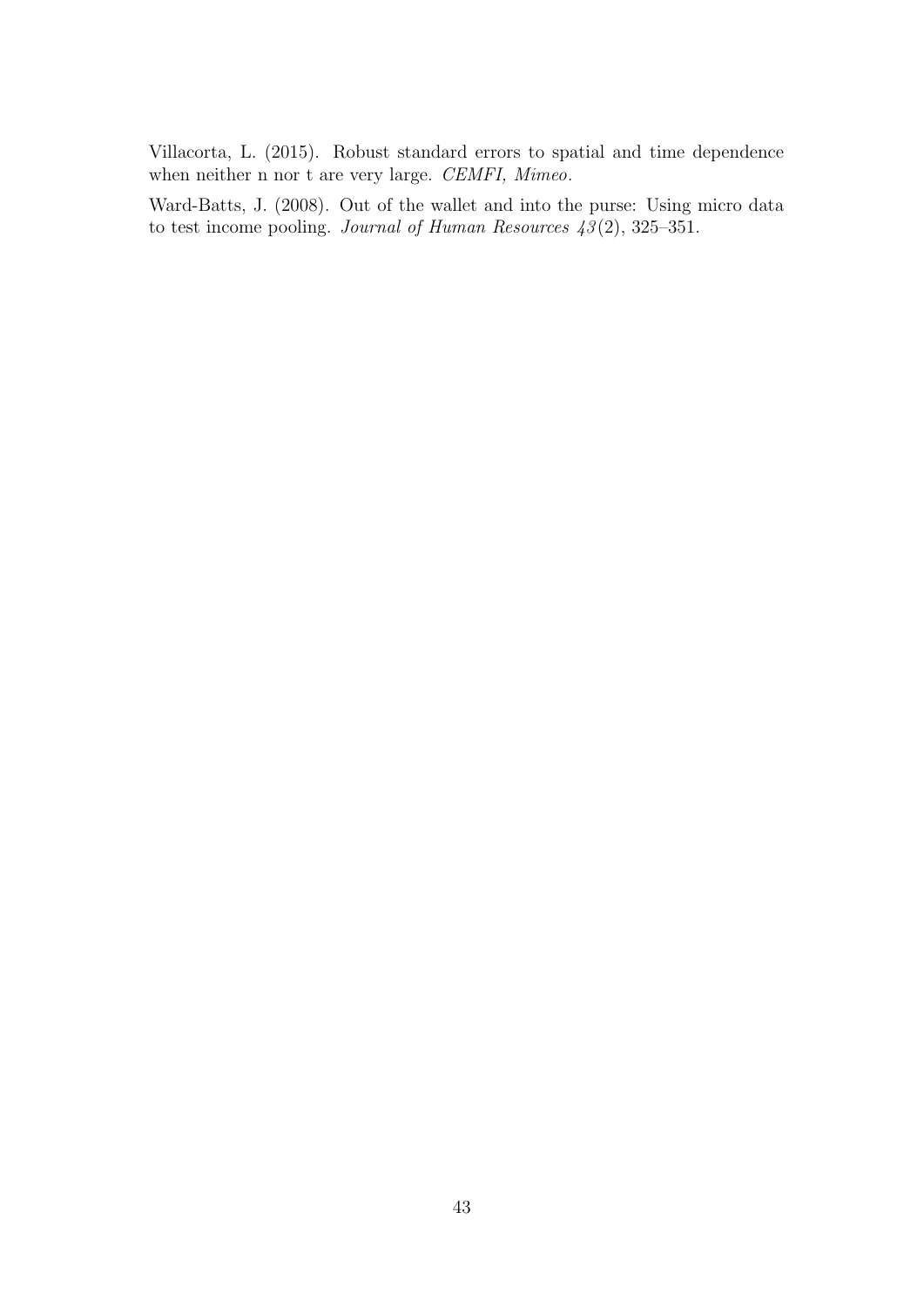## **TABLES**

<span id="page-43-0"></span>

|  | Table I: FREQUENCY OF SOCIAL SECURITY PAYMENTS: RETIRED COUPLES |  |  |  |
|--|-----------------------------------------------------------------|--|--|--|
|  |                                                                 |  |  |  |

|                                   |             | $1st-10th$  | Husband's birthday (day of month)<br>$11th-20th$ | $21st-31st$ |
|-----------------------------------|-------------|-------------|--------------------------------------------------|-------------|
|                                   | $1st-10th$  | One payday  | Two paydays                                      | Two paydays |
| Wife's birthday<br>(day of month) | $11th-20th$ | Two paydays | One payday                                       | Two paydays |
|                                   | $21st-31st$ | Two paydays | Two paydays                                      | One payday  |

Notes: Individuals born between the 1st and the 10th day of the month are paid on the 2nd Wednesday of each month; those born between the 11th and the 20th day of the month are paid on the 3rd Wednesday; and those born between the 21st and the 31st day of the month are paid on the 4th Wednesday.

|                            | Two Paydays | One Payday | Mean Difference |
|----------------------------|-------------|------------|-----------------|
| Husband's age              | 67.65       | 67.19      | 0.46            |
|                            | (3.85)      | (3.33)     | (0.26)          |
| Wife's age                 | 65.95       | 65.67      | 0.28            |
|                            | (3.41)      | (2.81)     | (0.44)          |
| Household income           | 38881.02    | 37042.78   | 1838.24         |
|                            | (33978.57)  | (32691.38) | (0.62)          |
| Couple's SS income         | 18833.33    | 18518.57   | 314.76          |
|                            | (10808.08)  | (9852.67)  | (0.81)          |
| Number of workers in house | 0.05        | 0.08       | $-0.02$         |
|                            | (0.23)      | (0.27)     | (0.43)          |
| Family size                | 2.16        | 2.12       | 0.05            |
|                            | (0.55)      | (0.32)     | (0.38)          |
| N (number of households)   | 273         | 119        |                 |

<span id="page-43-1"></span>Table II: SUMMARY STATISTICS AND TESTS OF MEAN DIFFERENCES: Demographic characteristics of households with two paydays and households with one payday

Notes: \* Significant at 10%; \*\*significant at 5%; \*\*\* significant at 1%. In columns 1 and 2 cells contain means (standard deviations are in parentheses). In column 3, cells contain mean differences (p values are in parentheses).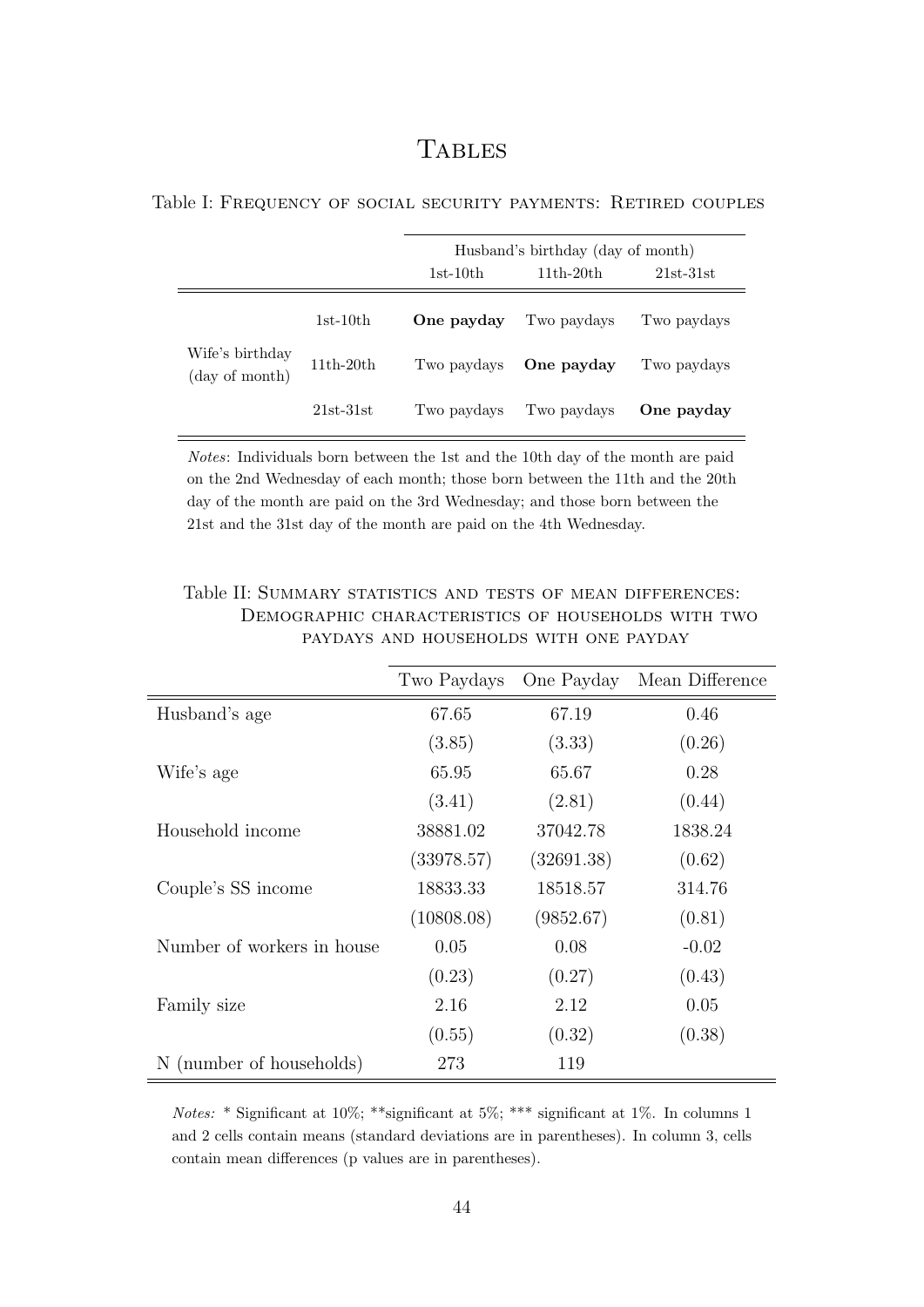|                          | Two Paydays | One Payday | Mean Difference |
|--------------------------|-------------|------------|-----------------|
| Total                    | 136.77      | 116.29     | 20.48           |
|                          | (547.86)    | (351.71)   | (0.18)          |
| Nondurables              | 22.70       | 22.68      | 0.02            |
|                          | (33.24)     | (34.81)    | (0.98)          |
| Food                     | 16.05       | 16.35      | $-0.30$         |
|                          | (27.09)     | (27.61)    | (0.72)          |
| Food at home             | 10.00       | 11.06      | $-1.06$         |
|                          | (22.37)     | (24.60)    | (0.13)          |
| Food away                | 6.05        | 5.30       | 0.75            |
|                          | (14.07)     | (12.55)    | $(0.07)^*$      |
| Fresh food               | 1.70        | 1.85       | $-0.15$         |
|                          | (4.23)      | (4.41)     | (0.26)          |
| Instant consumption      | 7.74        | 7.24       | 0.50            |
|                          | (33.15)     | (50.04)    | (0.67)          |
| N (number of households) | 273         | 119        |                 |
| Observations             | 3,542       | 1,553      |                 |

<span id="page-44-0"></span>Table III: SUMMARY STATISTICS AND TESTS OF MEAN DIFFERENCES: DAILY expenditure of households with two paydays and households with one payday

Notes: \* Significant at 10%; \*\*\*<br/>significant at 5%; \*\*\* significant at 1%. In columns 1 and 2 cells contain means (standard deviations are in parentheses). In column 3, cells contain mean differences (p values are in parentheses)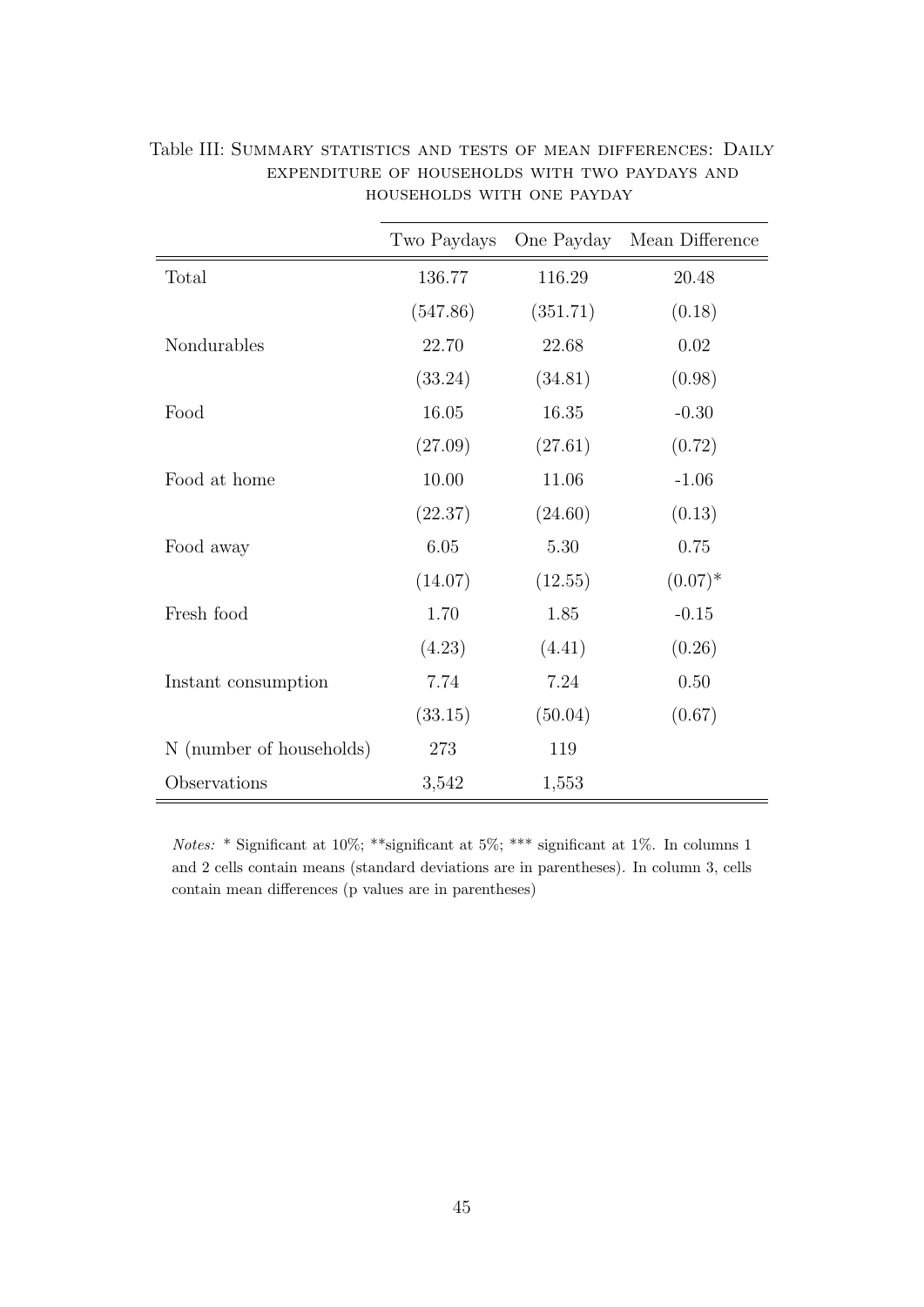|                          |         |         | Panel A    |              |                   |         |
|--------------------------|---------|---------|------------|--------------|-------------------|---------|
|                          | Husband | Wife    | Household  | Household SS | Number of workers | Family  |
|                          | age     | age     | income     | income       | in house          | size    |
|                          | (1)     | (2)     | (3)        | (4)          | (5)               | (6)     |
| Male, 11th-20th          | 0.13    | $-0.24$ | 1265.84    | 695.26       | $-0.01$           | 0.03    |
|                          | (0.48)  | (0.43)  | (4357.65)  | (1503.77)    | (0.03)            | (0.05)  |
| Male, 21st-31th          | $-0.54$ | $-0.32$ | 2240.76    | 1138.72      | $-0.03$           | 0.04    |
|                          | (0.41)  | (0.38)  | (3940.11)  | (1528.41)    | (0.03)            | (0.06)  |
| Female, 11th-20th        | $-0.60$ | $-0.47$ | $-850.81$  | $-394.23$    | $-0.02$           | $-0.06$ |
|                          | (0.46)  | (0.39)  | (4202.21)  | (1466.53)    | (0.03)            | (0.06)  |
| Female, 21st-31th        | $-0.53$ | $-0.37$ | $-532.01$  | $-353.32$    | $-0.04$           | $-0.08$ |
|                          | (0.46)  | (0.42)  | (4189.31)  | (1526.77)    | (0.03)            | (0.06)  |
| N (number of households) | 392     | 392     | 392        | 292          | 392               | 392     |
|                          |         |         | Panel B    |              |                   |         |
|                          | Husband | Wife    | Household  | Household SS | Number of workers | Family  |
|                          | age     | age     | income     | income       | in house          | size    |
|                          | (1)     | (2)     | (3)        | (4)          | (5)               | (6)     |
| Both spouses paid        | $-0.46$ | $-0.28$ | $-1838.24$ | $-314.76$    | 0.02              | $-0.05$ |
| same payday              | (0.38)  | (0.33)  | (3631.30)  | (1269.68)    | (0.03)            | (0.04)  |
| N (number of households) | 392     | 392     | 392        | 292          | 392               | $392\,$ |

Table IV: Randomization test results

<span id="page-45-0"></span>Notes: The sample includes all households with both spouses receiving Social Security payments who started receiving them after 1997. There are missing values in the SS income variable. The coefficient on "Both spouses paid same payday" in Panel B equals 1 if bothspouses were born any day of the same interval of the month (1st-10th, 11th-20th or 21st-31st), then both should receive their paychecks in the same day every month. Clustered SE at the level of household are in parentheses. \*\*\* p0.01, \*\* p0.05, \* p0.1.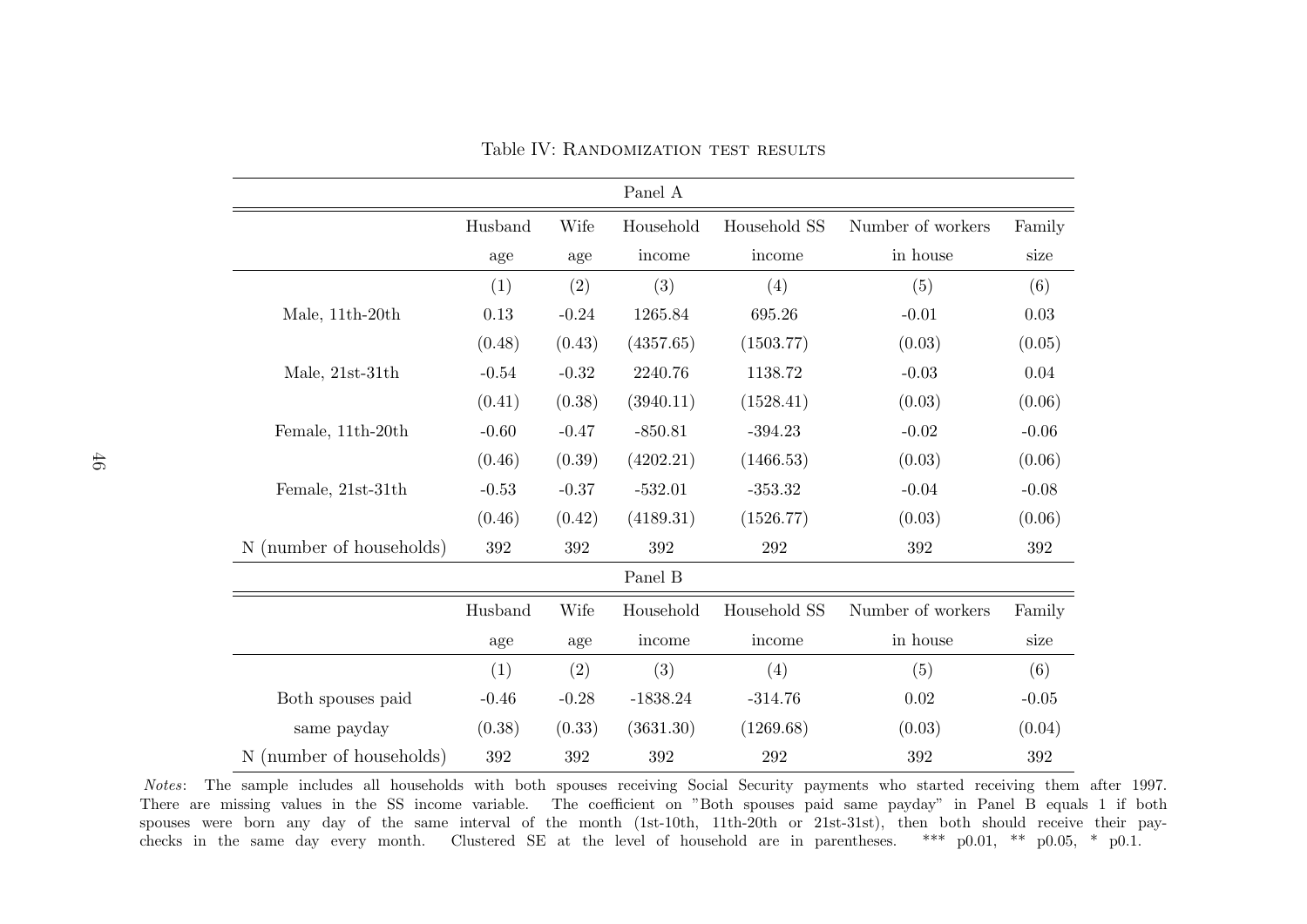|                                  | Total             | Nondurables | Food       | Food              | Food     | Fresh     | Instant     |
|----------------------------------|-------------------|-------------|------------|-------------------|----------|-----------|-------------|
|                                  |                   |             |            |                   | away     | food      | consumption |
|                                  | $\left( 1\right)$ | (2)         | (3)        | $\left( 4\right)$ | (5)      | (6)       | (7)         |
| $One \, Paycheck\, this \, Week$ | 12.13             | 0.796       | 0.879      | 0.849             | 0.0294   | 0.0459    | $-0.623$    |
|                                  | (21.02)           | (1.636)     | (1.392)    | (1.112)           | (0.602)  | (0.182)   | (1.772)     |
| $Two$ Paychecks this Week        | 34.26             | 3.943       | $4.791***$ | $3.028*$          | $1.763*$ | $-0.0660$ | 0.770       |
|                                  | (33.06)           | (2.501)     | (1.797)    | (1.584)           | (1.000)  | (0.297)   | (1.236)     |
| Adj. R-squared                   | 0.126             | 0.176       | 0.167      | 0.108             | 0.215    | 0.114     | 0.133       |
| (number of households)<br>N(     | 392               | 392         | 392        | 392               | 392      | 392       | 392         |
| Observations                     | 5,095             | 5,095       | 5,095      | 5,095             | 5,095    | 5,095     | 5,095       |

<span id="page-46-0"></span>Table V: Daily expenditure on the week of pay and frequency of payments (dollars)

Notes: The dependent variables are total expenditure in the following categories: total expenditure; nondurables; food and alcohol consumed at home; total food expenditure; food and alcohol consumed away from the household, fresh food, and instant consumption away from home. Values are deflated with the CPI into 2000 dollars. Days without reported expenditure are filled in with zeros. The sample includes all households with both spouses retired, who started receiving Social Security payments after 1997, and for whom I can infer their paydates. All regressions include the following control variables: <sup>a</sup> household fixed effect; day of the week fixed effects; <sup>a</sup> dummy variable equa<sup>l</sup> to one if it is the sth day of (consumer unit i's) survey; month fixed effects; week of the month fixed effects; and an indicator variable for holidays. "One Paycheck this Week" equals 1 if, inferred from their birthdays, one and only one spouse received <sup>a</sup> paycheck between 0 and 6 days before day <sup>t</sup> and 0 otherwise. "Two Paychecks thisWeek" equals 1 if both spouses received their paycheck between 0 and 6 days before day t. Clustered SE at the level of household are in parentheses. \*\*\* p0.01, \*\* p0.05, \* p0.1.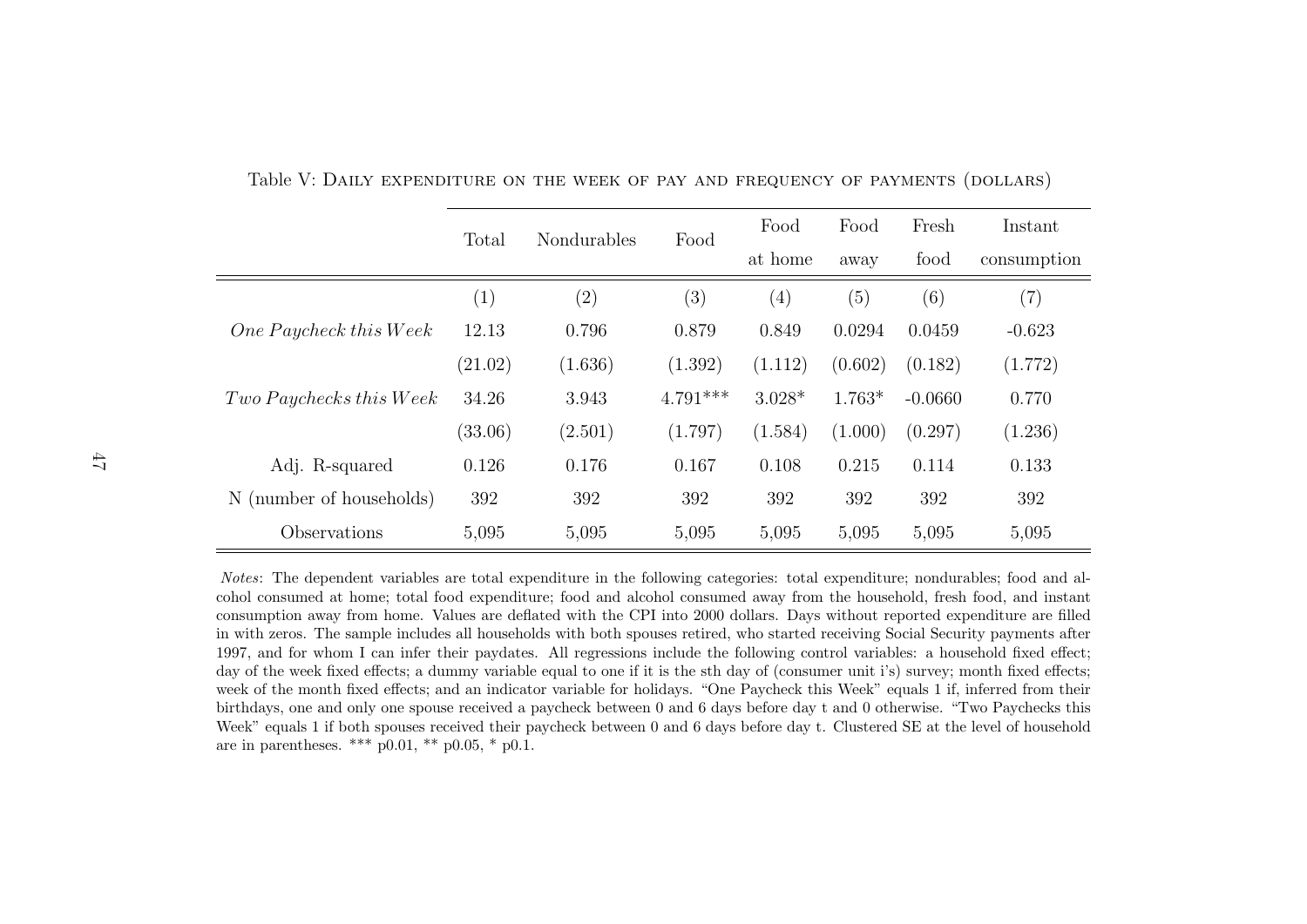|                                        | Total    | Nondurables                           | Food       | Food at home                           | Food away | Fresh food | Instant consumption |  |  |
|----------------------------------------|----------|---------------------------------------|------------|----------------------------------------|-----------|------------|---------------------|--|--|
|                                        |          | Panel A: Lower income quartile $(Q1)$ |            |                                        |           |            |                     |  |  |
| One Paycheck this Week                 | $-2.419$ | $-0.849$                              | 0.840      | $-0.637$                               | 1.477     | 0.00256    | 4.072               |  |  |
|                                        | (16.96)  | (2.797)                               | (2.212)    | (1.687)                                | (1.000)   | (0.351)    | (3.681)             |  |  |
| Two Paychecks this Week                | $-16.88$ | $6.640****$                           | $7.032***$ | $5.748***$                             | 1.284     | $1.076***$ | 1.288               |  |  |
|                                        | (42.45)  | (2.439)                               | (2.536)    | (2.017)                                | (1.639)   | (0.391)    | (1.735)             |  |  |
| Observations                           | 1,238    | 1,238                                 | 1,238      | 1,238                                  | 1,238     | 1,238      | 1,238               |  |  |
| F test for equality of coeff (p-value) | 0.769    | 0.0454                                | 0.0686     | 0.0193                                 | 0.918     | 0.0426     | 0.473               |  |  |
|                                        |          |                                       |            | Panel B: Second income quartile $(Q2)$ |           |            |                     |  |  |
| One Paycheck this Week                 | $-21.59$ | 2.262                                 | 1.263      | 2.177                                  | $-0.914$  | 0.186      | $-1.422$            |  |  |
|                                        | (27.19)  | (2.211)                               | (1.648)    | (1.322)                                | (0.872)   | (0.283)    | (1.778)             |  |  |
| Two Paychecks this Week                | $-46.02$ | $-4.232$                              | $-0.873$   | $-0.146$                               | $-0.728$  | $-0.449$   | 0.777               |  |  |
|                                        | (51.72)  | (5.277)                               | (2.539)    | (2.961)                                | (1.093)   | (0.757)    | (2.774)             |  |  |
| Observations                           | 1,232    | 1,232                                 | 1,232      | 1,232                                  | 1,232     | 1,232      | 1,232               |  |  |
| F test for equality of coeff (p-value) | 0.664    | 0.220                                 | 0.470      | 0.456                                  | 0.892     | 0.430      | 0.560               |  |  |
|                                        |          |                                       |            | Panel C: Third income quartile $(Q3)$  |           |            |                     |  |  |
| $One \, Paycheck \, this \, Week$      | 22.87    | 0.568                                 | $-0.0136$  | $-1.216$                               | 1.202     | $-0.579**$ | 1.537               |  |  |
|                                        | (30.76)  | (2.831)                               | (2.013)    | (1.421)                                | (1.204)   | (0.237)    | (1.310)             |  |  |
| Two Paychecks this Week                | 41.48    | 3.989                                 | 5.598      | 4.403                                  | 1.195     | $-0.301$   | 0.638               |  |  |
|                                        | (75.68)  | (5.403)                               | (4.351)    | (4.671)                                | (1.878)   | (0.603)    | (1.988)             |  |  |
| Observations                           | 1,323    | 1,323                                 | 1,323      | 1,323                                  | 1,323     | 1,323      | 1,323               |  |  |
| F test for equality of coeff (p-value) | 0.811    | 0.568                                 | 0.234      | 0.249                                  | 0.997     | 0.664      | 0.706               |  |  |
|                                        |          |                                       |            | Panel D: Higher income quartile $(Q4)$ |           |            |                     |  |  |
| One Paycheck this Week                 | 37.49    | $-0.416$                              | 0.530      | 2.048                                  | $-1.518$  | 0.324      | $-7.564$            |  |  |
|                                        | (66.92)  | (4.637)                               | (4.218)    | (3.433)                                | (1.619)   | (0.517)    | (6.551)             |  |  |
| Two Paychecks this Week                | 87.61    | 6.322                                 | 5.483      | 1.339                                  | $4.144*$  | $-0.680$   | 1.573               |  |  |
|                                        | (71.74)  | (5.440)                               | (3.874)    | (2.576)                                | (2.454)   | (0.434)    | (3.370)             |  |  |
| Observations                           | 1,302    | 1,302                                 | 1,302      | 1,302                                  | 1,302     | 1,302      | 1,302               |  |  |
| F test for equality of coeff (p-value) | 0.586    | 0.340                                 | 0.382      | 0.868                                  | 0.0490    | 0.139      | 0.229               |  |  |

Table VI: Effects by income: Daily expenditure on the week of pay and frequency of payments

<span id="page-47-0"></span>Notes: The dependent variables are total expenditure in the following categories: total expenditure; nondurables; food and alcohol consumed at home; total food expenditure; food and alcohol consumed away from the household, fresh food, and instant consumption away from home. Values are deflated with the CPI into 2000 dollars. Days without reported expenditure are filled in with zeros. The sample includes all households with both spouses retired, who started receiving Social Security payments after 1997, and for whom I can infer their paydates. All regressions include the following control variables: <sup>a</sup> household fixed effect; day of the week fixed effects; <sup>a</sup> dummy variable equa<sup>l</sup> to one if it is the sth day of (consumer unit i's) survey; month fixed effects; week of the month fixed effects; and an indicator variable for holidays. "One Paycheck this Week" equals 1 if, inferred from their birthdays, one and only one spouse received <sup>a</sup> paycheck between 0 and 6 days before day <sup>t</sup> and 0 otherwise. "Two Paychecks this Week" equals 1 if both spouses received their paycheck between 0 and 6 days before day t. Clustered SE at the level of householdare in parentheses. \*\*\* p0.01, \*\* p0.05, \* p0.1.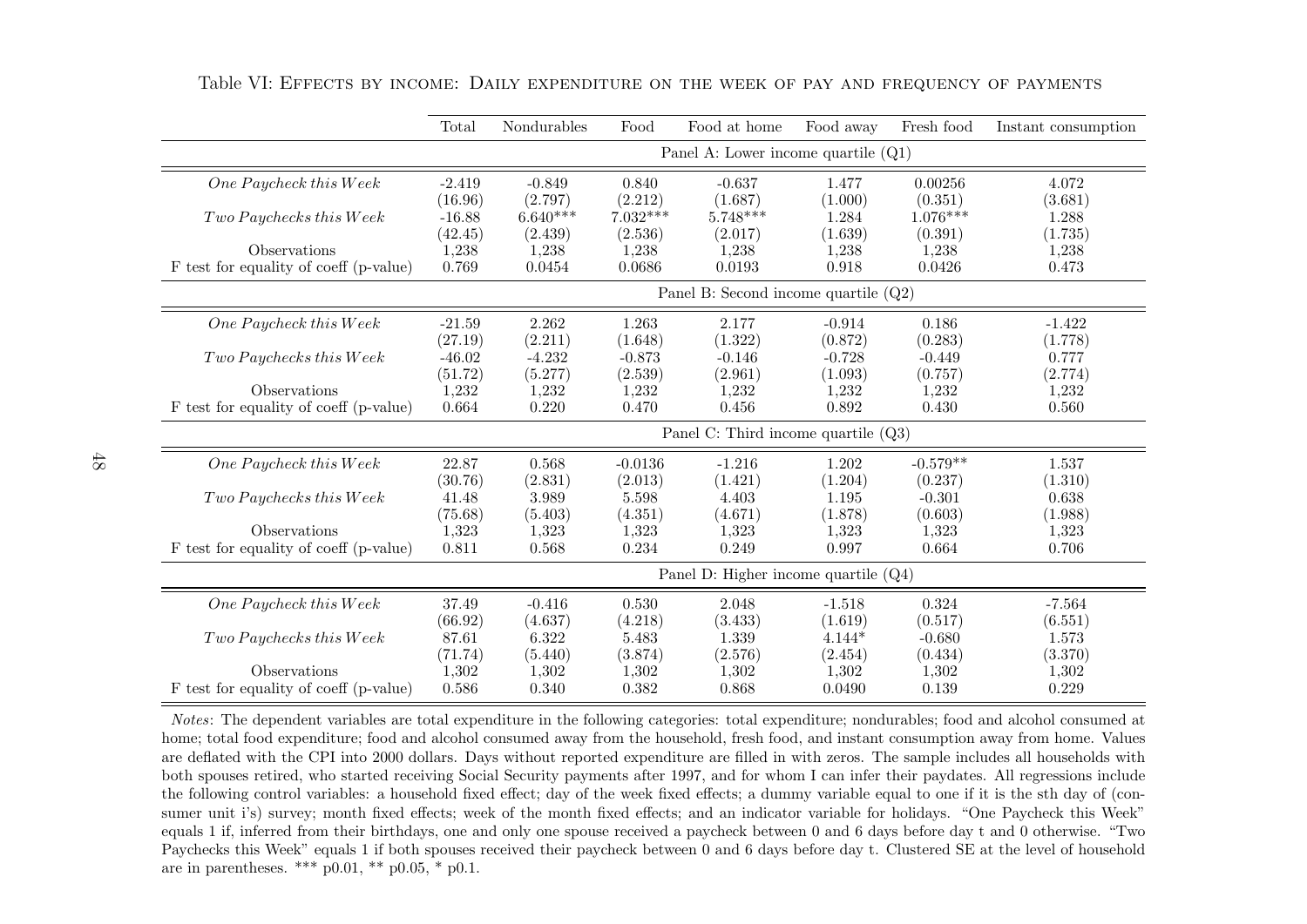|                            | Total    | $Non-$     | Food       | Food       | Food    | Fresh      | Instant     | Cloth    | Men's     | Women's   |
|----------------------------|----------|------------|------------|------------|---------|------------|-------------|----------|-----------|-----------|
|                            |          | durables   |            | at home    | away    | food       | consumption | (total)  | cloth     | doth      |
|                            | (1)      | (2)        | (3)        | (4)        | (5)     | (6)        | (7)         | (8)      | (9)       | (10)      |
| One Paycheck this Week     | $-11.10$ | $-1.443$   | 0.0226     | $-1.512$   | 1.534   | 0.0603     | 2.996       | $-0.354$ | 1.250     | 0.653     |
|                            | (19.28)  | (3.375)    | (2.733)    | (2.121)    | (1.119) | (0.412)    | (2.549)     | (0.900)  | (1.456)   | (2.093)   |
|                            |          |            |            |            |         |            |             |          |           |           |
| One Paycheck this Week $*$ | 9.084    | $-0.0628$  | 1.924      | 0.523      | 1.401   | $-0.0739$  | 5.498       | $-1.643$ | 1.691     | 0.228     |
| Husband's Paycheck         | (27.93)  | (3.377)    | (2.564)    | (2.079)    | (1.144) | (0.456)    | (5.403)     | (1.401)  | (1.101)   | (1.880)   |
|                            |          |            |            |            |         |            |             |          |           |           |
| Two Paychecks this Week    | $-17.04$ | $6.629***$ | $7.017***$ | $5.732***$ | 1.285   | $1.077***$ | 1.269       | $2.430*$ | $1.296**$ | $3.973**$ |
|                            | (42.41)  | (2.442)    | (2.543)    | (2.025)    | (1.639) | (0.391)    | (1.730)     | (1.370)  | (0.591)   | (1.847)   |
| N (number of households)   | 98       | 98         | 98         | 98         | 98      | 98         | 98          | 98       | 98        | 98        |
| Observations               | 1,238    | 1,238      | 1,238      | 1,238      | 1,238   | 1,238      | 1,238       | 1,238    | 1,238     | 1,238     |

Table VII: Test of income pooling: Sample of households in the lower income quartile  ${\rm (Q1)}$ 

<span id="page-48-0"></span>Notes: Dependent variables are total expenditure in the following categories: total expenditure; nondurables; food and alcohol consumed at home; total food expenditure; food and alcohol consumed away from the household; fresh food; instant consumption away from home; total cloth;men's cloth and women's cloth. Values are deflated with the CPI into 2000 dollars. Days without reported expenditure are filled in with zeros.The sample includes all poor households (the lower income quartile) with both spouses retired, who started receiving Social Security payments after 1997, and for whom I can infer their paydates. All regressions include the following control variables: <sup>a</sup> household fixed effect; day of the week fixed effects; <sup>a</sup> dummy variable equa<sup>l</sup> to one if it is the sth day of (consumer unit i's) survey; month fixed effects; week of the month fixed effects; and an indicator variable for holidays. "One Paycheck this Week" equals 1 if, inferred from their birthdays, one and only one spouse received <sup>a</sup> paycheck between 0 and 6 days before day <sup>t</sup> and 0 otherwise. "Two Paychecks this Week" equals 1 if both spouses received their paycheck between 0 and 6 days before day t. The coefficient of the interaction "One Paycheck this Week \* Husband's Paycheck" represents the difference in choice outcomes that could emerge if was not the wife but the husband the one receiving the paycheck on that week. Clustered SE at the levelof household are in parentheses. \*\*\*  $p0.01$ , \*\*  $p0.05$ , \*  $p0.1$ .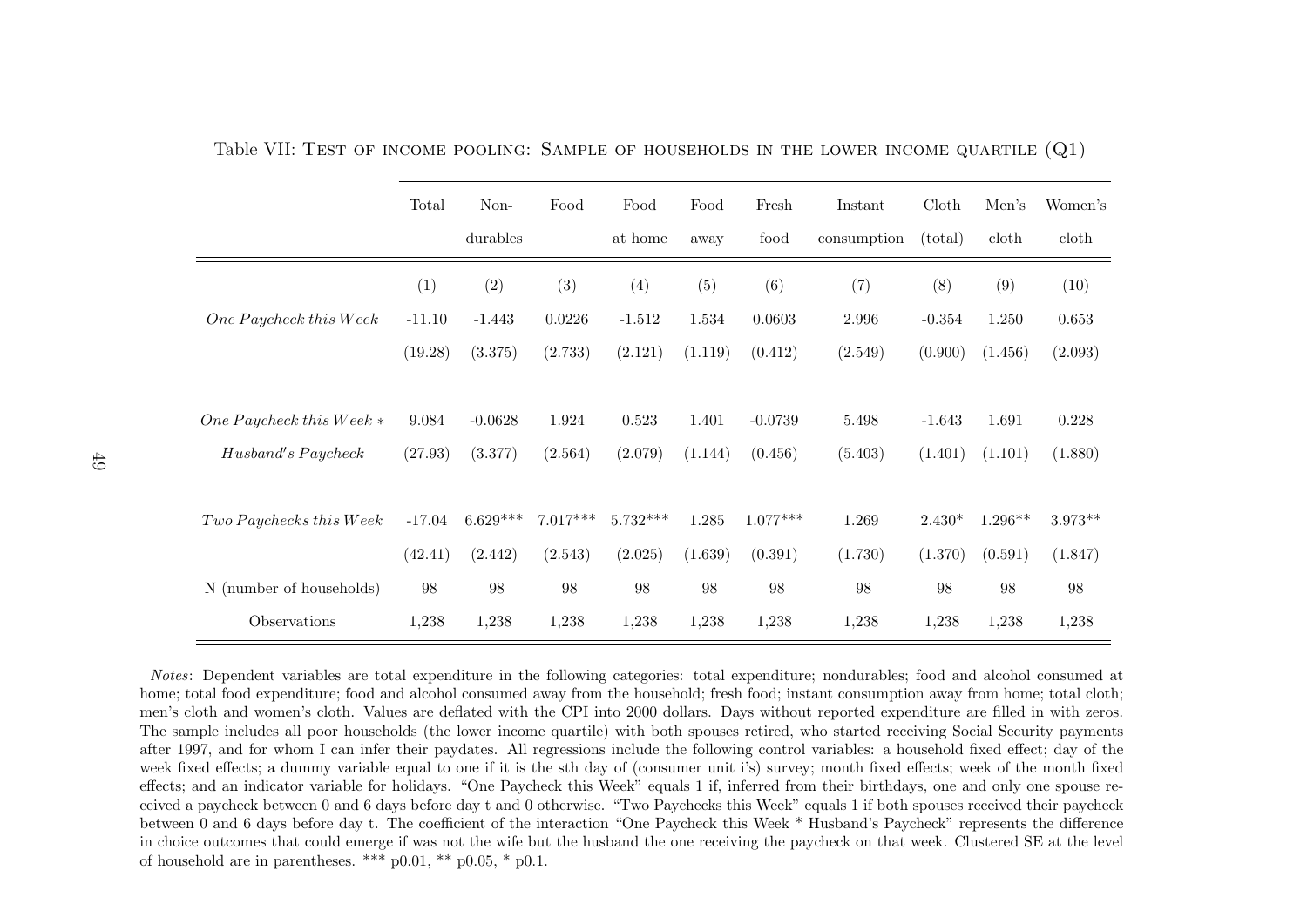#### Table VIII: Timing of pay and aggregate daily expenditure (dollars)

|                                                                    | Total      | Nondurables | Food      | Food at home                                                         | Food away  | Fresh food | Instant consumption |
|--------------------------------------------------------------------|------------|-------------|-----------|----------------------------------------------------------------------|------------|------------|---------------------|
|                                                                    |            |             |           | Panel A. One payday: 3rd of the month                                |            |            |                     |
| $1st$ of the month to $2nd$ $\operatorname*{Wed}% \left( X\right)$ | $18.00***$ | $1.405**$   | $0.992**$ | $0.733**$                                                            | 0.259      | $0.155***$ | $-0.269$            |
|                                                                    | (5.602)    | (0.581)     | (0.490)   | (0.332)                                                              | (0.339)    | (0.0667)   | (0.586)             |
| 3rd Wed to 4th Wed                                                 | $-2.158$   | 0.384       | 0.421     | $0.760**$                                                            | $-0.339$   | $0.198***$ | $-0.781$            |
|                                                                    | (7.218)    | (0.534)     | (0.448)   | (0.373)                                                              | (0.226)    | (0.0747)   | (0.478)             |
| 4th Wed to end of the month                                        | 8.374      | 0.0959      | 0.136     | 0.113                                                                | 0.0229     | 0.0450     | $-0.454$            |
|                                                                    | (9.713)    | (0.589)     | (0.485)   | (0.375)                                                              | (0.280)    | (0.0788)   | (0.479)             |
| N (number of households)                                           | 1,653      | 1,653       | 1,653     | 1,653                                                                | 1,653      | 1,653      | 1,653               |
| Observations                                                       | 21,649     | 21,649      | 21,649    | 21,649                                                               | 21,649     | 21,649     | 21,649              |
|                                                                    |            |             |           | Panel B. Three paydates: 2nd, 3rd and 4th Wednesday of the month     |            |            |                     |
| 1st of the month to 2nd Wed                                        | $-24.42$   | $-4.187$    | $-3.483*$ | $-1.655$                                                             | $-1.829*$  | $-0.677**$ | $-7.463$            |
|                                                                    | (29.54)    | (2.774)     | (2.071)   | (1.762)                                                              | (0.943)    | (0.269)    | (5.679)             |
| 3rd Wed to 4th Wed                                                 | $-38.05$   | 0.115       | $-0.301$  | $-0.292$                                                             | $-0.00873$ | $-0.219$   | $-5.658$            |
|                                                                    | (31.03)    | (2.405)     | (1.726)   | (1.386)                                                              | (0.974)    | (0.258)    | (6.218)             |
| 4th Wed to end of the month                                        | $-54.21**$ | $-4.582$    | $-3.603$  | $-1.820$                                                             | $-1.782$   | $-0.286$   | $-5.954$            |
|                                                                    | (26.85)    | (3.082)     | (2.327)   | (1.900)                                                              | (1.130)    | (0.348)    | (4.811)             |
| N (number of households)                                           | 119        | 119         | 119       | 119                                                                  | 119        | 119        | 119                 |
| Observations                                                       | 1,553      | 1,553       | 1,553     | 1,553                                                                | 1,553      | 1,553      | 1,553               |
|                                                                    |            |             |           | Panel C. Four paydates: 3rd of the month, 2nd, 3rd and 4th Wednesday |            |            |                     |
| 1st of the month to 2nd Wed                                        | $-3.888$   | $-1.143$    | $-1.008$  | $-0.399$                                                             | $-0.609$   | $-0.243*$  | $-3.364$            |
|                                                                    | (14.00)    | (1.283)     | (0.964)   | (0.799)                                                              | (0.473)    | (0.130)    | (2.604)             |
| 3rd Wed to 4th Wed                                                 | $-18.85$   | 0.704       | 0.492     | 0.500                                                                | $-0.00854$ | 0.0556     | $-2.596$            |
|                                                                    | (14.77)    | (1.160)     | (0.855)   | (0.686)                                                              | (0.488)    | (0.132)    | (2.695)             |
| 4th Wed to end of the month                                        | $-22.24$   | $-1.677$    | $-1.228$  | $-0.614$                                                             | $-0.614$   | $-0.0878$  | $-2.689$            |
|                                                                    | (13.65)    | (1.459)     | (1.106)   | (0.883)                                                              | (0.561)    | (0.174)    | (2.269)             |
| N (number of households)                                           | 1,772      | 1,772       | 1,772     | 1,772                                                                | 1,772      | 1,772      | 1,772               |
| Observations                                                       | 23,202     | 23,202      | 23,202    | 23,202                                                               | 23,202     | 23,202     | 23,202              |

Sample: Retired couples with one payday (both spouses get the paychecks on the same date).

<span id="page-49-0"></span>Notes: The dependent variables are total expenditure in the following categories: total expenditure; nondurables; food and alcohol consumed at home; total food expenditure; food and alcohol consumed away from the household, fresh food, and instant consumption away from home.Values are deflated with the CPI into 2000 dollars. Days without reported expenditure are filled in with zeros. The sample includes households with both spouses retired and where both have the same paydate of Social Security benefits. Panel A includes households with both spouses retired before 1997, i.e receiving paychecks on the 3rd of the month. Panel B includes households where both spouses started receiving SocialSecurity payments after <sup>1997</sup> (i.e paydates on the 2nd, 3rd or 4th Wednesdays of the month) and that were born in such dates that both are paid on the same Wednesday. Panel C includes both types of households (paid on the 3rd of the month, 2nd, 3rd and 4th Wednesdays).In order to weight equally the information provided by each household, in Panel C observations are weighted by the inverse of the numberof households in the same payment schedule (weight  $= 1,772/1,653$  for couples getting the paychecks on the 1st of the month and weight  $=$  1,772/119 for those with paydates on the 2nd, 3rd or 4th Wednesday). All regressions include the following control variables: day of the week fixed effects; <sup>a</sup> variable indicating the day of (consumer unit i's) survey (range <sup>1</sup> to 14); month fixed effects; year fixed effects and an indicatorvariable for holidays. "1st of the month to 2nd Wed" equals 1 if the expenditure was made between the 1st day of the month and before the 2nd Wednesday, and 0 otherwise. "3rd Wed to 4th Wed" equals 1 if the expenditure was made between the 3rd Wednesday of the month and before the 4rd Wednesday. "4th Wed to end of the month" equals 1 if the expenditure was made between the 4th Wednesday and the lastday of the month. Clustered SE at the level of household are in parentheses. \*\*\*  $p0.01$ , \*\*  $p0.05$ , \*  $p0.1$ .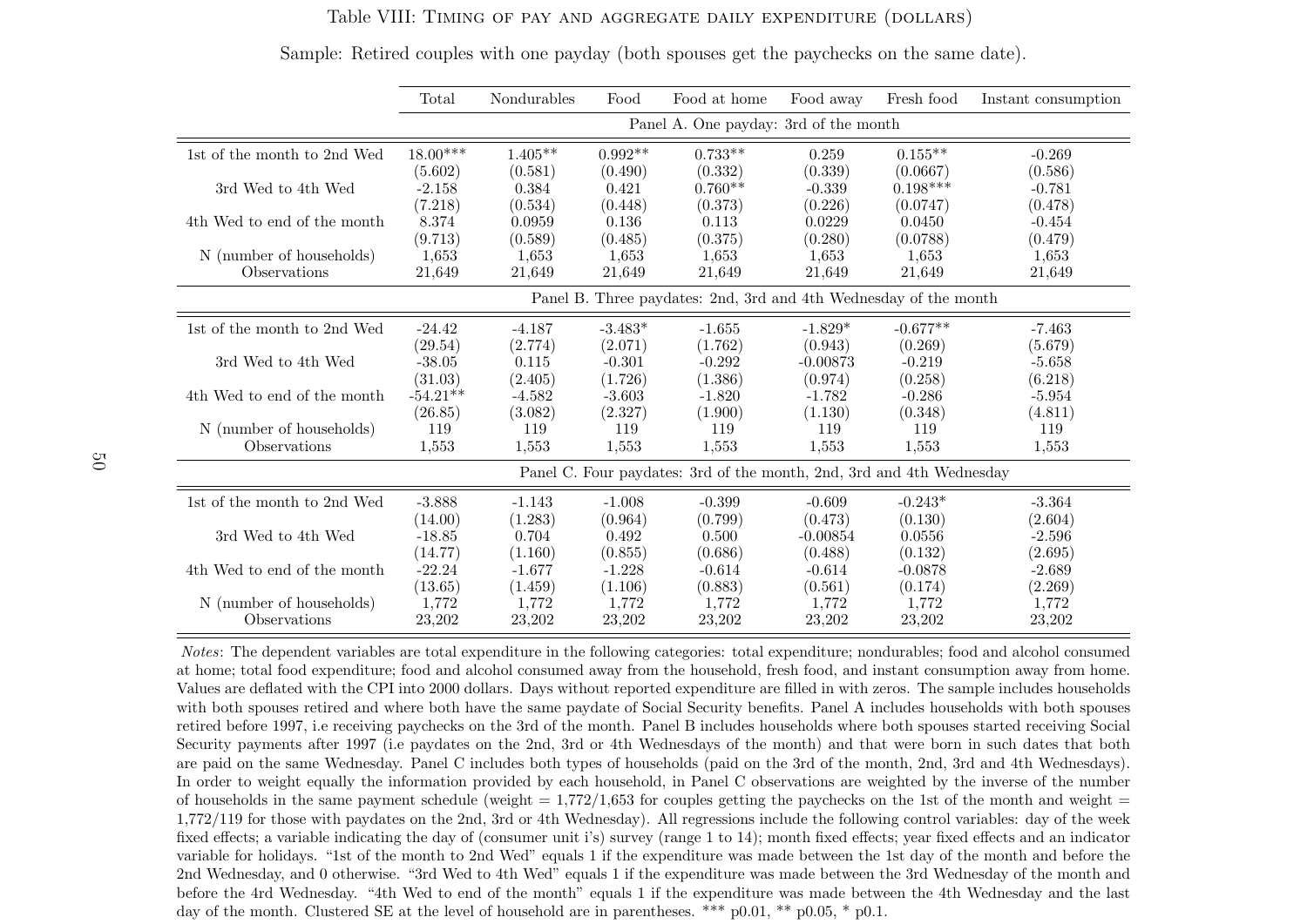|                            | States requiring | States requiring            |
|----------------------------|------------------|-----------------------------|
|                            | weekly payments  | semi-monthly payments       |
|                            |                  |                             |
|                            |                  | Panel A: Time Use (minutes) |
| All goods and services     | 48.6             | 47.6                        |
|                            | (81.4)           | (82.8)                      |
| Travel related to shopping | 18.2             | 17.3                        |
|                            | (36)             | (36.5)                      |
| Observations               | 17,556           | 56,721                      |
|                            |                  | Panel B: Traffic Accidents  |
| Accidents                  | 1.25             | 2.31                        |
|                            | (1.72)           | (2.97)                      |
| Fatalities                 | 1.35             | 2.57                        |
|                            | (1.90)           | (3.38)                      |
| Observations               | 30,100           | 86,000                      |
|                            |                  | Panel C: Air Pollution      |
| CO                         | 0.46             | 0.52                        |
|                            | (0.31)           | (0.38)                      |
| Observations               | 295,810          | 176,7140                    |
| O <sub>3</sub>             | 0.03             | 0.03                        |
|                            | (0.01)           | (0.01)                      |
| Observations               | 253,130          | 1,875,466                   |
| <b>PM10</b>                | 20.53            | 27.94                       |
|                            | (14.73)          | (33.36)                     |
| Observations               | 44,308           | 774,800                     |

<span id="page-50-0"></span>Table IX: SUMMARY STATISTICS: AIR POLLUTION, TRAFFIC ACCIDENTS, AND time use (daily measures)

Notes: Cells contain means. Standard deviations are in parentheses.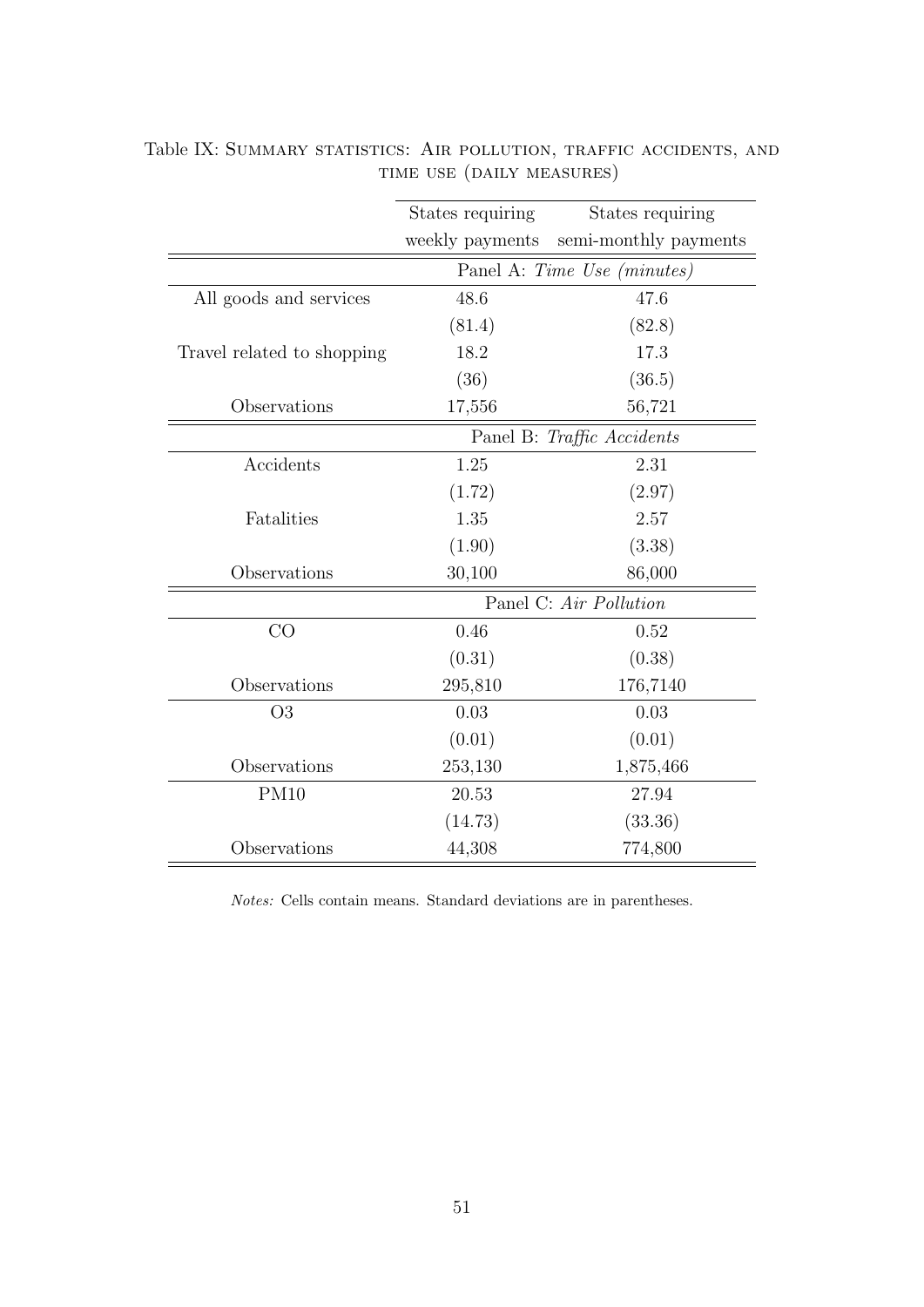|                               |              | States requiring weekly payments |              | States requiring semi-monthly payments |
|-------------------------------|--------------|----------------------------------|--------------|----------------------------------------|
|                               | All goods    | Travel related                   | All goods    | Travel related                         |
|                               | and services | to shopping                      | and services | to shopping                            |
|                               | (1)          | (2)                              | (3)          | (4)                                    |
| $2$ weeks before $(15th)$ pay | $-0.199$     | 0.075                            | $2.615**$    | $1.394***$                             |
| $(week_{-2})$                 | (2.033)      | (0.890)                          | (1.188)      | (0.525)                                |
| week of $(15th)$ pay          | 2.046        | 1.129                            | $3.419***$   | $1.252**$                              |
| $(week_0)$                    | (2.290)      | (0.966)                          | (1.206)      | (0.523)                                |
| 2nd week after $(15th)$ pay   | 2.170        | 1.573                            | 0.723        | 0.165                                  |
| $(week_1)$                    | (2.112)      | (0.993)                          | (1.298)      | (0.544)                                |
| Adj. R-squared                | 0.031        | 0.012                            | 0.028        | 0.010                                  |
| N                             | 17556        | 17556                            | 56721        | 56721                                  |

Table X: Time spent obtaining goods and services and frequency of payments

<span id="page-51-0"></span>Notes: The outcome variable of regressions of columns 1 and 3 is time spent obtaining goods and services, which includes all time spent acquiring any goods or services. In columns 2 and 4, the RHS variable includes time spent on travel related to purchasing goods and services. The sample used in the regressions shown in columns 1 and 2 includes states with legislation requiring weekly payments. In columns 3 and 4 the sample includes states requiring semi-monthly payments. All regressions include the following control variables: state, month, year and day of week fixed effects, an indicator variable for holidays, and <sup>a</sup> set of demographic characteristics (gender, race, age, number of children and labor status). "Week of (15th) pay" equals <sup>1</sup> if that day is <sup>1</sup> to <sup>7</sup> days from the 15th of the month (or the Friday before if 15th is on <sup>a</sup>weekend). Clustered SE at the level of date are in parentheses. \*\*\* p0.01, \*\* p0.05, \* p0.1.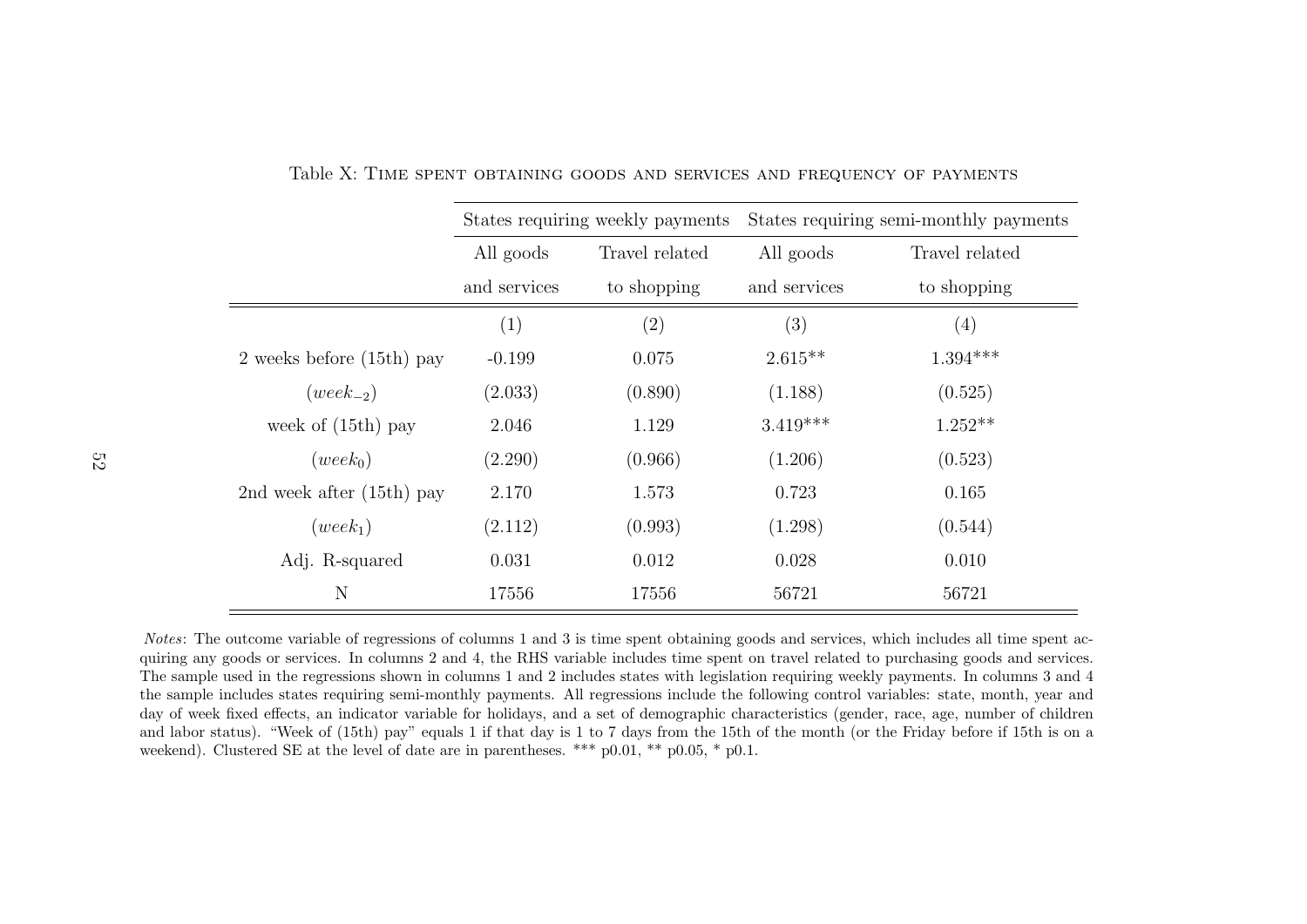|                               |           | States requiring |            | States requiring      |
|-------------------------------|-----------|------------------|------------|-----------------------|
|                               |           | weekly payments  |            | semi-monthly payments |
|                               | Accidents | Fatalities       | Accidents  | Fatalities            |
|                               | (1)       | (2)              | (3)        | (4)                   |
| $2$ weeks before $(15th)$ pay | $0.036*$  | 0.034            | $0.067***$ | $0.075***$            |
| $(week_{-2})$                 | (0.019)   | (0.022)          | (0.017)    | (0.020)               |
| week of $(15th)$ pay          | 0.005     | $-0.001$         | $0.037**$  | $0.045**$             |
| $(week_0)$                    | (0.019)   | (0.021)          | (0.016)    | (0.019)               |
| 2nd week after $(15th)$ pay   | $-0.005$  | $-0.001$         | 0.011      | 0.019                 |
| $(week_1)$                    | (0.019)   | (0.021)          | (0.016)    | (0.019)               |
| Adj. R-squared                | 0.533     | 0.512            | 0.681      | 0.655                 |
| N                             | 30100     | 30100            | 86000      | 86000                 |

Table XI: Traffic accidents, fatalities and frequency of payments

<span id="page-52-0"></span>Notes: The dependent variables are the number of accidents or the number of fatalities. The sample used in the regressions shown in columns 1 and 2 includes states with legislation requiring weekly payments. In columns 3 and 4 the sample includes states requiring semi-monthly payments. All regressions include the following control variables: state, month, year and day of week fixed effects, and an indicator variable forholidays. "Week of (15th) pay" equals 1 if that day is 1 to 7 days from the 15th of the month (or the Friday before if 15th is on a weekend). Clustered SE at the level of date are in parentheses. \*\*\*  $p0.01$ , \*\*  $p0.05$ , \*  $p0.1$ .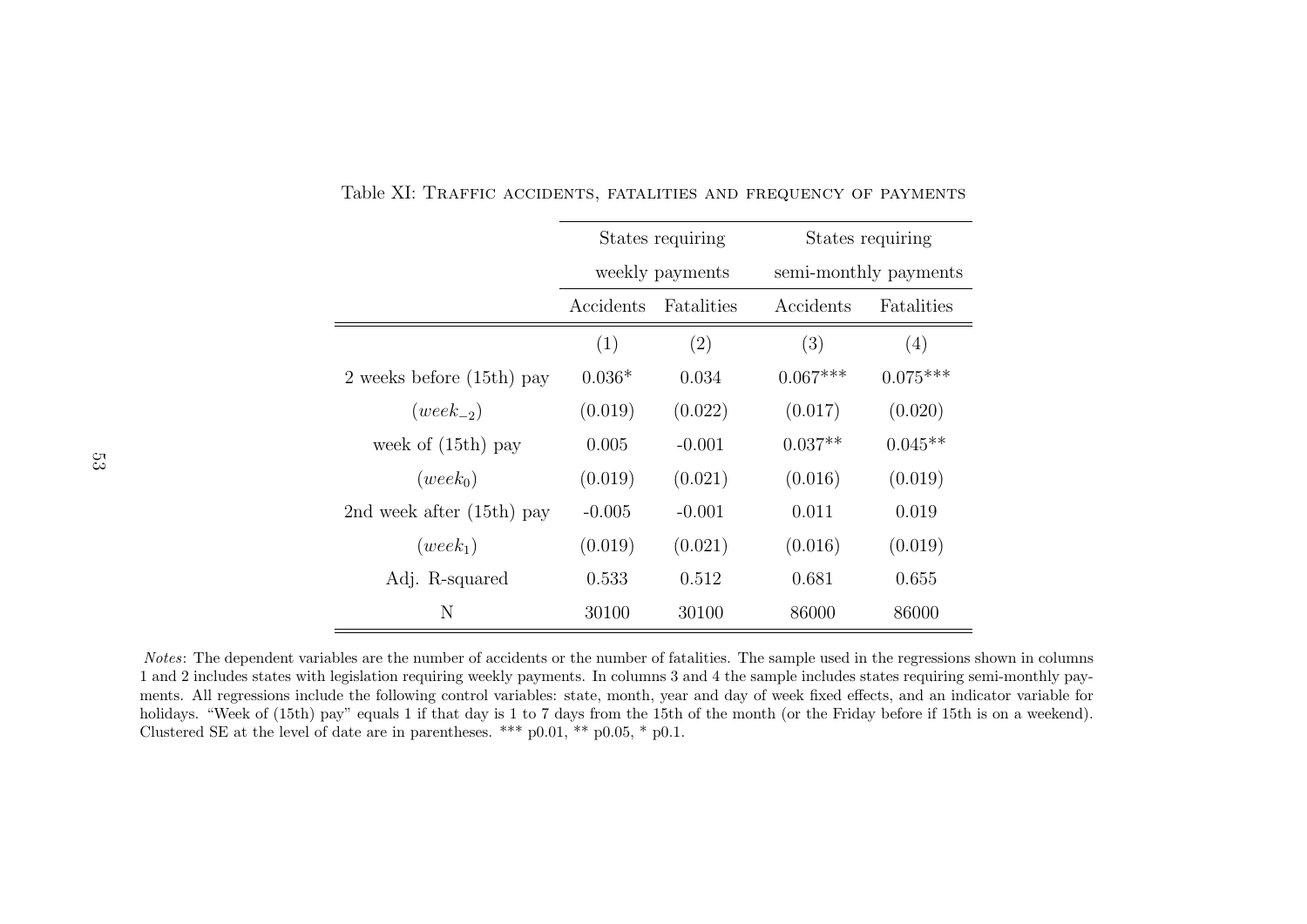|                               |               | States requiring weekly payments | States requiring semi-monthly payments |              |  |  |
|-------------------------------|---------------|----------------------------------|----------------------------------------|--------------|--|--|
|                               | CO<br>PM10    |                                  | CO                                     | PM10         |  |  |
|                               | (1)           | (2)                              | (3)                                    | (4)          |  |  |
| $2$ weeks before $(15th)$ pay | $-0.002737$   | 0.373522                         | $0.010906$ ***                         | $0.817985**$ |  |  |
| $(week_{-2})$                 | (0.004334)    | (0.650221)                       | (0.003893)                             | (0.357740)   |  |  |
| week of $(15th)$ pay          | $-0.010272**$ | 0.368573                         | $0.006883*$                            | $0.652586*$  |  |  |
| $(week_0)$                    | (0.004148)    | (0.540230)                       | (0.003598)                             | (0.333724)   |  |  |
| 2nd week after $(15th)$ pay   | $-0.010107**$ | $-0.129823$                      | $-0.006917*$                           | $-0.491231$  |  |  |
| $(week_1)$                    | (0.004378)    | (0.551704)                       | (0.003613)                             | (0.306994)   |  |  |
| Adj. R-squared                | 0.422         | 0.296                            | 0.381                                  | 0.151        |  |  |
| N                             | 295810        | 44308                            | 1767140                                | 774800       |  |  |

Table XII: Air pollution and frequency of payments

<span id="page-53-0"></span>Notes: The dependent variables are one of the following measures of pollution: carbon monoxide (CO) or particulate matter less than <sup>10</sup> microns in diameter (PM10). The sample used in the regressions shown in columns <sup>1</sup> and <sup>2</sup> includes states with legislation requiring weekly payments. In columns 3 and 4 the sample includes states requiring semi-monthly payments. All regressions include the following control variables: city, month, year and day of week fixed effects, and an indicator variable for holidays. "Week of (15th) pay" equals <sup>1</sup> if that day is <sup>1</sup> to <sup>7</sup> days from the 15th of the month (or the Friday before if 15th is on <sup>a</sup> weekend). Clustered SE at the level of date are in parentheses. \*\*\* $p0.01$ , \*\*  $p0.05$ , \*  $p0.1$ .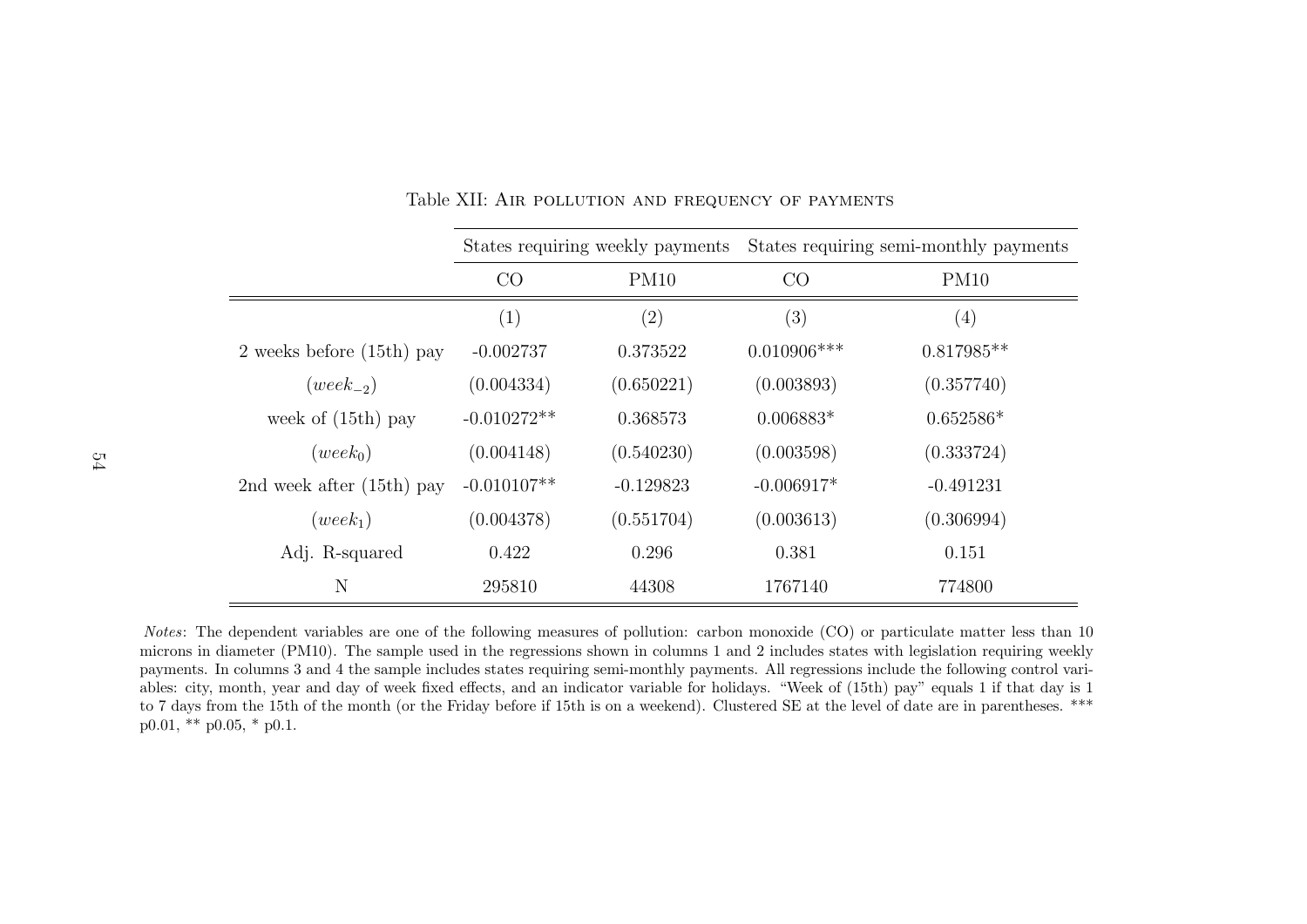|                                                | All goods    | Travel related | Accidents  | Fatalities | CO           | PM10     |
|------------------------------------------------|--------------|----------------|------------|------------|--------------|----------|
|                                                | and services | to shopping    |            |            |              |          |
|                                                | (1)          | (2)            | (3)        | (4)        | (5)          | (6)      |
| 2 weeks before (15th) pay ( $week_{-2}$ )      | $-4.062$     | $-0.171$       | $0.0708**$ | $0.0817**$ | $-0.00766$   | 0.366    |
|                                                | (3.491)      | (1.586)        | (0.0327)   | (0.0378)   | (0.00492)    | (0.485)  |
| week of $(15th)$ pay $(week0)$                 | $-5.189$     | $-1.171$       | $-0.0168$  | $-0.0104$  | $-0.00521$   | $-0.638$ |
|                                                | (3.488)      | (1.460)        | (0.0317)   | (0.0367)   | (0.00475)    | (0.457)  |
| 2nd week after (15th) pay (week <sub>1</sub> ) | $-1.086$     | 0.0522         | $-0.0395$  | $-0.0406$  | $-0.0132***$ | $-0.425$ |
|                                                | (4.047)      | (1.719)        | (0.0307)   | (0.0360)   | (0.00471)    | (0.453)  |
| Adj. R-squared                                 | 0.039        | 0.017          | 0.161      | 0.150      | 0.244        | 0.150    |
| N                                              | 6,164        | 6,164          | 12,900     | 12,900     | 111,398      | 57,191   |

Table XIII: Timing of pay and the pattern of aggregate economic activity

Sample of states requiring <sup>a</sup> biweekly pay frequency of wage payments.

<span id="page-54-0"></span>Notes: The sample used in all regressions includes states with legislation requiring biweekly payments. The outcome variables of regressions of columns 1 and 2 are, respectively, time spent obtaining goods and services and time spent on travel related to purchasing goods and services. Regressions in columns 1 and 2 include the following control variables: state, month, year and day of week fixed effects, an indicator variable for holidays, and <sup>a</sup> set of demographic characteristics (gender, race, age, number of children and labor status). In columns <sup>3</sup> and <sup>4</sup> the dependent variables are, respectively, the number of accidents and the number of fatalities. These regressions include the following controlvariables: state, month, year and day of week fixed effects, and an indicator variable for holidays. Finally, the outcome variables of the regressions results shown in columns <sup>5</sup> and <sup>6</sup> are the following measures of pollution: carbon monoxide (CO, column 5) and particulate matter less than <sup>10</sup> microns in diameter (PM10, column 6). "Week of (15th) pay" equals <sup>1</sup> if that day is <sup>1</sup> to <sup>7</sup> days from the 15th of the month (orthe Friday before if 15th is on <sup>a</sup> weekend). Clustered SE at the level of date are in parentheses. \*\*\* p0.01, \*\* p0.05, \* p0.1.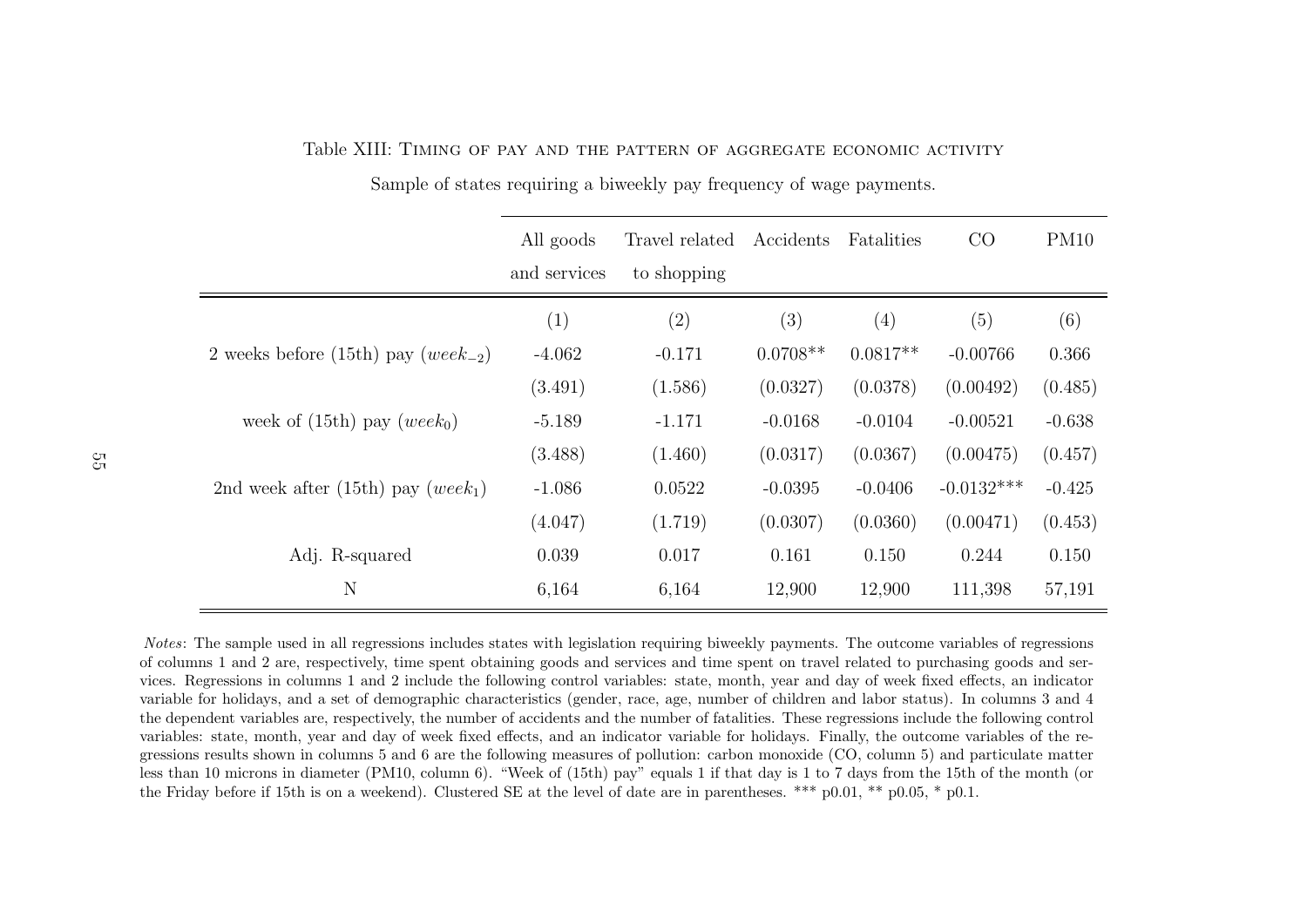# Appendix

## A. Figures

### <span id="page-55-0"></span>Figure A.1: DAILY CONSUMPTION UNDER DIFFERENT FREQUENCIES OF WAGE **PAYMENT**



*Notes*: Log utility function and  $\beta = 0.9$ .

<span id="page-55-1"></span>Figure A.2: Consumption paths under different pay frequencies AND  $\beta$ 





Notes: The first three panels show consumption levels at each period of time, and the last panel aggregates total consumption in all periods, for a worker with period utility:  $u_t = ln(c_t) +$  $\beta(ln(c_{t+1}) + ln(c_{t+2}))$ . Green lines display consumption levels when the worker receives only one upfront payment for the three periods (one pay of  $3w - \gamma$ ). Red (flat) lines show consumption when a worker is paid at the beginning of every period (three pays of  $w - \gamma$ ). Parameter values: wage  $(w)=10$ ; transaction cost  $(\gamma)$ =0.5.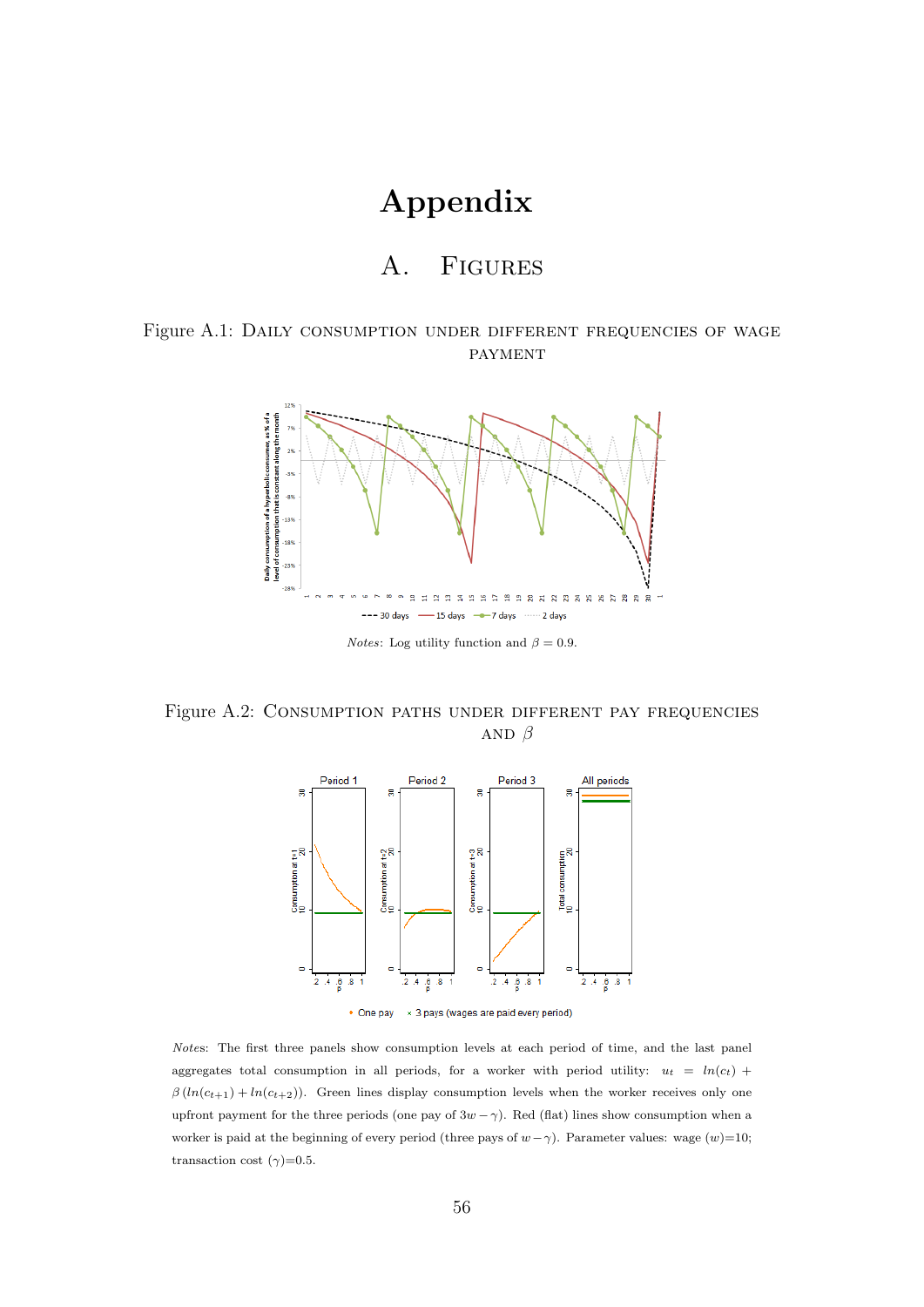#### <span id="page-56-0"></span>Figure A.3: WELFARE UNDER DIFFERENT PAY FREQUENCIES AND  $\beta$



*Notes*: This figure shows consumer's welfare for a worker with period utility:  $u_t = ln(c_t) +$  $\beta(ln(c_{t+1}) + ln(c_{t+2}))$ . Green line shows total welfare when the worker receives one upfront payment for the three periods (one pay of  $3w - \gamma$ ). Red (flat) line shows the case when a worker is paid at the beginning of every period (three pays of  $w - \gamma$ ). Parameter values: wage  $(w)=10$ ; transaction cost  $(\gamma)$ =0.5.

#### <span id="page-56-1"></span>Figure A.4: WELFARE, PAY FREQUENCY, AND TRANSACTION COSTS



Model without congestion costs

Notes: This figure shows changes in consumer's welfare under different levels of short-term discount rate ( $\beta$ ) and transaction cost ( $\gamma$ ), when the frequency of wage payments is changed from one upfront payment at t=0 (one pay of  $3w-\gamma$ ) to payments in every period (three pays of  $w-\gamma$ ). Parametrization: wage  $(w)=10$ .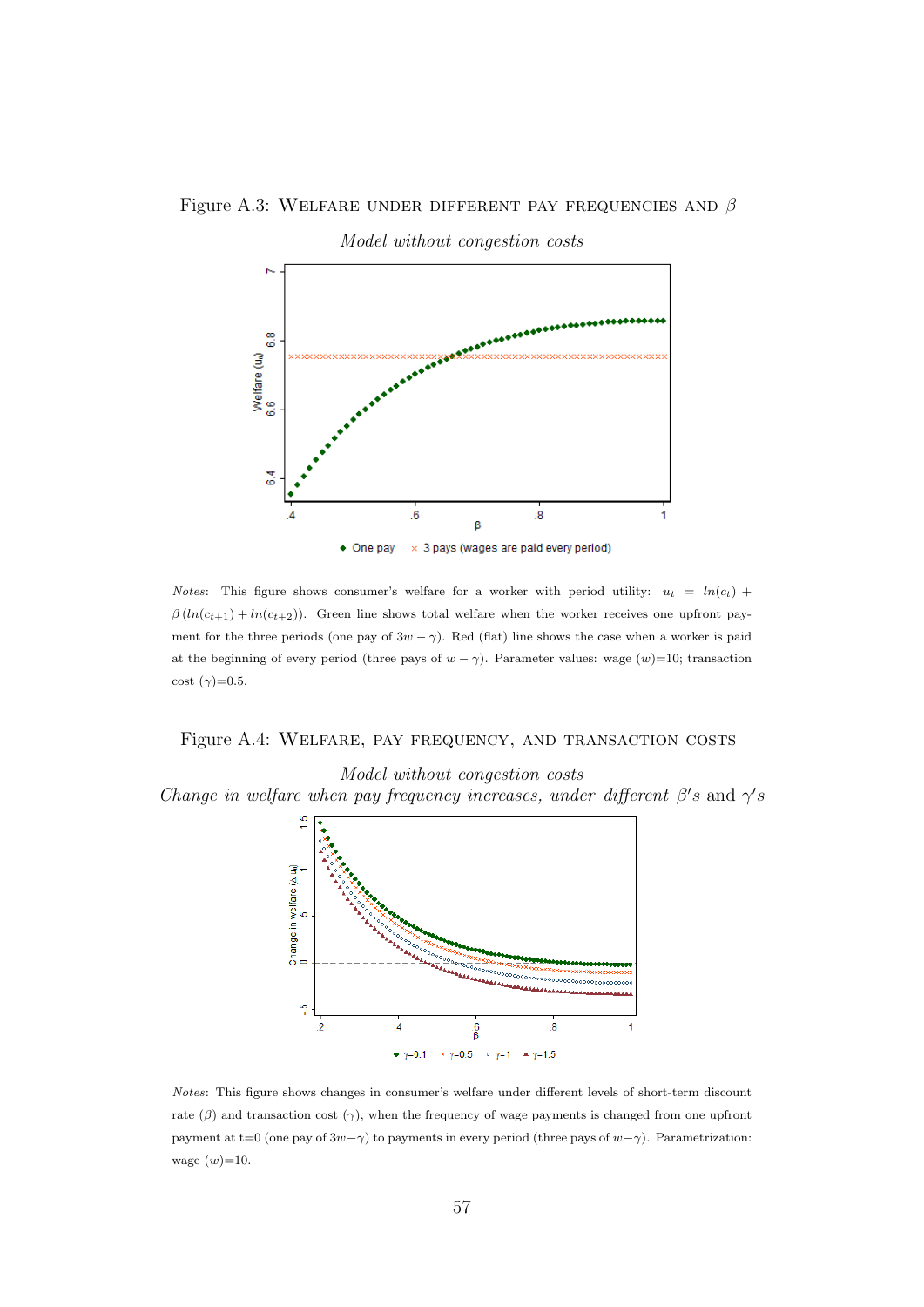## <span id="page-57-0"></span>Figure A.5: Change in welfare when pay frequency increases



#### Models with and without congestion costs

Notes: This figure shows, for the cases with and without congestion costs, the changes in consumer's welfare under different levels of short-term discount rate  $(\beta)$ , when frequency of wage payment is changed from one upfront payment (one pay of  $3w - \gamma$ ) to payments in every period (three pays of  $w - \gamma$ ). Parameter values: wage  $(w) = 10$ ; transaction cost  $(\gamma) = 0.5$ , and  $(a) = 0.01$ .

### <span id="page-57-1"></span>Figure A.6: Change in welfare when pay frequency increases, under DIFFERENT LEVELS OF CONGESTION COSTS  $(a)$  AND  $\beta$



Notes: This figure shows changes in consumer's welfare under different levels of short-term discount rate  $(\beta)$  and congestion costs  $(a)$ , when frequency of wage payment is changed from one upfront payment (one pay of  $3w - \gamma$ ) to payments in every period (three pays of  $w - \gamma$ ). Parameter values: wage  $(w)=10$  and transaction cost  $(\gamma)=0.5$ .

# A.I. States Requiring Semi-monthly or Weekly Payments of Wages in 2008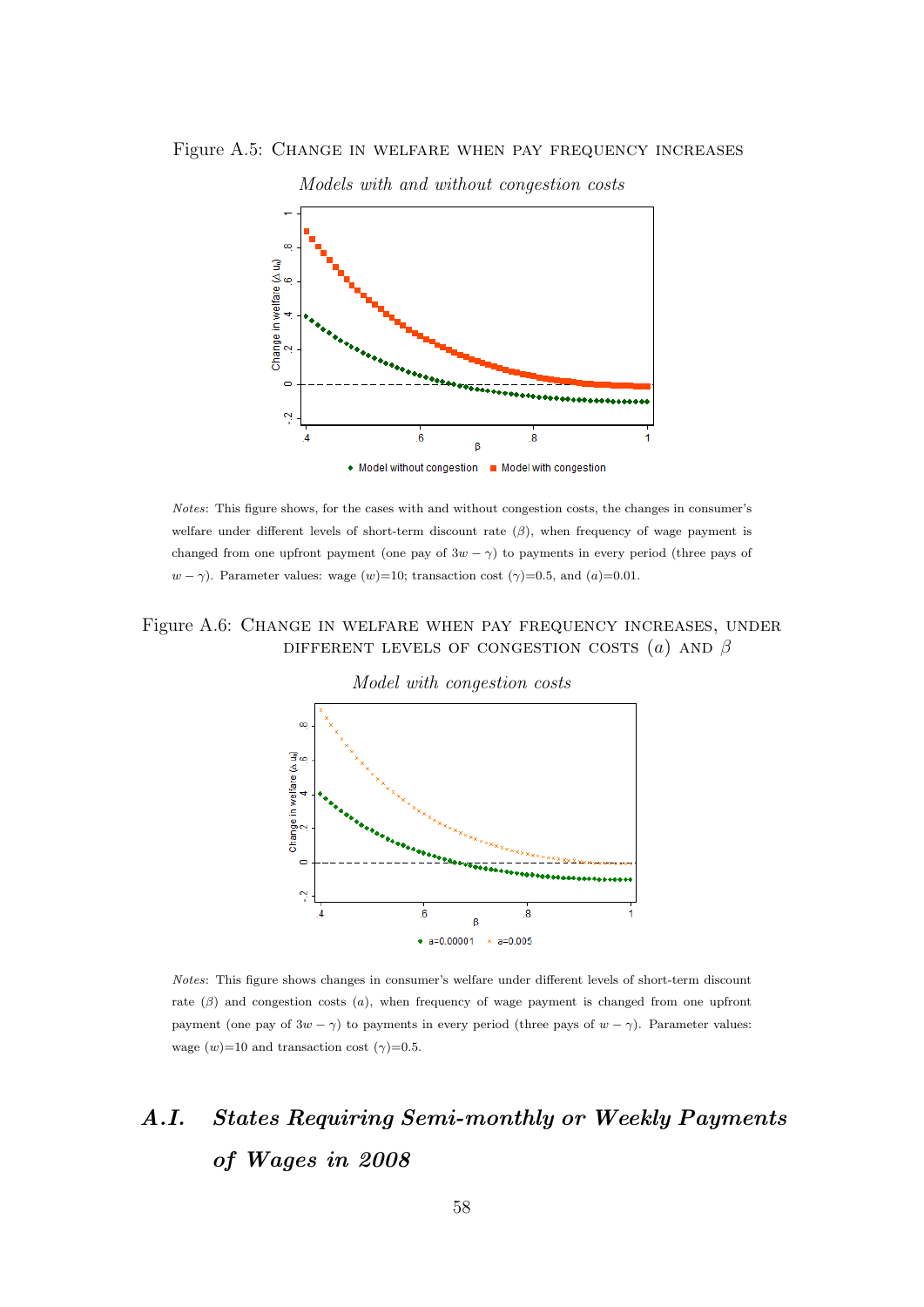

<span id="page-58-0"></span>Figure A.7: STATE LAWS REGULATING THE FREQUENCY OF WAGE PAYMENTS in the United States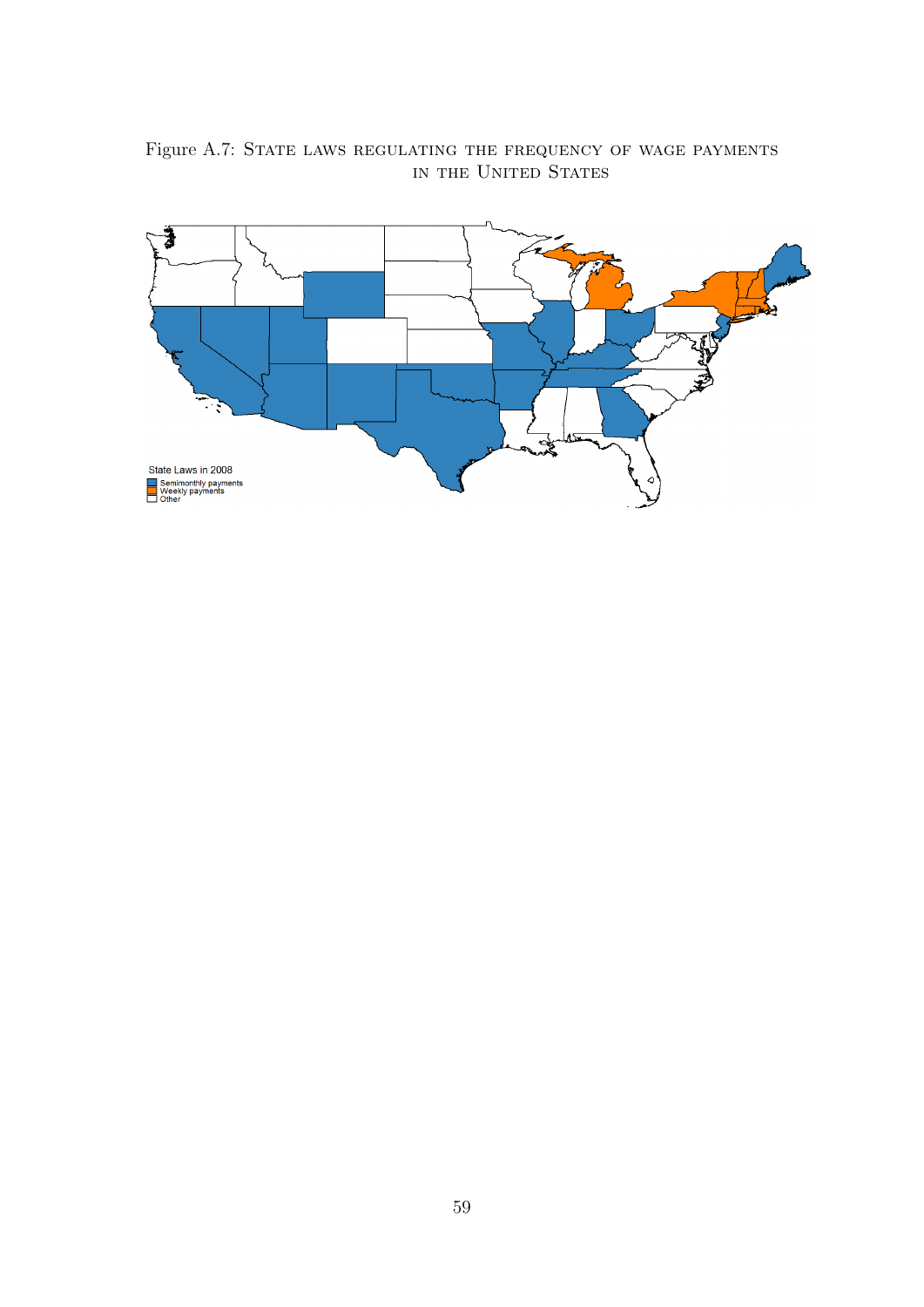## B. SUMMARY STATISTICS BY INCOME QUARTILE

## Table B.1: Demographic characteristics of households with two paydays and households with one payday, by household's income

|                            | Two Paydays                          | One Payday | Mean Difference |
|----------------------------|--------------------------------------|------------|-----------------|
|                            | Panel A: Lower income quartile (Q1)  |            |                 |
| Husband's age              | 69.01                                | 67.53      | 1.48            |
|                            | (5.87)                               | (4.31)     | (0.22)          |
| Wife's age                 | 66.82                                | 66.30      | 0.52            |
|                            | (4.90)                               | (3.41)     | (0.60)          |
| Household income           | 7977.19                              | 8605.93    | $-628.75$       |
|                            | (6552.35)                            | (6915.18)  | (0.67)          |
| Couple's SS income         | 7062.96                              | 7596.97    | $-534.00$       |
|                            | (6684.55)                            | (6333.71)  | (0.72)          |
| Number of workers in house | 0.01                                 | 0.07       | $-0.05$         |
|                            | (0.12)                               | (0.25)     | (0.17)          |
| Family size                | $2.10\,$                             | 2.10       | 0.00            |
|                            | (0.43)                               | (0.31)     | (0.97)          |
|                            | Panel B: Second income quartile (Q2) |            |                 |
| Husband's age              | 66.92                                | 67.60      | $-0.68$         |
|                            | (2.77)                               | 3.17)      | (0.27)          |
| Wife's age                 | 65.57                                | 65.37      | 0.20            |
|                            | (2.75)                               | (2.65)     | (0.73)          |
| Household income           | 24292.92                             | 24091.97   | 200.95          |
|                            | (3751.16)                            | (3393.75)  | (0.79)          |
| Couple's SS income         | 21193.83                             | 21461.36   | $-267.53$       |
|                            | (5600.28)                            | (5953.19)  | (0.85)          |
| Number of workers in house | 0.05                                 | 0.03       | 0.02            |
|                            | (0.21)                               | (0.17)     | (0.65)          |
| Family size                | 2.13                                 | 2.11       | 0.01            |
|                            | (0.38)                               | (0.32)     | (0.87)          |
|                            | Panel C: Third income quartile (Q3)  |            |                 |
| Husband's age              | 67.66                                | 67.25      | 0.41            |
|                            | (2.85)                               | (3.06)     | (0.53)          |
| Wife's age                 | 65.74                                | 66.21      | $-0.47$         |
|                            | (2.71)                               | (2.79)     | (0.44)          |
| Household income           | 38873.88                             | 38200.51   | 673.37          |
|                            | (4867.67)                            | (4547.15)  | (0.53)          |
| Couple's SS income         | 23666.94                             | 22121.70   | 1545.24         |
|                            | (9500.94)                            | (7162.67)  | (0.51)          |
| Number of workers in house | 0.04                                 | 0.11       | $-0.06$         |
|                            | (0.20)                               | (0.31)     | (0.23)          |
| Family size                | 2.13                                 | 2.11       | 0.02            |
|                            | (0.54)                               | (0.31)     | (0.84)          |
|                            | Panel D: Higher income quartile (Q4) |            |                 |
| Husband's age              | 67.00                                | 66.19      | 0.81            |
|                            | (2.63)                               | (2.35)     | (0.17)          |
| Wife's age                 | 65.65                                | 64.77      | 0.88            |
|                            | (2.66)                               | (2.01)     | (0.13)          |
| Household income           | 80839.51                             | 86041.52   | $-5202.02$      |
|                            | (38188.65)                           | (35317.30) | (0.55)          |
| Couple's SS income         | 25328.29                             | 27533.33   | $-2205.04$      |
|                            | (9035.37)                            | (6164.76)  | (0.35)          |
| Number of workers in house | 0.11                                 | 0.12       | $-0.00$         |
|                            | (0.32)                               | (0.33)     | (0.95)          |
| Family size                | 2.29                                 | 2.15       | 0.14            |
|                            | (0.74)                               | (0.37)     | (0.37)          |

Notes: \* Significant at 10%; \*\*significant at 5%; \*\*\* significant at 1%. In columns 1 and 2 cells contain means (standard deviations are in parentheses). In column 3, cells contain mean differences (p values are in parentheses).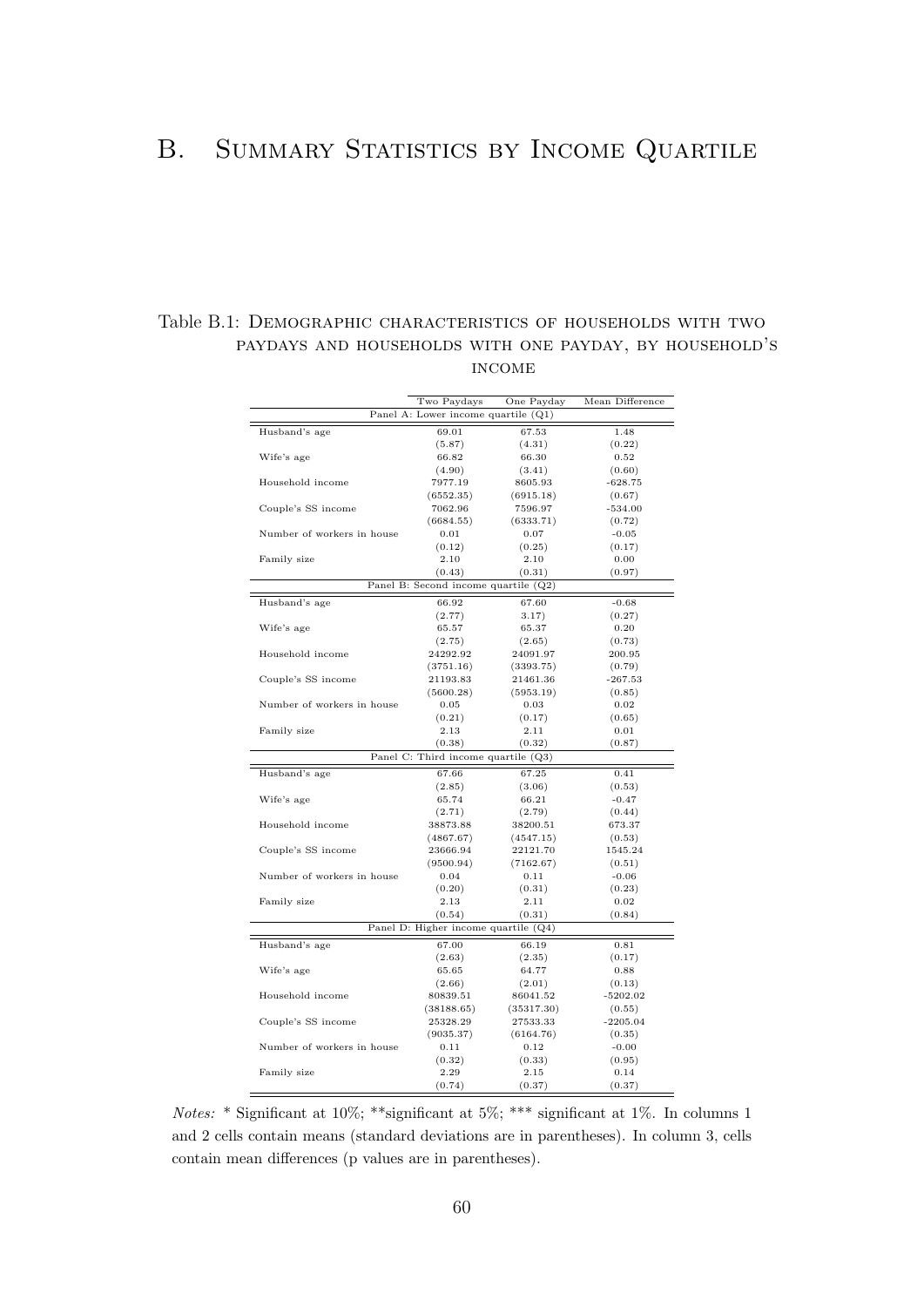## C. Robustness Checks

<span id="page-60-0"></span>In this Appendix I present different robustness checks to test the strength of the results presented in the paper. I start by showing that results of Subsection [III.D.](#page-20-0) are robust to not imputing with zeros the expenditure of days without information in the CEX survey diary (Tables [C.1](#page-61-0) and [C.3\)](#page-63-0). I also present the results of equation [\(7\)](#page-19-0) without controlling for week of the month fixed effects (Tables [C.2](#page-62-0) and [C.3\)](#page-63-0). Table [C.4](#page-64-0) shows the results of the test of income pooling that was discussed for the sample of poor couples in Subsection [III.D.2.,](#page-23-0) but now the analysis includes the whole sample of couples used in the baseline specification.

Finally, Table [C.5](#page-65-0) presents a robustness check of the main results of air pollution and frequency of payments. I run a placebo test by analyzing the evolution of ozone levels within the month. Ozone is the other pollutant popularly used in the economic literature, and it is known for being uncorrelated with economics activity.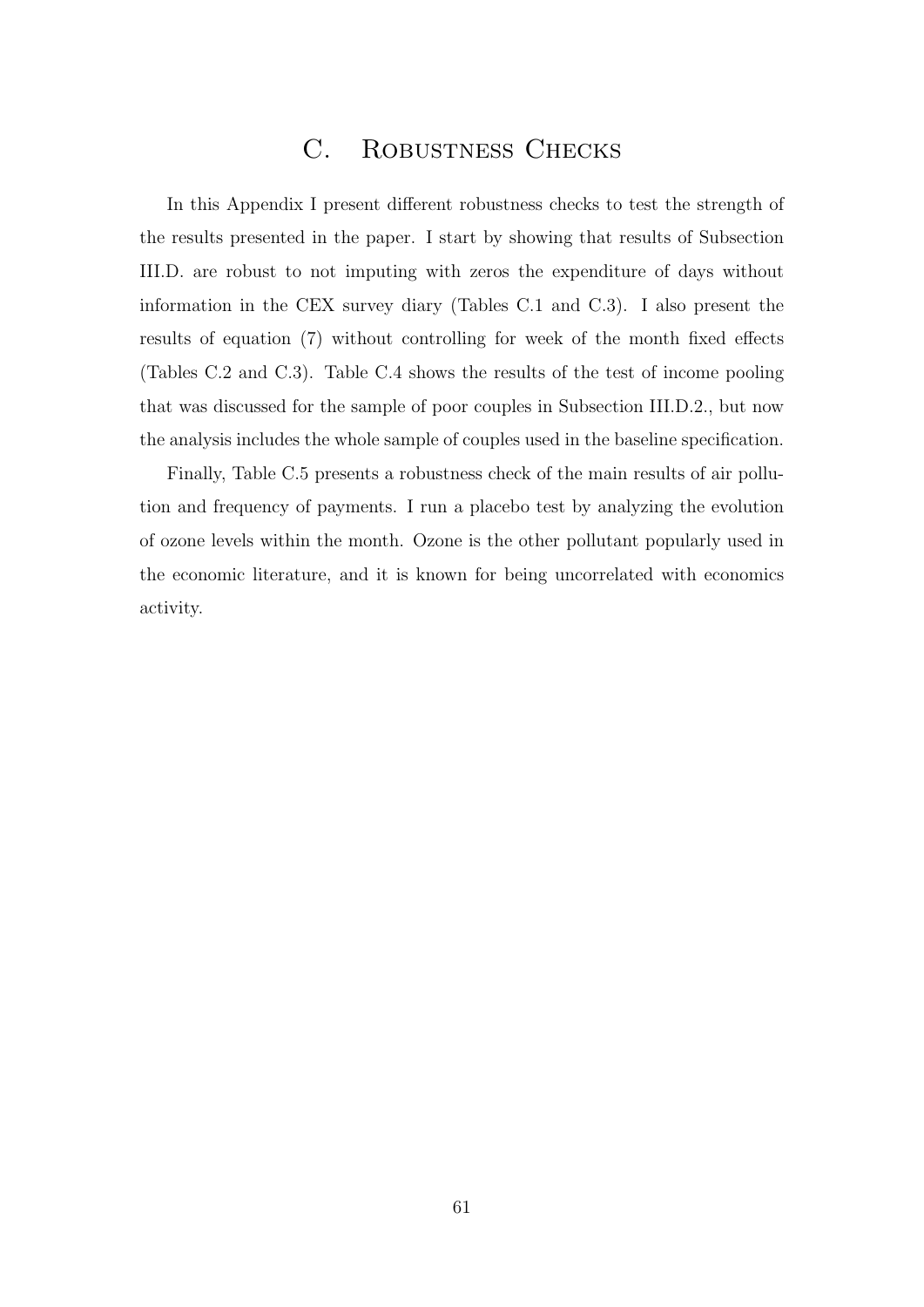|                           | Total    | Nondurables       | Food       | Food at home                          | Food away | Fresh food | Instant consumption |
|---------------------------|----------|-------------------|------------|---------------------------------------|-----------|------------|---------------------|
|                           |          |                   |            | Panel A: All households               |           |            |                     |
|                           | (1)      | $\left( 2\right)$ | (3)        | (4)                                   | (5)       | (6)        | (7)                 |
| One Paycheck this Week    | 19.47    | 0.817             | 0.920      | 0.959                                 | $-0.0387$ | 0.0463     | $-1.049$            |
|                           | (28.11)  | (2.167)           | (1.904)    | (1.553)                               | (0.763)   | (0.252)    | (2.391)             |
| $Two$ Paychecks this Week | 43.56    | $4.643*$          | $5.963***$ | $3.954**$                             | 2.009     | $-0.0664$  | 0.498               |
|                           | (43.90)  | (2.746)           | (2.118)    | (1.939)                               | (1.267)   | (0.362)    | (1.659)             |
| N                         | 3,899    | 3,899             | 3,899      | 3,899                                 | 3,899     | 3,899      | 3,899               |
|                           |          |                   |            | Panel B: Lower income quartile $(Q1)$ |           |            |                     |
|                           | (1)      | $\left( 2\right)$ | (3)        | (4)                                   | (5)       | (6)        | (7)                 |
| One Paycheck this Week    | $-13.14$ | $-2.640$          | 0.0952     | $-1.613$                              | 1.708     | $-0.0588$  | 5.415               |
|                           | (25.80)  | (3.769)           | (3.087)    | (2.539)                               | (1.332)   | (0.494)    | (5.362)             |
| Two Paychecks this Week   | $-19.27$ | $6.805*$          | $8.444**$  | $7.600**$                             | 0.845     | $1.521**$  | 0.219               |
|                           | (42.92)  | (3.894)           | (3.821)    | (2.992)                               | (2.699)   | (0.608)    | (3.002)             |
| N                         | 900      | 900               | 900        | 900                                   | 900       | 900        | 900                 |

Table C.1: Daily expenditure on the week of pay and frequency of paymentsRobustness checks to not filling with zeros expenditure variables of days without reported expenditure

<span id="page-61-0"></span>Notes: The dependent variables are total expenditure in the following categories: total expenditure; nondurables; food and alcohol consumed at home; total food expenditure; food and alcohol consumed away from the household; fresh food; and instant consumption away from home. Values are deflated with the CPI into 2000 dollars. The sample includes all households with both spouses retired, receiving Social Securitypayments when retired after 1997. All regressions include the following control variables: a household fixed effect; day of the week fixed effects; <sup>a</sup> dummy variable equa<sup>l</sup> to one if it is the sth day of (consumer unit i's) survey; week fixed effects; month fixed effects; and an indicator variable for holidays. "One Paycheck this Week" equals 1 if one and only one spouse received <sup>a</sup> paycheck between 0 and 6 days before day <sup>t</sup> and 0 otherwise. "Two Paychecks this Week" equals 1 if both spouses received their paycheck between 0 and 6 days before day t. ClusteredSE at the level of household are in parentheses. \*\*\*  $p0.01$ , \*\*  $p0.05$ , \*  $p0.1$ .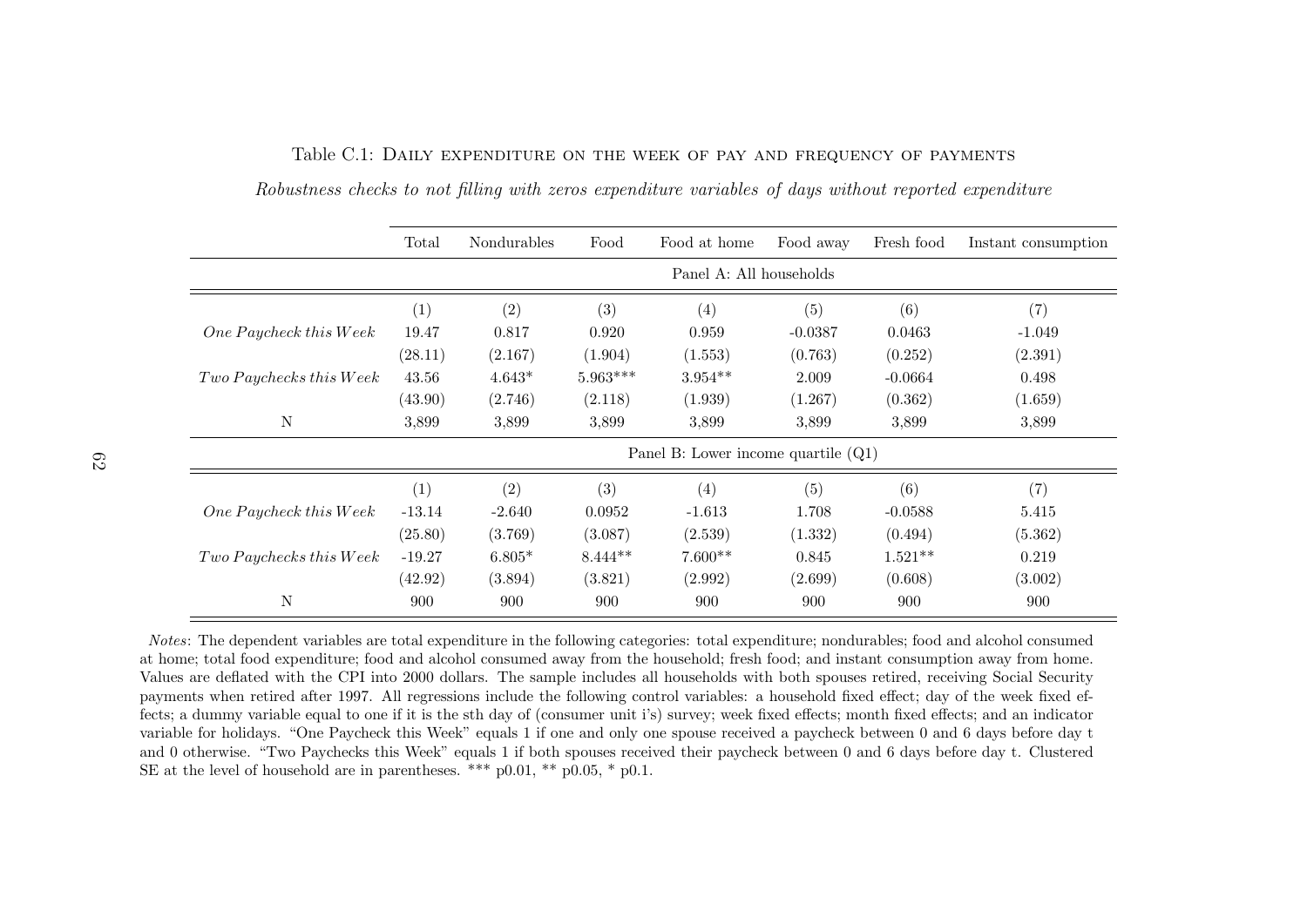<span id="page-62-0"></span>Table C.2: Daily expenditure on the week of pay and frequency of payments

|                         | Total    | Nondurables                           | Food       | Food at home            | Food away | Fresh food | Instant consumption |  |  |
|-------------------------|----------|---------------------------------------|------------|-------------------------|-----------|------------|---------------------|--|--|
|                         |          |                                       |            | Panel A: All households |           |            |                     |  |  |
|                         | (1)      | (2)                                   | (3)        | (4)                     | (5)       | (6)        | (7)                 |  |  |
| One Paycheck this Week  | 2.301    | 0.675                                 | 0.798      | 0.925                   | $-0.127$  | 0.0738     | $-1.146$            |  |  |
|                         | (17.12)  | (1.572)                               | (1.302)    | (1.022)                 | (0.579)   | (0.172)    | (2.135)             |  |  |
| Two Paychecks this Week | 29.60    | 3.835                                 | $4.749***$ | $3.037*$                | $1.711*$  | $-0.0585$  | 0.498               |  |  |
|                         | (32.97)  | (2.486)                               | (1.787)    | (1.582)                 | (1.002)   | (0.296)    | (1.231)             |  |  |
| $\mathbf N$             | 5,095    | 5,095                                 | 5,095      | 5,095                   | 5,095     | 5,095      | 5,095               |  |  |
|                         |          | Panel B: Lower income quartile $(Q1)$ |            |                         |           |            |                     |  |  |
|                         | (1)      | (2)                                   | (3)        | (4)                     | (5)       | (6)        | (7)                 |  |  |
| One Paycheck this Week  | $-21.65$ | $-1.080$                              | 0.115      | $-1.066$                | 1.181     | $-0.0874$  | 3.640               |  |  |
|                         | (17.10)  | (2.812)                               | (2.286)    | (1.713)                 | (1.001)   | (0.344)    | (3.517)             |  |  |
| Two Paychecks this Week | $-19.47$ | $6.625***$                            | $6.754***$ | $5.571***$              | 1.183     | $1.076***$ | 0.915               |  |  |
|                         | (42.41)  | (2.342)                               | (2.497)    | (1.981)                 | (1.631)   | (0.387)    | (1.719)             |  |  |
| N                       | 1,238    | 1,238                                 | 1,238      | 1,238                   | 1,238     | 1,238      | 1,238               |  |  |

Robustness checks to not controlling by week of the month fixed effects

Notes: The dependent variables are total expenditure in the following categories: total expenditure; nondurables; food and alcohol consumed at home; total food expenditure; food and alcohol consumed away from the household; fresh food; and instant consumption away from home. Values are deflated with the CPI into 2000 dollars. Days without reported expenditure are filled in with zeros. The sample includes all households with both spouses retired, who started receiving Social Security payments after 1997, and for whom I can infer their paydates. All regressions include the following control variables: <sup>a</sup> household fixed effect; day of the week fixed effects; <sup>a</sup> dummy variable equal to one if it is the sth day of (consumer unit i's) survey; month fixed effects; and an indicator variable for holidays. "One Paycheck this Week" equals 1 if one and only one spouse received <sup>a</sup> paycheck between 0 and 6 days before day <sup>t</sup> and 0 otherwise. "Two Paychecks this Week" equals 1 ifboth spouses received their paycheck between 0 and 6 days before day t. Clustered SE at the level of household are in parentheses. \*\*\* p0.01, \*\*  $p0.05$ , \*  $p0.1$ .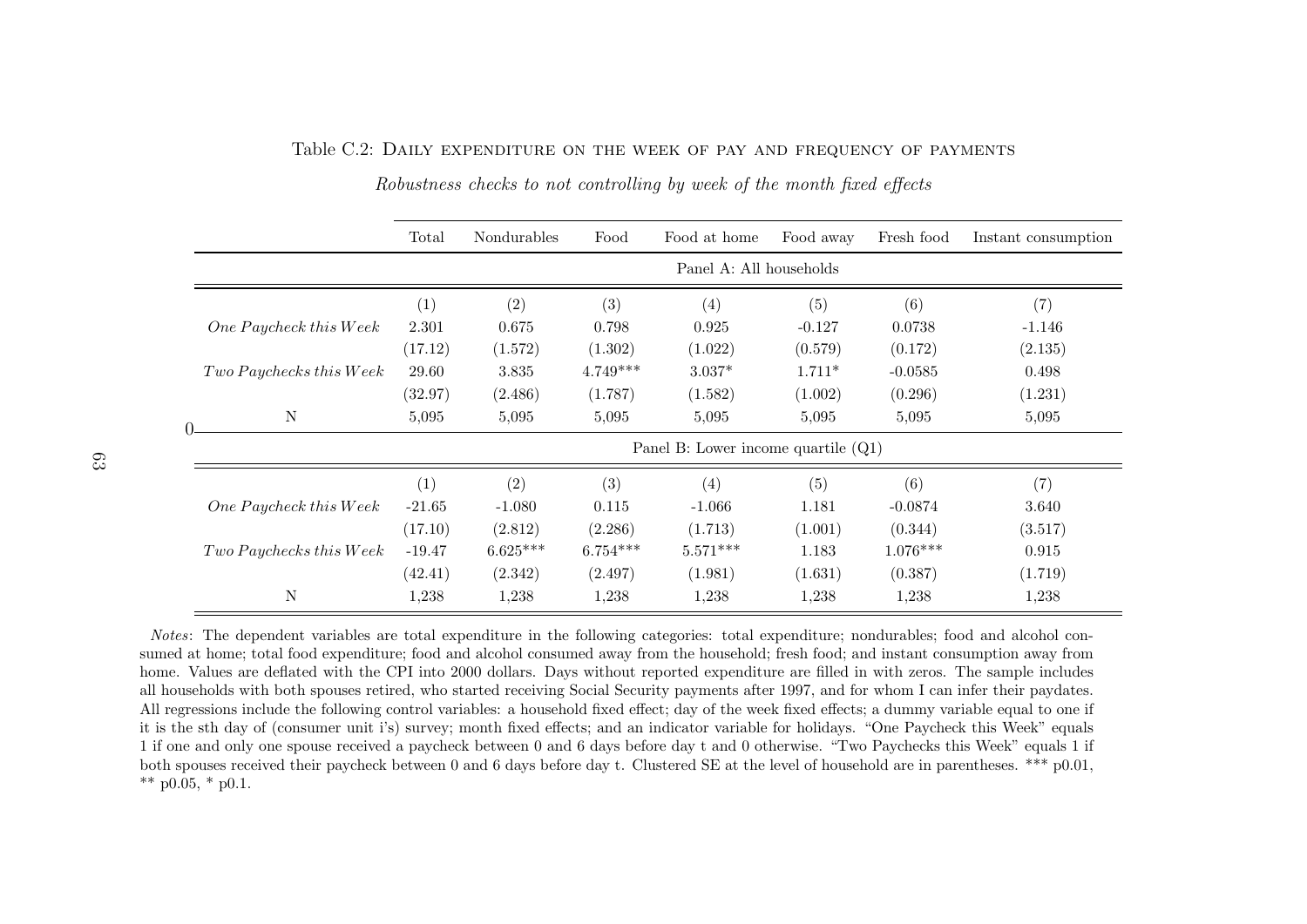|                         | Total    | Nondurables | Food       | Food at home                          | Food away | Fresh food | Instant consumption |
|-------------------------|----------|-------------|------------|---------------------------------------|-----------|------------|---------------------|
|                         |          |             |            | Panel A: All households               |           |            |                     |
|                         | (1)      | (2)         | (3)        | (4)                                   | (5)       | (6)        | (7)                 |
| One Paycheck this Week  | 7.265    | 1.117       | 1.208      | 1.252                                 | $-0.0445$ | 0.101      | $-1.525$            |
|                         | (22.67)  | (2.108)     | (1.783)    | (1.423)                               | (0.741)   | (0.235)    | (2.881)             |
| Two Paychecks this Week | 38.36    | $4.625*$    | $6.014***$ | $4.009**$                             | 2.005     | $-0.0518$  | 0.226               |
|                         | (43.79)  | (2.734)     | (2.115)    | (1.952)                               | (1.263)   | (0.366)    | (1.648)             |
| N                       | 3,899    | 3,899       | 3,899      | 3,899                                 | 3,899     | 3.899      | 3,899               |
|                         |          |             |            | Panel B: Lower income quartile $(Q1)$ |           |            |                     |
|                         | (1)      | (2)         | (3)        | (4)                                   | (5)       | (6)        | (7)                 |
| One Paycheck this Week  | $-32.53$ | $-2.334$    | $-0.297$   | $-1.916$                              | 1.619     | $-0.130$   | 5.213               |
|                         | (22.94)  | (3.694)     | (3.011)    | (2.437)                               | (1.326)   | (0.466)    | (5.129)             |
| Two Paychecks this Week | $-23.35$ | $6.996*$    | $8.314**$  | $7.512**$                             | 0.802     | $1.540**$  | $-0.153$            |
|                         | (44.76)  | (3.889)     | (3.860)    | (3.001)                               | (2.691)   | (0.610)    | (3.068)             |
| N                       | 900      | 900         | 900        | 900                                   | 900       | 900        | 900                 |

## Table C.3: Daily expenditure on the week of pay and frequency of paymentsRobustness checks to not filling with zeros expenditure variables of days without reported expenditure and not controlling by week

of the month fixed effects

<span id="page-63-0"></span>Notes: The dependent variables are total expenditure in the following categories: total expenditure; nondurables; food and alcohol consumed at home; total food expenditure; food and alcohol consumed away from the household; fresh food; and instant consumption away from home. Values are deflated with the CPI into 2000 dollars. The sample includes all households with both spouses retired, who started receiving Social Security payments after 1997, and for whom I can infer their paydates. All regressions include the following control variables: <sup>a</sup> household fixed effect; day of the week fixed effects; <sup>a</sup> dummy variable equa<sup>l</sup> to one if it is the sth day of (consumer unit i's) survey; month fixed effects; and an indicator variable for holidays. "One Paycheck this Week" equals 1 if one and only one spouse received <sup>a</sup> paycheck between 0 and 6 days before day <sup>t</sup> and 0 otherwise. "Two Paychecks this Week" equals 1 if both spouses received their paycheck between 0 and 6 days beforeday t. Clustered SE at the level of household are in parentheses. \*\*\* p0.01, \*\* p0.05, \* p0.1.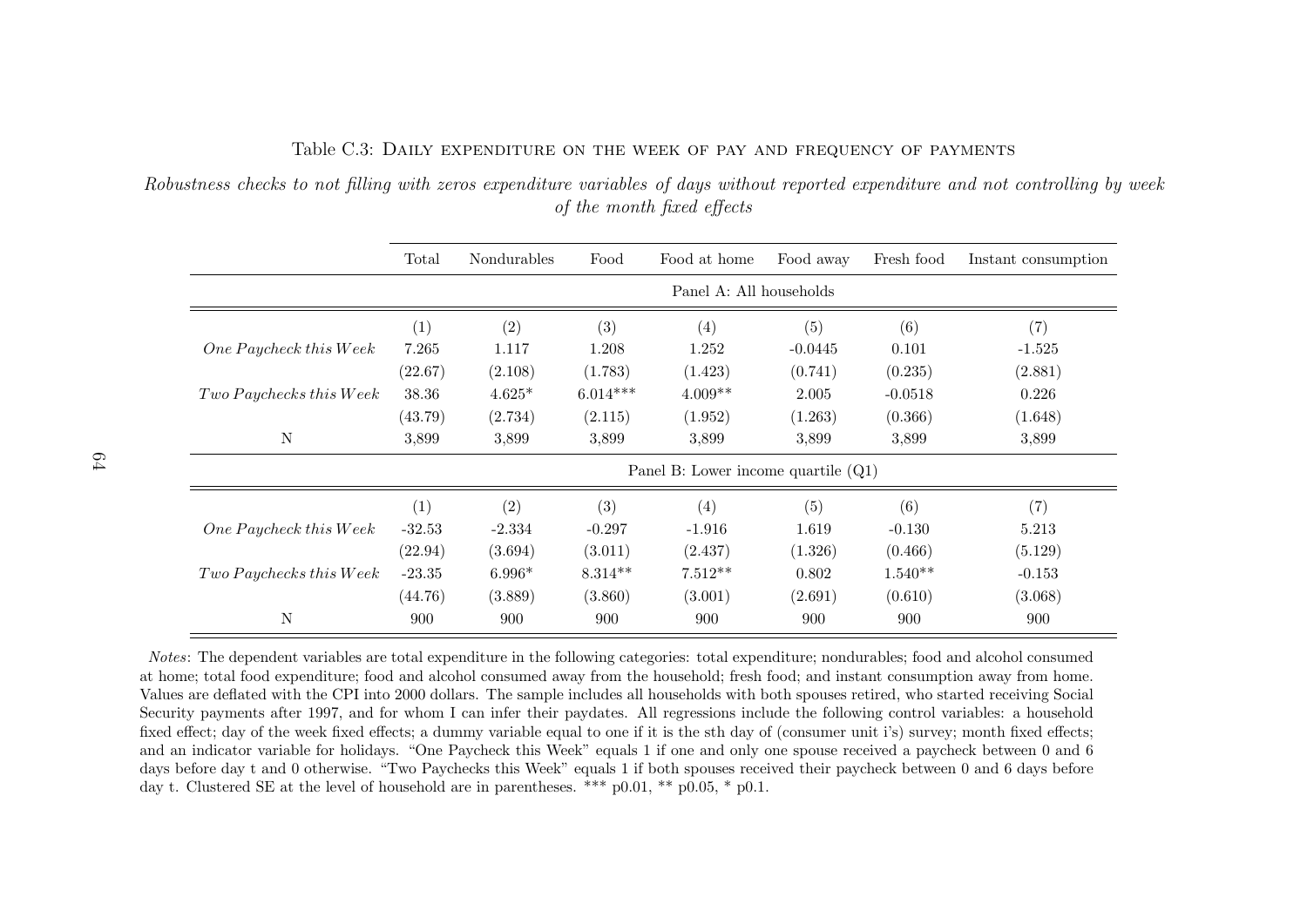|                                              | Total     | Non-      | Food       | Food     | Food      | Fresh     | Instant     | Cloth    | Men's     | Women's   |
|----------------------------------------------|-----------|-----------|------------|----------|-----------|-----------|-------------|----------|-----------|-----------|
|                                              |           | durables  |            | at home  | away      | food      | consumption | (total)  | doth      | doth      |
|                                              | (1)       | (2)       | (3)        | (4)      | (5)       | (6)       | (7)         | (10)     | (9)       | (8)       |
| $One \, Paycheck\, this \, Week$             | $8.958\,$ | $-0.422$  | $-0.0737$  | $-0.166$ | 0.0923    | 0.0470    | $-0.726$    | $-2.566$ | $-0.0870$ | $-2.226$  |
|                                              | (28.42)   | (2.117)   | (1.810)    | (1.472)  | (0.714)   | (0.238)   | (1.450)     | (1.794)  | (0.486)   | (1.911)   |
|                                              |           |           |            |          |           |           |             |          |           |           |
| One Paycheck this Week $*$                   | 15.00     | 1.898     | 1.741      | 1.769    | $-0.0277$ | 0.0448    | $-0.529$    | $-4.398$ | 0.284     | $-3.333$  |
| Husband's Paycheck                           | (20.78)   | (1.646)   | (1.355)    | (1.085)  | (0.718)   | (0.203)   | (2.190)     | (3.952)  | (0.422)   | (4.017)   |
|                                              |           |           |            |          |           |           |             |          |           |           |
| $\label{thm:two} Two\,Paychecks\,this\,Week$ | $34.25\,$ | $3.942\,$ | $4.790***$ | $3.027*$ | $1.763*$  | $-0.0660$ | 0.769       | 1.659    | 0.484     | $2.335\,$ |
|                                              | (33.06)   | (2.502)   | (1.798)    | (1.586)  | (1.000)   | (0.297)   | (1.236)     | (1.271)  | (1.330)   | (1.777)   |
|                                              |           |           |            |          |           |           |             |          |           |           |
| $\mathbf N$                                  | 5,095     | 5,095     | 5,095      | 5,095    | 5,095     | 5,095     | 5,095       | 5,095    | 5,095     | 5,095     |

Table C.4: Test of Income Pooling: All Sample

<span id="page-64-0"></span>Notes: Dependent variables are total expenditure in the following categories: total expenditure; nondurables; food and alcohol consumed at home; total food expenditure; food and alcohol consumed away from the household; fresh food; instant consumption away from home; totalcloth; men's cloth and women's cloth. Values are deflated with the CPI into 2000 dollars. Days without reported expenditure are filled in with zeros. The sample includes all households with both spouses retired, who started receiving Social Security payments after 1997, and forwhom I can infer their paydates. All regressions include the following control variables: a household fixed effect; day of the week fixed effects; <sup>a</sup> dummy variable equa<sup>l</sup> to one if it is the sth day of (consumer unit i's) survey; month fixed effects; week of the month fixed effects; and an indicator variable for holidays. "One Paycheck this Week" equals 1 if, inferred from their birthdays, one and only one spouse received <sup>a</sup> paycheck between 0 and 6 days before day <sup>t</sup> and 0 otherwise. "Two Paychecks this Week" equals 1 if both spouses received their paycheck between 0 and 6 days before day t. The coefficient of the interaction "One Paycheck this Week \* Husband's Paycheck" represents the difference in choice outcomes that could emerge if was not the wife but the husband the one receiJanving the paycheck on that week. ClusteredSE at the level of household are in parentheses. \*\*\* p0.01, \*\* p0.05, \* p0.1.

65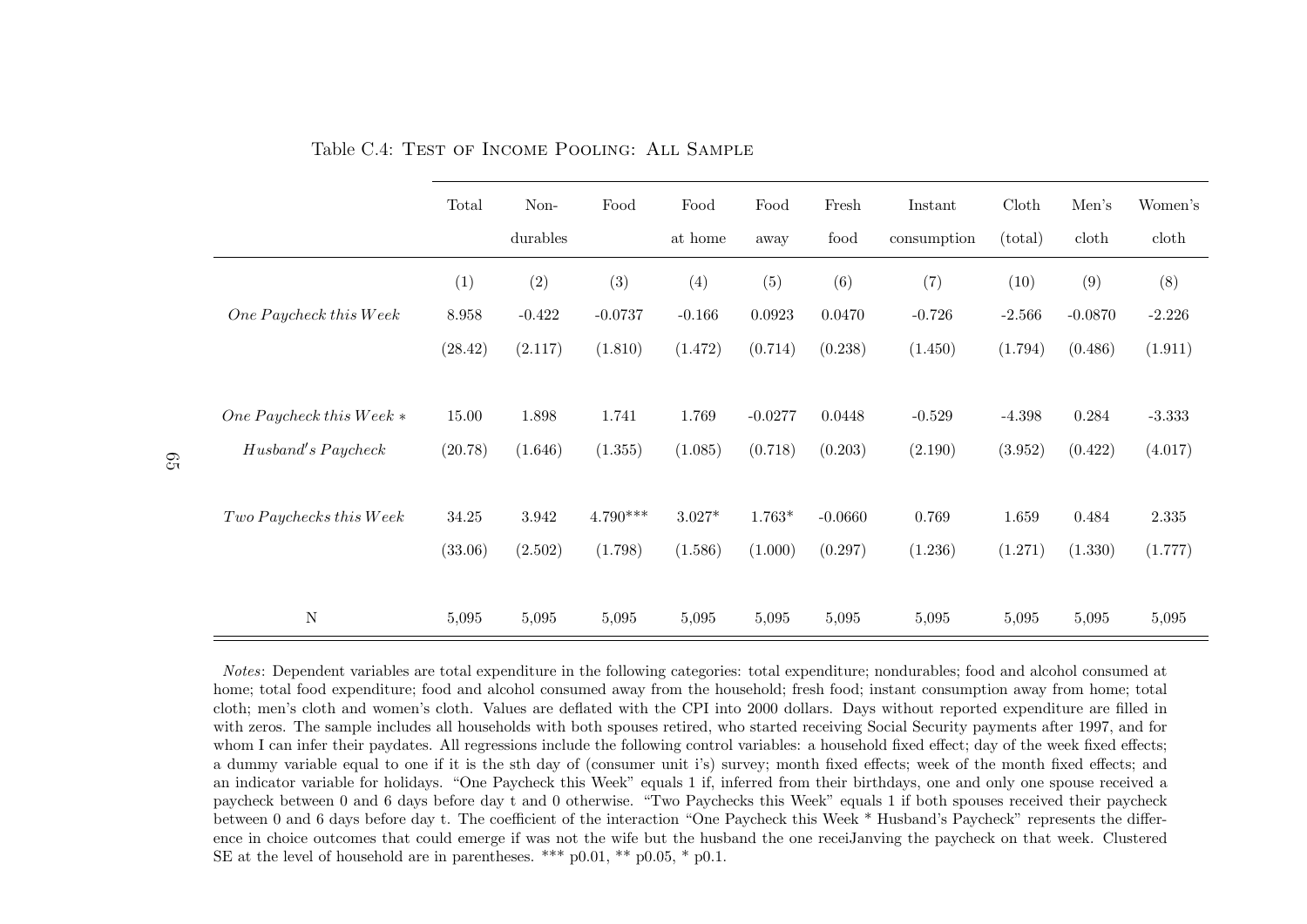|                               | Ozone $(O_3)$                    |                                        |  |  |  |  |
|-------------------------------|----------------------------------|----------------------------------------|--|--|--|--|
|                               | States requiring weekly payments | States requiring semi-monthly payments |  |  |  |  |
|                               | $\left( 1\right)$                | $\left( 2\right)$                      |  |  |  |  |
| $2$ weeks before $(15th)$ pay | 0.000479                         | 0.000124                               |  |  |  |  |
| $(week_{-2})$                 | (0.000305)                       | (0.000123)                             |  |  |  |  |
| week of $(15th)$ pay          | 0.000179                         | 0.000084                               |  |  |  |  |
| $(week_0)$                    | (0.000297)                       | (0.000117)                             |  |  |  |  |
| 2nd week after $(15th)$ pay   | $-0.000299$                      | 0.000065                               |  |  |  |  |
| $(week_1)$                    | (0.000306)                       | (0.000121)                             |  |  |  |  |
| Adj. R-squared                | 0.381                            | 0.488                                  |  |  |  |  |
| N                             | 253130                           | 1875466                                |  |  |  |  |

#### Table C.5: Placebo Check for Air pollution: Ozone and frequencyOF PAYMENTS

<span id="page-65-0"></span>Notes: The dependent variable is Ozone. The sample used in the regressions shown in column 1 includes states with legislation requiring weekly payments. In column 2 the sample includes states requiring semi-monthly payments.All regressions include the following control variables: city, month, year and day of week fixed effects, and an indicator variable for holidays. "Week of (15th) pay" equals <sup>1</sup> if that day is <sup>1</sup> to <sup>7</sup> days from the 15th of the month (or the Friday before if 15th is on <sup>a</sup> weekend). Clustered SE at the level of date are in parentheses. \*\*\* p0.01, \*\*p0.05, \* p0.1.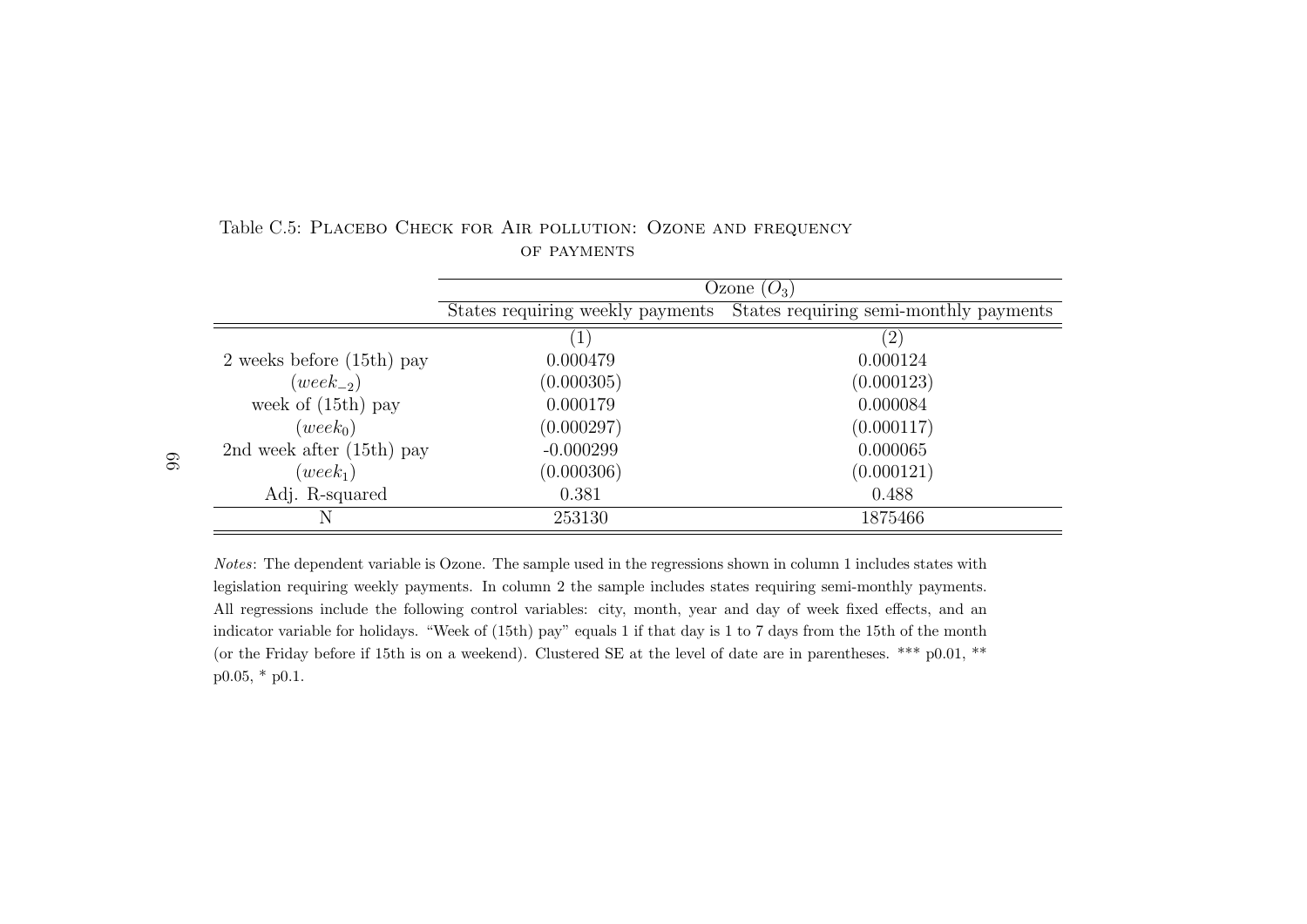## D. SOLUTION OF THE MODEL

<span id="page-66-0"></span>Here I present the solution of the model discussed in Section [II..](#page-7-0) I solve the model using backward induction, beginning in period three.

# D.I. Case 1: Equilibrium When Worker Is Paid at a Low Frequency (With One Upfront Pay of  $3w - \gamma$  at  $t=1)$

Period  $t = 3$ 

<span id="page-66-2"></span>
$$
\begin{aligned}\n\max_{c_3} u_3 &= \ln(c_3) \\
s.t: \quad c_3 \le s_2^* \\
c_3^* &= s_2^* \tag{B.1}\n\end{aligned}
$$

Because the agent will die at the end of period 3, he would not keep anything for the next period and the consumption of the last period equals savings when entering this period  $(s_i^*$  are the savings at the end of period *i*).

Period  $t = 2$ 

$$
\max_{c_2, c_3} u_2 = \ln(c_2) + \beta \ln(c_3)
$$

$$
s.t: c_2 + c_3 = s_1^*
$$

$$
\Rightarrow c_3 = s_1^* - c_2
$$

$$
\max_{c_2} u_2 = \ln(c_2) + \beta \ln(s_1 - c_2)
$$
  
\n
$$
FOC: \frac{1}{c_2} - \beta \frac{1}{s_1^* - c_2} = 0
$$
  
\n
$$
c_2^* = \frac{s_1^*}{1 + \beta}
$$
 (B.2)

<span id="page-66-3"></span><span id="page-66-1"></span>
$$
s_2^* = \frac{\beta s_1^*}{1 + \beta} \tag{B.3}
$$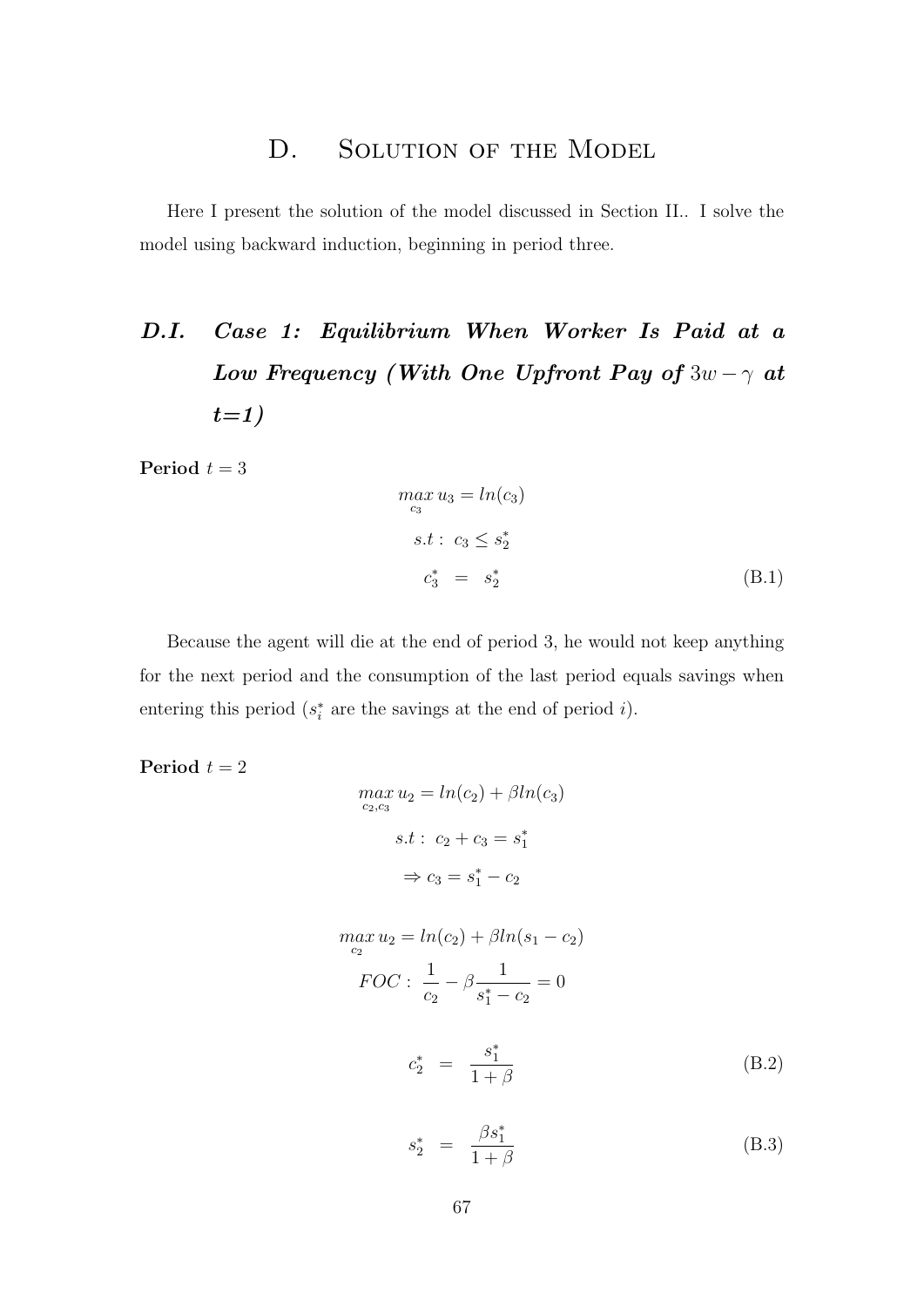## Period  $t = 1$

$$
\max_{c_1, c_2, c_3} u_1 = \ln(c_1) + \beta (\ln(c_2) + \ln(c_3))
$$
  
s.t  $c_1 + c_2 + c_3 = 3w - \gamma$ 

Let's define  $s_1 = 3w - \gamma - c_1$ , then  $c_3 = s_1 - c_2$ 

$$
FOC
$$
\n
$$
\begin{cases}\n\max_{s_1, c_2} u_1 = \ln(3w - \gamma - s_1) + \beta (\ln(c_2) + \ln(s_1 - c_2)) \\
\frac{\partial u_1}{\partial s_1} \frac{-1}{3w - \gamma - s_1} + \beta \frac{1}{s_1 - c_2} = 0 \\
\Rightarrow s_1 = \frac{\beta m (3w - \gamma) + c_2}{1 + \beta} \\
\frac{\partial u_1}{\partial c_2} \frac{\beta}{c_2} - \frac{\beta}{s_1 - c_2} = 0 \\
\Rightarrow s_1 = 2c_2\n\end{cases}
$$

$$
\frac{\beta(3w-\gamma)+c_2}{1+\beta} = 2c_2
$$
  

$$
c_2 = \frac{\beta(3w-\gamma)}{1+2\beta}
$$
  

$$
s_1^* = \frac{2\beta(3w-\gamma)}{1+2\beta}
$$
 (B.4)

<span id="page-67-0"></span>
$$
c_1^* = 3w - \gamma - \frac{2\beta(3w - \gamma)}{1 + 2\beta}
$$
  

$$
c_1^* = \frac{3w - \gamma}{1 + 2\beta}
$$
 (B.5)

From  $(B.2)$  and  $(B.4)$ :

$$
c_2^* = \frac{2\beta(3w - \gamma)}{(1 + 2\beta)(1 + \beta)}
$$
(B.6)

From [\(B.1\),](#page-66-2) [\(B.3\)](#page-66-3) and [\(B.4\):](#page-67-0)

$$
c_3^* = \frac{2\beta^2 (3w - \gamma)}{(1 + 2\beta)(1 + \beta)}
$$
(B.7)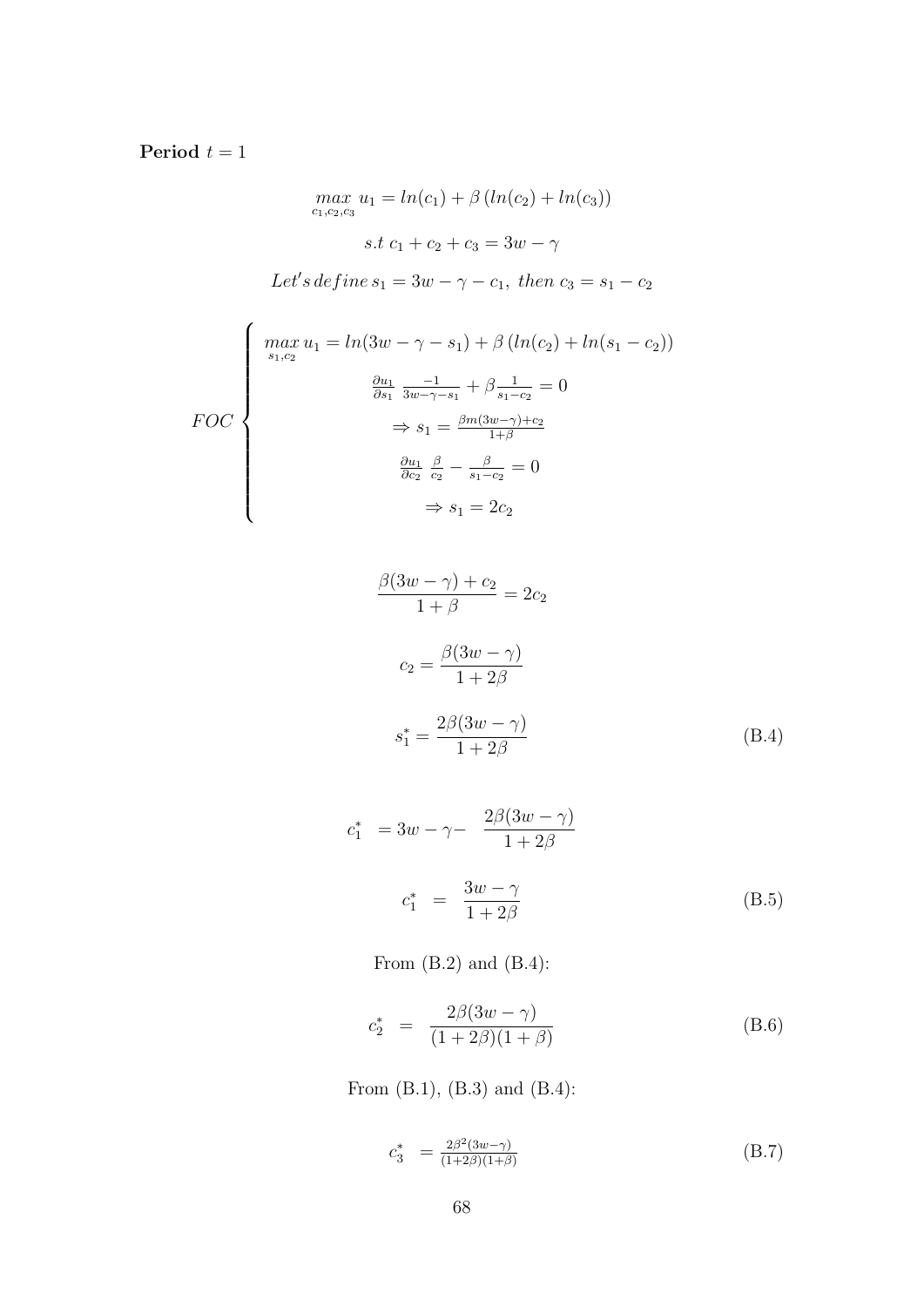# D.II. Case 2: Equilibrium When Worker is Paid at a High Frequency: (Same) Salary is Paid Every Period

When the worker receives the salary in each period t the consumption path is:  $c_1 = c_2 = c_3 = w - \gamma$ . This is because  $0 \le \beta \le 1$ , the individual will try to consume more during the first period. However, because he gets the same wage every month and he cannot transfer consumption from the future to the present, his consumption at period 1 will equal the wage received in that period. The same happens in the remaining periods.

## D.III. Welfare

*Utility at t=0 under a Low Frequency of wage Payment*  
\n
$$
\tilde{u}_0 = ln(c_1) + ln(c_2) + ln(c_3)
$$
\n
$$
\tilde{u}_0 = ln\left(\frac{3w - \gamma}{1 + 2\beta}\right) + ln\left(\frac{(3w - \gamma)2\beta}{(1 + 2\beta)(1 + \beta)}\right) + ln\left(\frac{(3w - \gamma)2\beta^2}{(1 + 2\beta)(1 + \beta)}\right)
$$
\n(B.8)

Utility at  $t=0$  under a High Frequency of Wage Payment

$$
\hat{u}_0 = ln(c_1) + ln(c_2) + ln(c_3)
$$
\n
$$
\hat{u}_0 = 3ln(w - \gamma)
$$
\n(B.9)

## D.IV. Congestion

#### D.IV.1. Welfare

Worker's Long-run Utility When She Receives One Upfront Payment:

$$
\tilde{u}_{i0} = ln(c_{i1}) - z_1 + ln(c_{i2}) - z_2 + ln(c_{i3}) - z_3
$$
\n
$$
\tilde{u}_{i0} = ln(c_{i1}) - a \left( \int c_{i1} di \right)^2 + ln(c_{i2}) - a \left( \int c_{i2} di \right)^2 + ln(c_{i3}) - a \left( \int c_{i3} di \right)^2
$$

Total welfare for all consumers is:  $\hat{U}_0 = \int \tilde{u}_{i0} di$